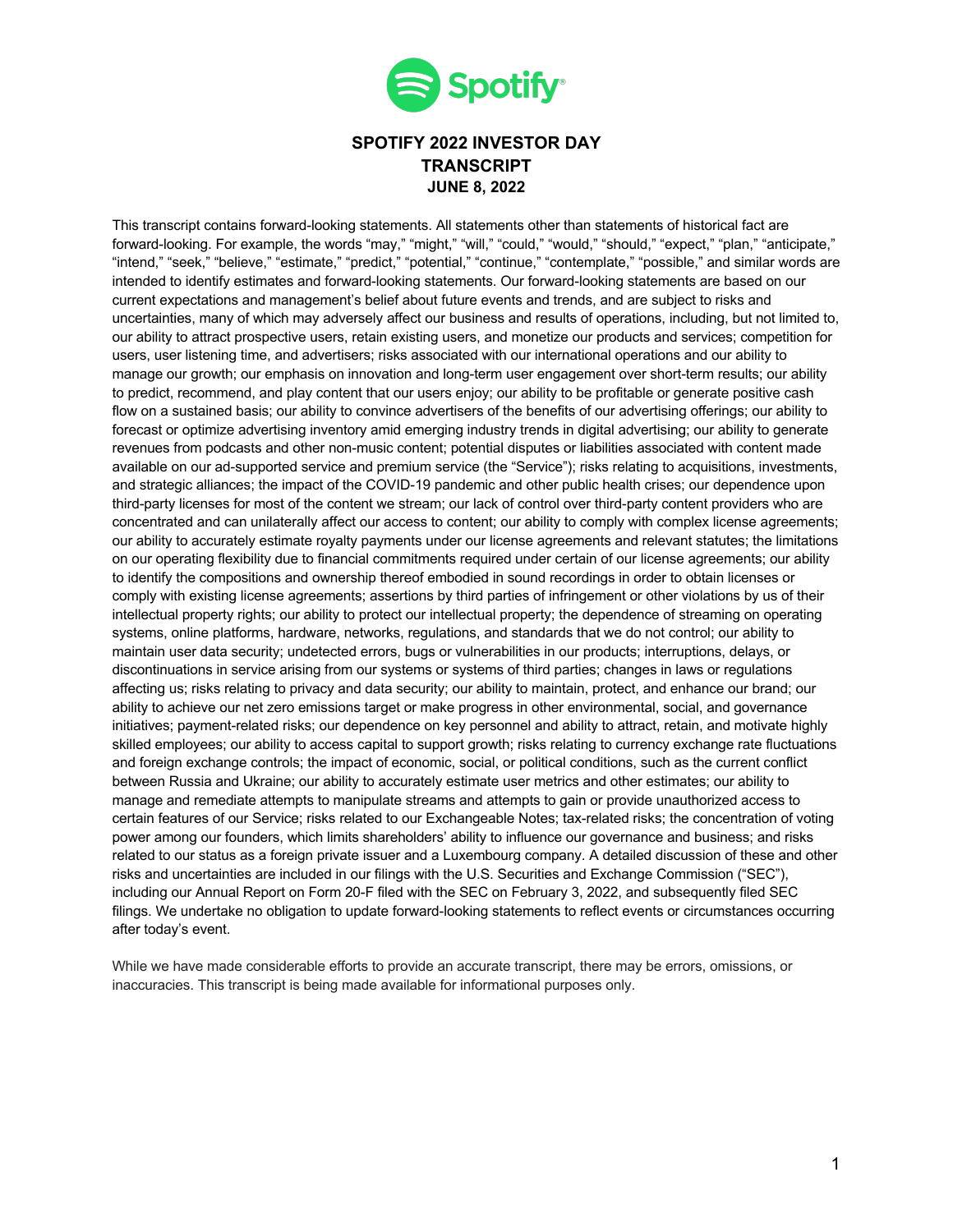

## **Bryan Goldberg, Head of Investor Relations**

Good morning!

I'm Bryan Goldberg, Head of Investor Relations at Spotify.

It's my privilege to welcome everyone in the room and on the live stream to our 2022 Investor Day.

Over the next several hours, the Spotify management team will be presenting a detailed look inside our business and the future opportunities we see for growth followed by Q&A.

Before we begin, please note that we're going to be making some forward-looking statements today, including projections or estimates about the future performance of the company. Actual results could materially differ due to factors discussed in our filing with the SEC. We'll also be referring to certain non-IFRS financial measures during today's presentations. So please make sure to review the disclaimers on the screen.

And with that, let's get started with a short video.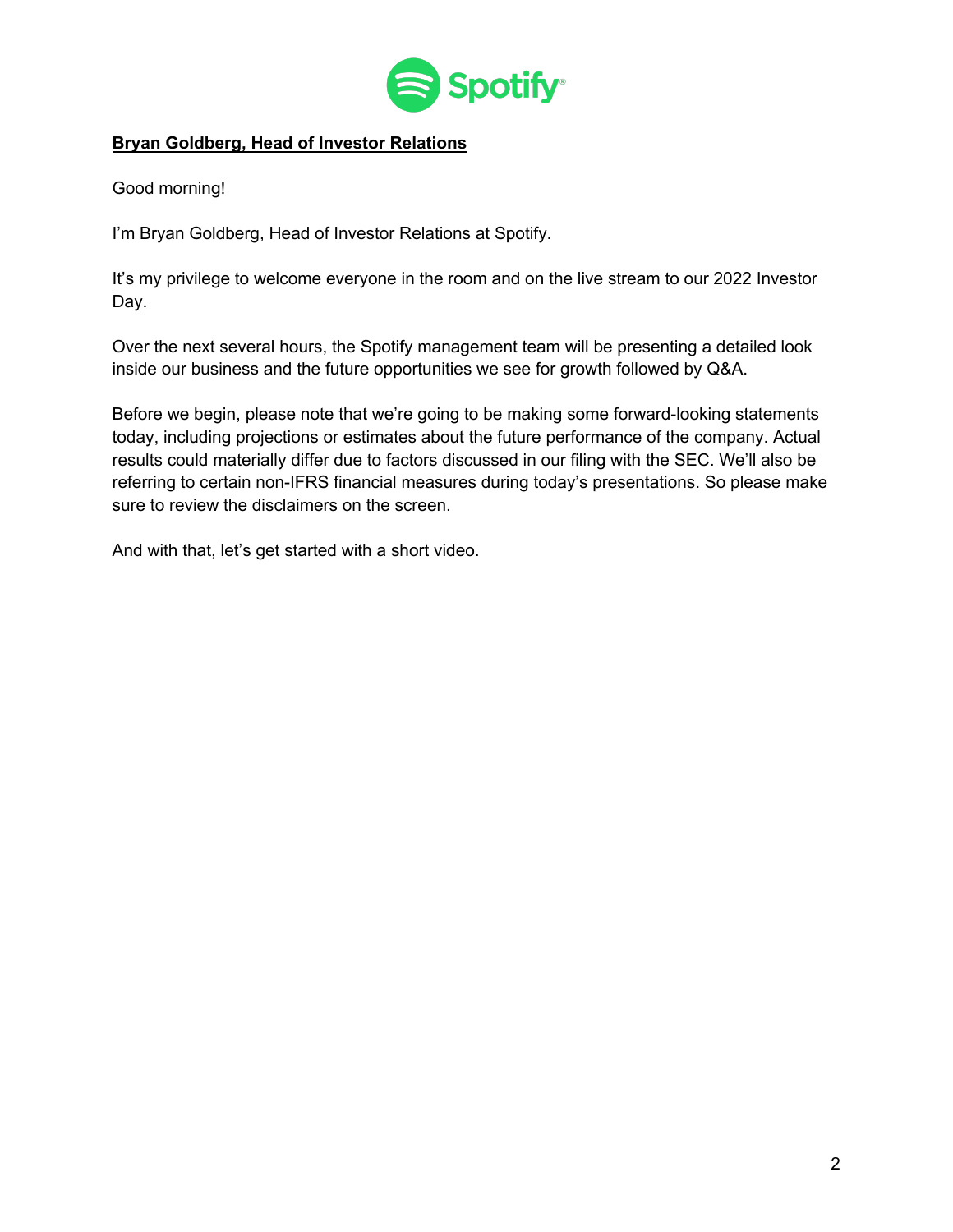

### **Daniel EK, Founder, CEO & Chairman**

Good morning and welcome everyone to Spotify's 2022 Investor Day. I am Daniel Ek. And thank you all for joining in person and for those of you joining through our webcast.

We are excited to be here with you. And today, you will hear from me and a few members of our team about their own observations on the big bets we are making. And we will cover our progress, our investments and dig into how we evaluate success and how I believe that you should think about our business as investors.

I also want to talk about why I believe our future is a lot bigger, and even a lot more interesting than what you might have heard of previously.

Spotify went public in 2018 and four years into that journey, we have netted some notable accomplishments and we all know that we've weathered our share of challenges, but we've also morphed pretty dramatically as a business and I'm not sure that journey is fully understood. And frankly, we probably haven't done a very good job of explaining it.

So as you assess our progress, let me start with what I am sure some of you are thinking. You think that Spotify is a great product with a great experience.

But some may also think that we're a bad business or at least a business with bad margins for the foreseeable future. And others may even think that the audio market is limited and perhaps not that significant. So today we are going to say the quiet part out loud and directly address these assumptions.

To start, I believe we have a great product and importantly, our business is doing really well. But what's even more, we're really investing in building a fantastic, multi-sided platform that has all the ingredients to become one of the truly unique creative platforms in the world. And based on what we see, we are accelerating our moves to seize that opportunity in the near term. And the value creation opportunity is very high.

But nothing inspires confidence like a proven record of success—and success that can be effectively replicated over and over again with better and better results over time. So let's take a quick look back at what we said we would do, and what we achieved.

So at our last investor meeting, we spoke about three core foundations that we believed would differentiate Spotify in the market—Ubiquity, Personalization and Freemium. These are still the same foundations that drive our business today.

So let's start with Ubiquity: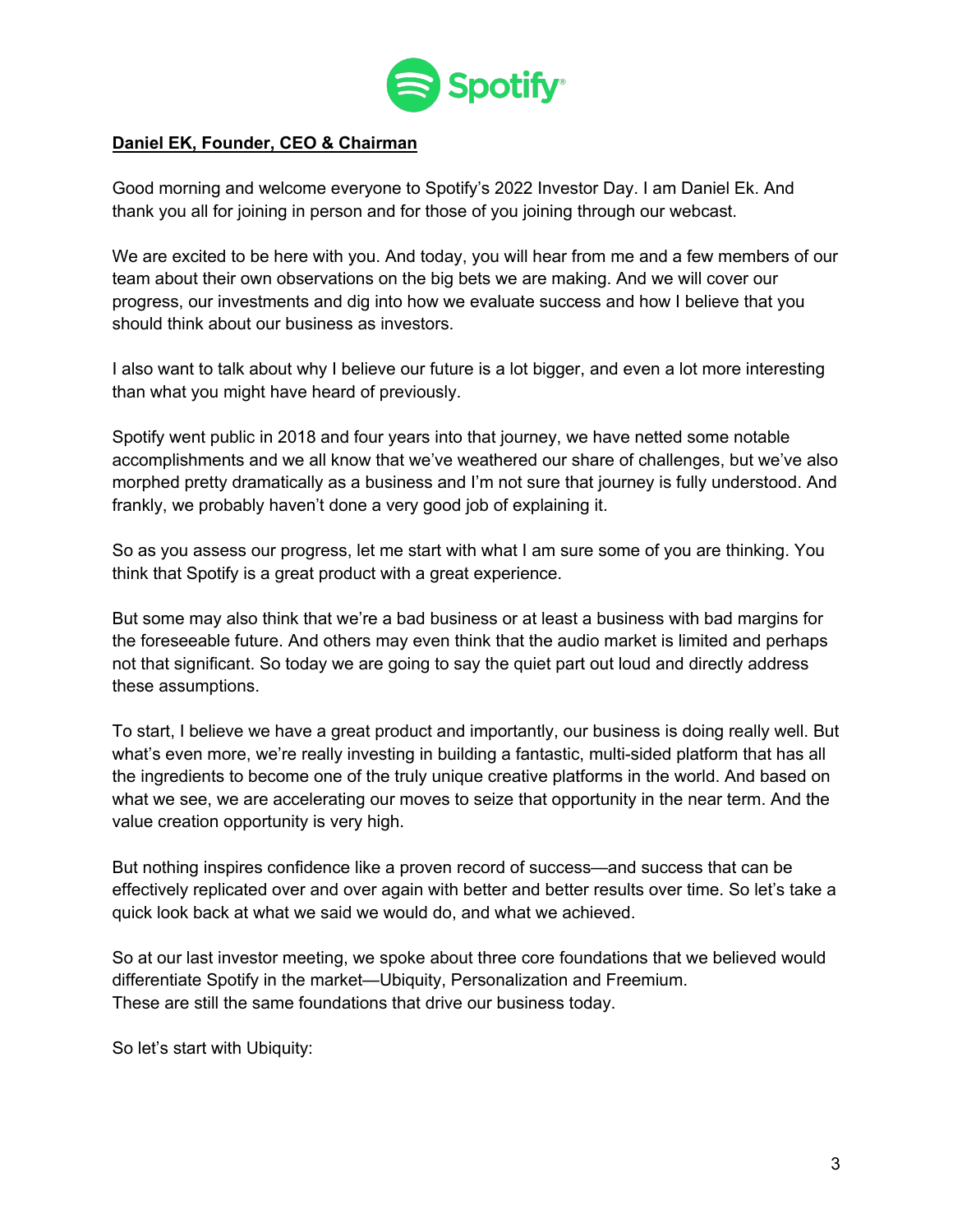

We shared this concept of ubiquity back in 2018—making Spotify available to anyone on any device. And back then, it was something that no one else was really embracing. At that time, we had about 250 partners.

But today, Spotify has more than 2,000 partners—with integrations spanning from wearables like watches to all facets of the connected life—including cars and even kitchen appliances. And this idea of creating a truly frictionless experience for users was really as much about engagement as it was about convenience.

Today, what's also different is that listeners not only have access to all the world's music, but also have access to more than more than 4 million podcasts and an increasing number of audiobooks. And just like in music, thanks to our early investments in ubiquity, users can listen anywhere and everywhere.

This is something our competitors haven't prioritized because they don't have the same approach. This is a key point of differentiation for Spotify.

Ubiquity has also proven to be a significant driver of new users to the platform, with 28% of all of our new registrations coming from these 2,000 partners. And that's up from 14% in 2018.

People who use Spotify on more than one device represent some of our most engaged users, with lower churn and higher lifetime value, and that's a metric we'll spend more time on a bit later. Today, 89% of Spotify Premium subscribers use Spotify on multiple devices, up from 75% when we last spoke to you.

And further, this experience of innovating across different types of hardware with just about every player in the market makes us really well positioned for whatever comes next. And the more deeply that Spotify aligns with multiple devices, the more we also understand the listener, which leads us to our next foundation. Personalization.

So when you ask our listeners what they most admire about Spotify, more than 81% cite our personalization, and this is what we call discoverability.

Spotify listeners view this as the reason not only to sign up for the service, but also the reason to stay. And they repeatedly tell us that we are a service that "just gets them."

And over time, our ability to find the right content for the right listener has improved significantly – and we are driving more discovery than ever before.

For further proof of the power of discoverability, just look at the success of our annual campaign – "Spotify Wrapped." So for the last seven years, we've created a stop-sign cultural moment when we celebrate how our hundreds of millions of users listened to Spotify by giving them a completely personalized experience to share with the world.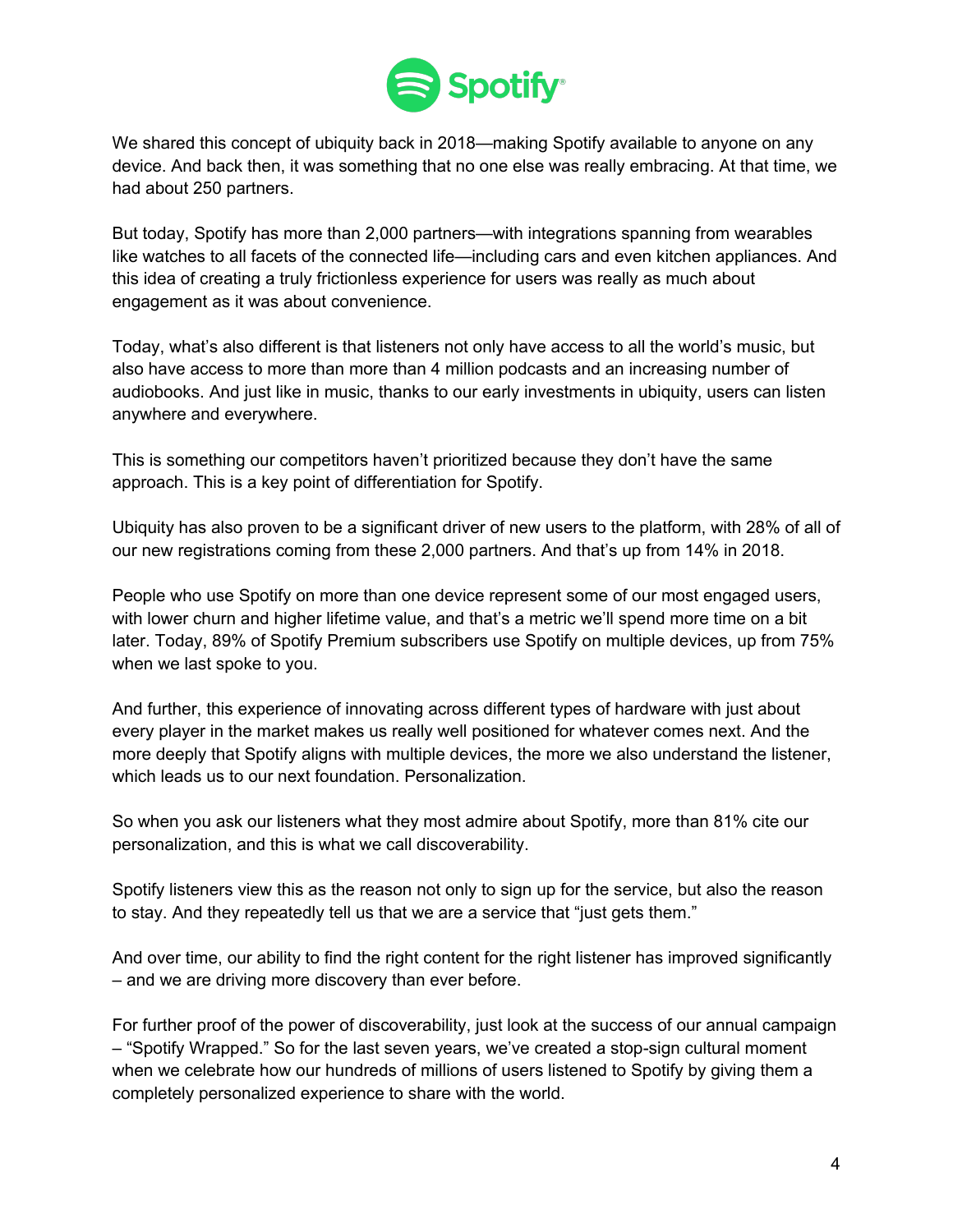

And while the strength of our brand has been a key point of differentiation for the company, even we have been surprised by the longevity and virality of this campaign. In 2021 was our most successful Wrapped to date, with unprecedented engagement. It was the #1 worldwide trending topic on both Twitter and Tiktok, proving it's really more of a cultural phenomenon than ever.

Our expertise in audio personalization is truly unmatched and we have already begun to apply it to podcasts.

And the final foundation that I want to outline for you in 2018 was Freemium—the combination of our free ad-supported tier and our premium subscription tier. And our strategy was to be available to all consumers on all platforms. So if you wanted to reach the most number of users in a very competitive world, what is the most aggressive strategy you could have? Well, how about lowering the price point to zero?

And this dual revenue stream approach, which now, by the way, is inspiring a lot of imitation across streaming, gave listeners a chance to try Spotify risk free. And at the same time, it enabled Spotify to build a successful flywheel with our free tier serving as a direct funnel to help us establish a large and growing subscriber base.

And there's no question that this model has performed exceptionally well.

The low price of entry also helped propel our expansion into new markets and it also provides a critical safeguard to enable users to continue to have access to our platform—even in uncertain economic times. And it's really this funnel that has propelled our revenue growth.

So as a reminder, when Spotify debuted publicly, we were available in 65 markets around the world. And thanks in large part to our unique approach, in just four years, we've almost tripled that number to 183 markets and territories. And this includes some of the biggest and most exciting audio markets in the world like India and South Korea and the entire continent of Africa. I am really excited for you to hear more about the impact of this expansion later today.

And at the same time, we've also invested in fighting for platform fairness, including more payment choices for users. And I think there's no question that a fair and open platform enables better consumer experiences and it allows developers to innovate, grow and thrive.

And just last quarter, we struck a first-of-its-kind payment deal with Google. And while we can't talk about the terms, I can say they are beneficial to Spotify and overall, there's no question that that will lead to new subscriber growth opportunities on Android devices around the world.

And all of these efforts to enhance our experience have made Spotify more essential than ever. Our monthly subscriber churn rate has declined by nearly 30% over the last four years.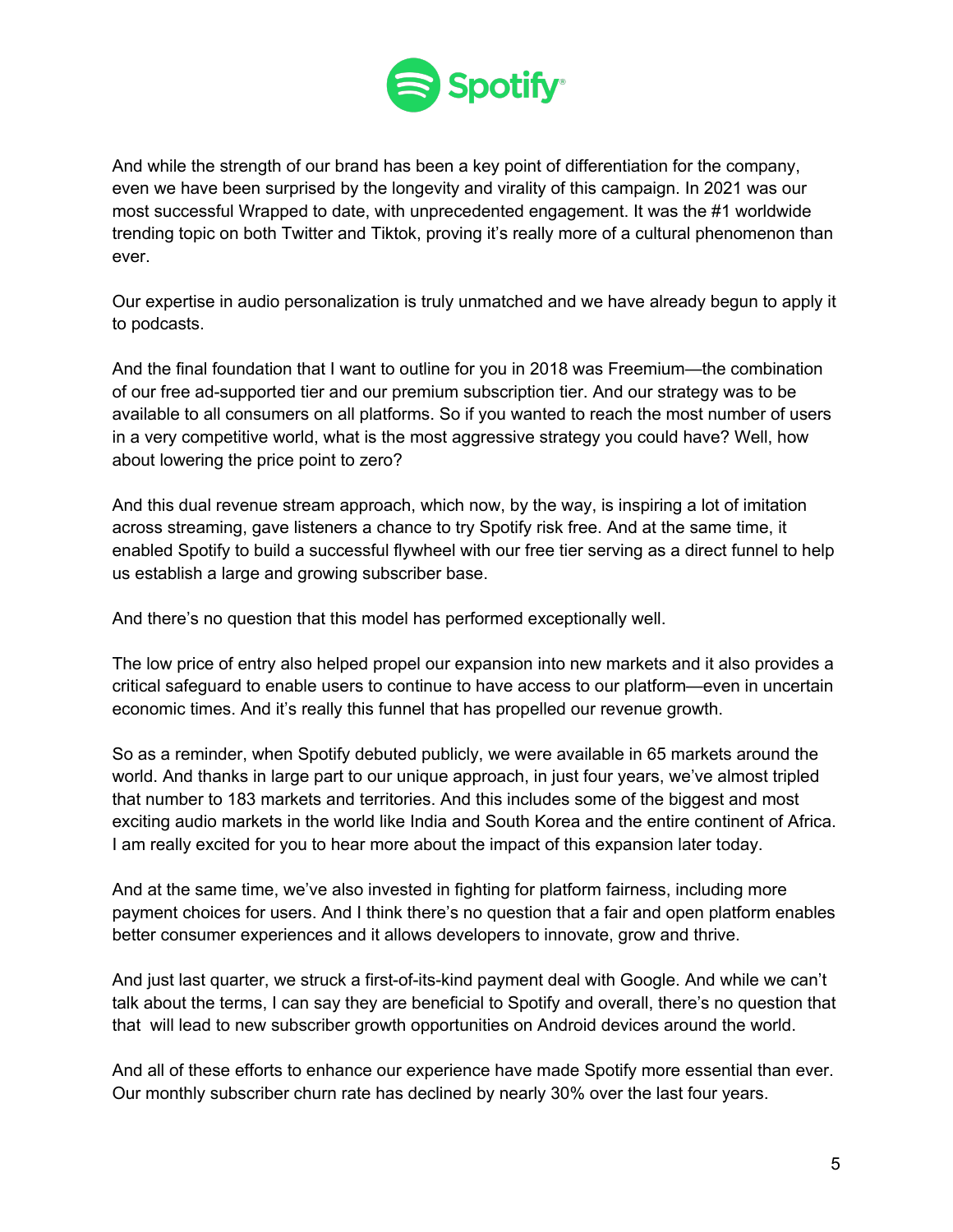

So it's clear that investing in building the best product also leads to the strongest growth and healthiest business.

But we are at a financial event. So let's get to it and talk about how this has translated into our financial goals that we set out.

So first, let's go back four years. Looking at what the consensus estimates from analysts were, we've met or exceeded them. We've delivered compounded annual growth rates of 26% for monthly active users, 26% for subscribers and 26% for revenue on a currency adjusted basis.

From 2018 to today, our investments, really coupled with our clear focus on a core set of fundamentals, have paid off nicely for Spotify.

The lone outlier - that's gross margin.

So there's two possible explanations for this lower gross margin result. One might be that Spotify simply isn't that good a business. And the other is that we are investing behind the strength of our business to make the business bigger, stronger and more resilient.

And I will share with you today that the music business is doing much better than you think. But we're also investing in expanding what Spotify is.

Today, we want to share what we are building, what we call internally the Spotify Machine. And compared to 2018, I believe Spotify is in a much stronger position. We are larger and we have a much more differentiated proposition.

So let's dive right into it.

In 2018, Spotify had three revenue generating models: we had subscriptions, we had ads and we had the beginnings of Marketplace. And at the time, these three were only being applied to our music vertical. But with a revenue split of 90/10, we were really just a music service.

Ads was more of an afterthought and Marketplace was really in its infancy with only €20 million in gross profit contribution.

But over the last four years, each of these three business models has evolved and grown. And today, they are much more robust in their ability to scale and drive revenue and gross profit.

So what happened then to our long term goals of 25-35% revenue growth and a gross margin target of 30-35%?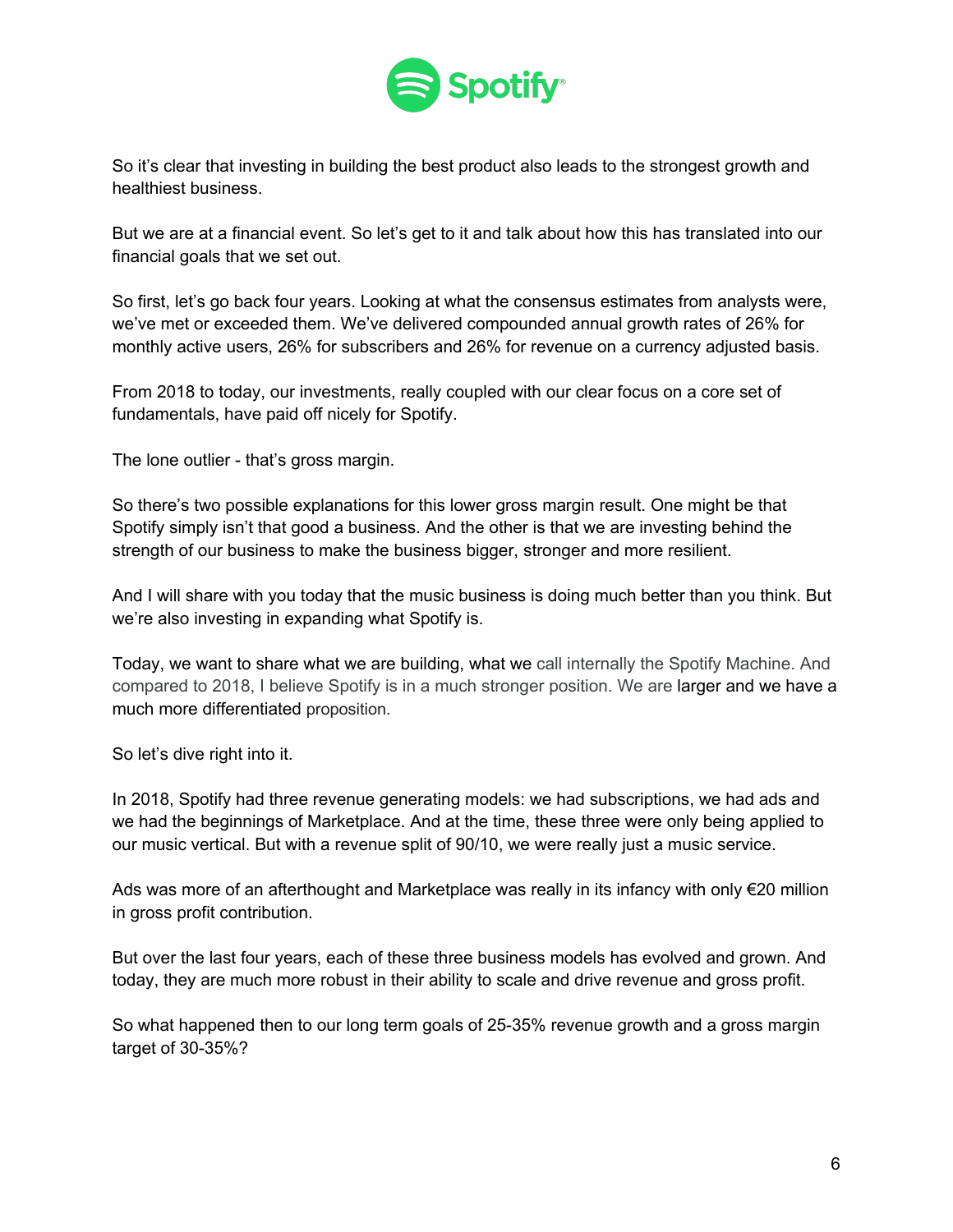

It really comes down to this. We saw the potential to be much more than just a music company. By leveraging what we learned—and all of the technology we built—in music—and across other verticals, our ambitions became much bigger.

And here's where those investments have taken us: We are now the world's largest audio streaming platform. But the prize we are going after is actually much greater and as a consequence, the total addressable market is gigantic.

And this is the Spotify we have been investing behind for the past few years. And this is the unrecognized narrative I referred to earlier.

And it's a future that's much more exciting for listeners, and artists, and songwriters, creators, shareholders, and advertisers. And it has more financial upside because of our ability to successfully combine and bundle multiple business models with multiple verticals into one user experience.

And it's really under this one single experience where our model comes to life. It's a model with multiple verticals that have very different characteristics and gross margins. And I can confidently say that this model, in its totality, is doing way better than you think.

So let's talk through this evolution.

So as you all know, our company in 2018 was all about music. And when you isolate music, thanks to our Marketplace products, its gross margin has been steadily climbing. And we are performing much better than you probably suspect—roughly 28 and a half percent—which is significant progress in reaching our 30-35% long term goal.

What's been dragging it down is our move into podcasting.

We saw such a significant opportunity to expand our platform and our audience, so we decided to go aggressively after podcasting. And this meant making a significant investment, which clearly has brought more listeners to Spotify and deepened the engagement, but it also has impacted our overall gross margin.

And while the podcast vertical is still largely in investment mode and not yet profitable, we believe it has a 40-50% gross margin potential.

So looking back, when we jumped into podcasting, there were really huge obstacles to overcome. We were a distant third behind the largest players in the industry and everyone said we wouldn't be successful incorporating podcasts into what had traditionally been a music app.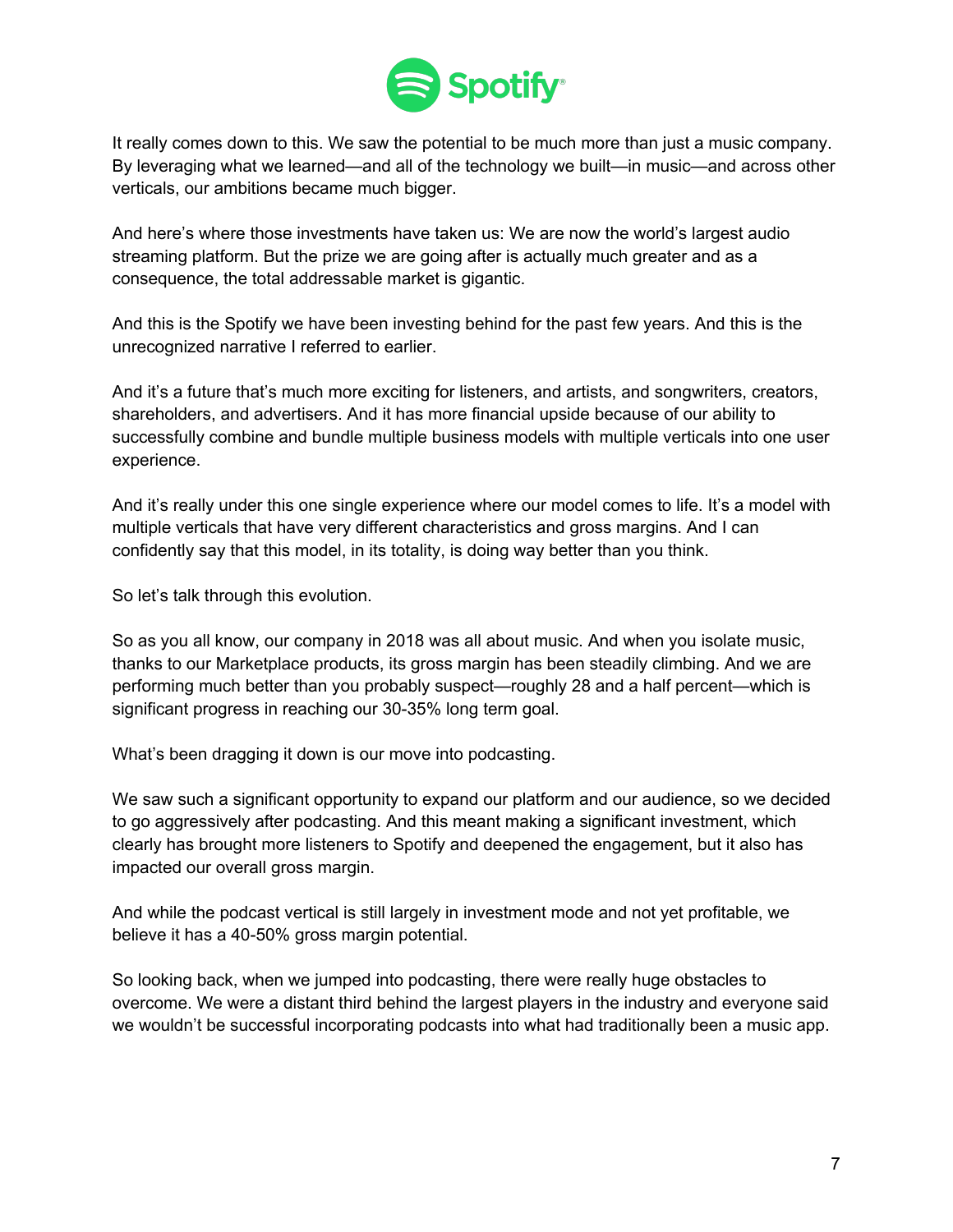

But where others saw challenges, we saw an opportunity to turn a nascent business into one of the most attractive verticals in the media landscape. And we applied the same winning formula as we did to music.

We were able to build on the large and highly engaged global user base we established in music, giving creators scale from day one, and as a result, we dramatically expanded the entire podcast industry.

In addition to this, we made big acquisitions starting with Anchor and Gimlet, but then followed by others including The Ringer and Parcast. We've invested to bring some of the world's most popular talent and most iconic franchises exclusively to our platform and we have continued to differentiate ourselves through our owned programming.

And we're also enhancing the podcast discovery experience, which you will hear more about later in this program. And I think this ability to leverage state of the art machine learning technology to improve the discoverability of podcasts is really in its early innings of doing, for talk listening, what our personalization did for music listening.

And it works. We are now the number one platform that podcast listeners use the most in numerous markets around the world, including here the US. In just three years, we've not only become a leading platform for creators and listeners, but we've expanded the very format of podcasting itself.

And what's even more, all of these investments have resulted in user growth, retention and increased engagement, with overall consumption hours reaching all time highs, quarter after quarter. And despite all of this, we still think there is incredible potential in this space.

So while we may have traded some near term gross margin at the expense of these investments, we really believe the impact they will continue to have on the Lifetime Value of users is significant. And you will hear more about this concept of Lifetime Value throughout the day.

This is the primary tool that I use to judge whether our strategy and investments are paying off. So we will talk a lot more about how we think about that and how we know that that drives our business.

So to sum this point up: What our successes in music and podcasting have clearly demonstrated is that we have built a powerful machine and solid infrastructure that enables us to go after new verticals.

And we are not waiting around.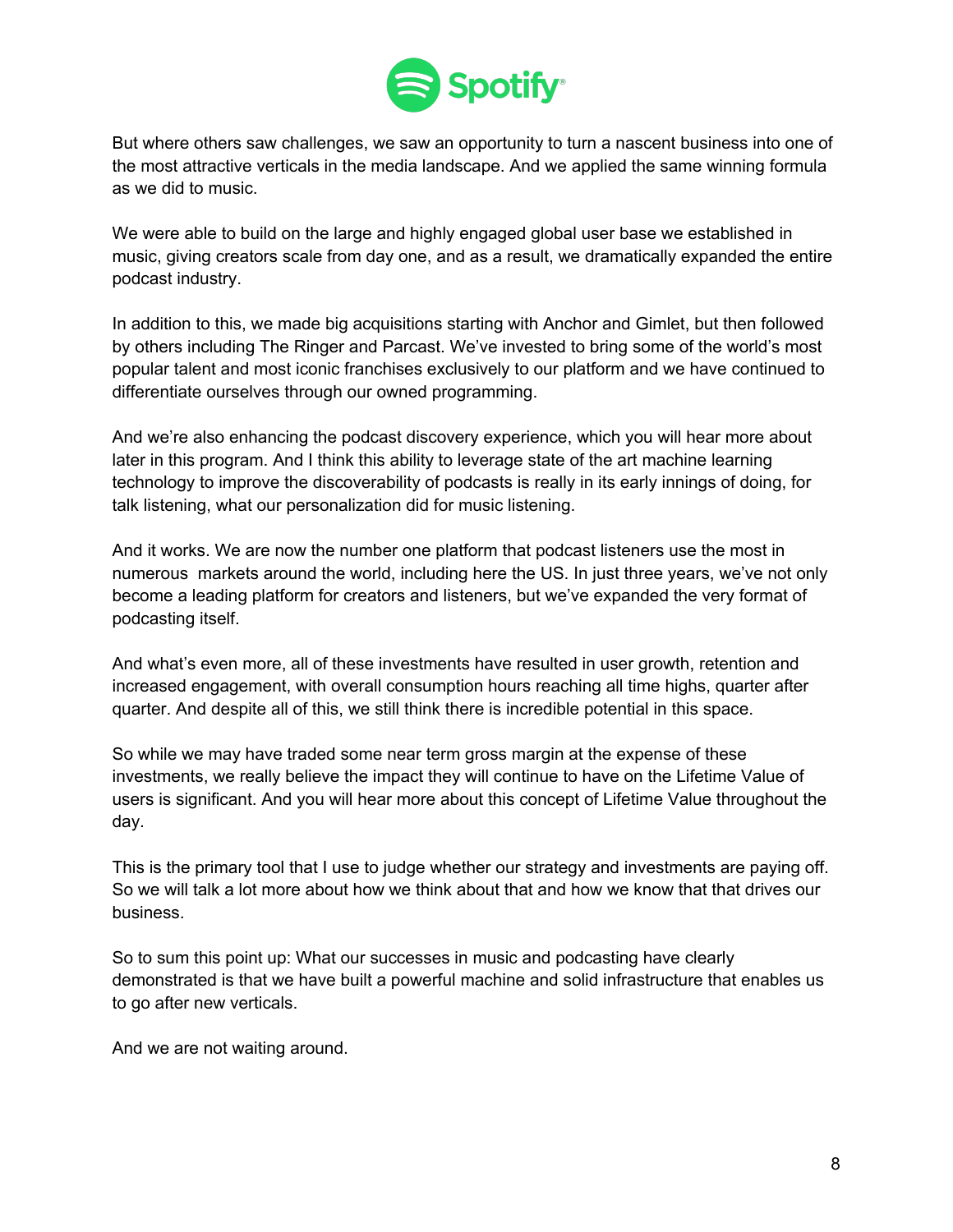

So, several months ago, we announced the agreement to acquire Findaway, a global leader in audiobook distribution. And while we are still waiting for this deal to close, we believe that audiobooks, in their many different forms, will be a massive opportunity.

Today, the global size of the book market is estimated to be around \$140 billion dollars. That's inclusive of printed books, e-books and audiobooks, with audiobooks having only about a 6-7% market share.

But when you look at the most penetrated audiobook markets, it's actually closer to 50% of the market. So call that an annual opportunity of \$70 billion dollars for us to expand and eventually compete for. And just as we've done in podcasting, expect us to play to win. And, with one major player dominating the space, we believe we will expand the market, and create value for users and creators alike.

And this third vertical of audiobooks further builds on our ambitions to be the destination for creators. While it's still early, we expect audiobooks to also have healthy margins, above 40% and be highly accretive to the business. And here again, we will apply the same differentiating foundations of ubiquity, personalization, and Freemium to attract both creators and users, and drive engagement.

But importantly, we aren't planning to stop there. We see the opportunity to continue to imagine and explore new verticals across our platform—within audio, but also beyond. And for each vertical, we will develop a unique set of software, services, and products and business models that's going to be tailored for that specific ecosystem. But again, all of these will live in one consumer experience.

And while we aren't ready yet to share the verticals that will come next, I don't think it's hard to imagine how we will deploy this proven playbook against them, ultimately winning market share and innovating to expand the categories we go after.

So to put a fine point on it, this machine we are building really enables us to continue to bundle these verticals and business models into a single consumer experience, and that benefits users, creators, ad partners, developers and Spotify itself. And each vertical we add enriches the consumer and creator proposition and it allows us to increase our margin over time with our fourth foundation: Marketplace products. And this makes our model more and more accretive.

And this allows us to increase the LTV per user because we are upselling on our existing base. As long as the LTV per user is positive and our Gross Profit grows, we will have more ability to invest to further strengthen our market position. So our team will share more today on how we think about optimizing LTV and our plans to reach long-term profitability.

I'm not aware of any other company who has been successful in taking a multi-business model and multi-vertical approach within one user experience.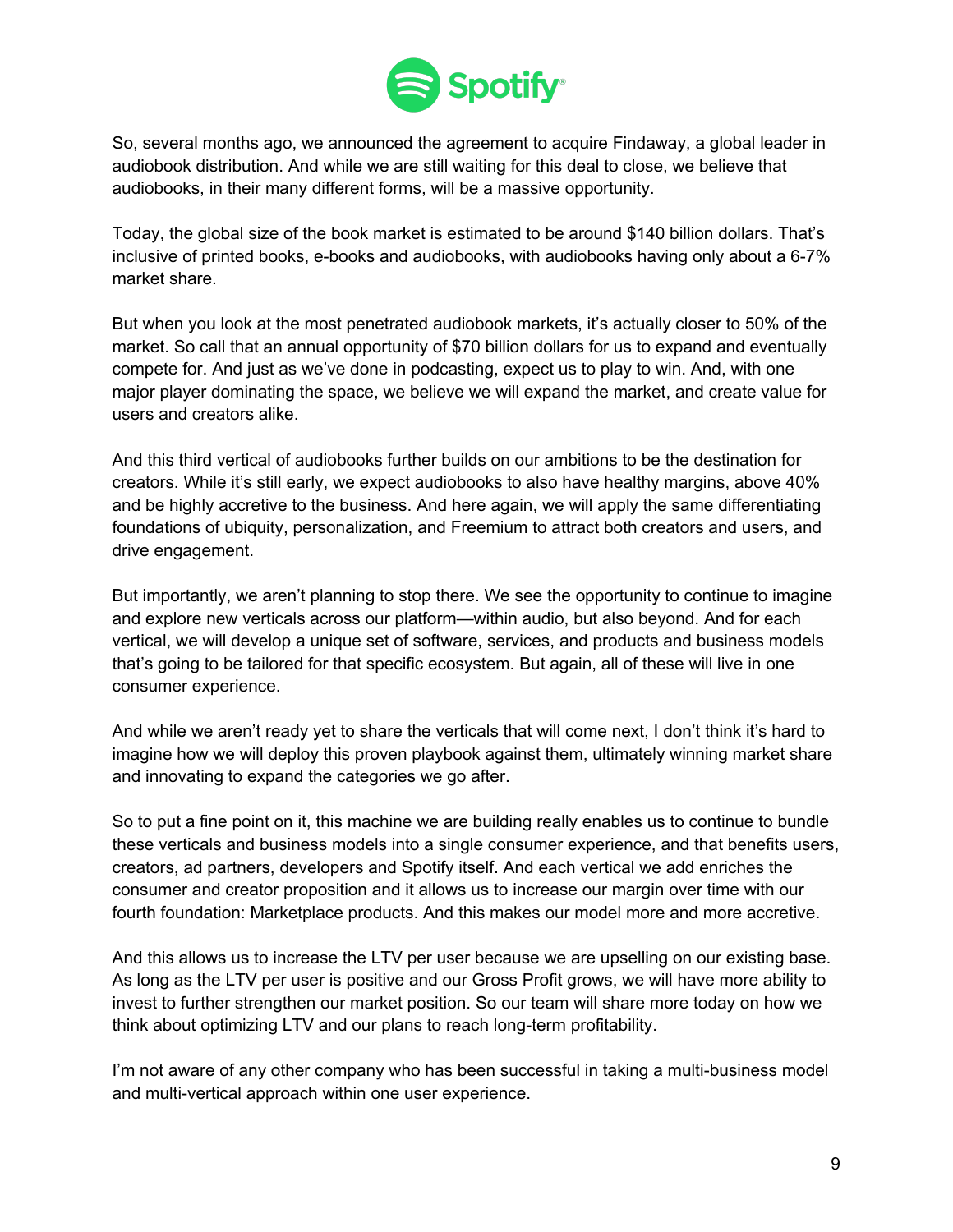

We're much further along on this journey than you might think, and I have a tremendous amount of confidence in our ability to succeed.

So what does that success look like?

We will firmly cement Spotify as the home for some of the greatest artists, creators and educators in the world. And that gets us to that coveted position of being the world's Creator platform. A place where artists, and writers, and labels, and publishers, studios and creators can come to manage their businesses.

And with these creators, comes more listeners. And this then allows us the chance to also become the preferred content platform for users. The place that they choose to listen, to learn and be inspired, educated and informed—all while establishing deeper connections with the artists and the creators they love.

Lastly, with the world's top talent and hundreds of millions of engaged listeners, this gives Spotify the ability to attract the best brands and product partners.

And we will keep on evolving and keep on adding more verticals over time and expanding our business models to allow for more types of content and let artists and creators monetize them.

This is the Spotify Machine.

And this is the new definition of Spotify that I hope you will reorient yourselves around when you think about our business and build out your models.

To summarize, looking back at the best companies—think names you are all very familiar with they are vastly different companies today than when they started. And they might have made their initial mark in one specific category, think books, search, desktop computers and they then redefined the way we think about those categories by expanding their potential through innovation.

And these companies didn't stop there. They've continued to expand and build on these strong foundations, applying their learnings and leveraging their customer bases to move into new categories, ultimately broadening their value proposition. And as a result, they built more resilient businesses.

And this is the exact same journey we're on.

We've moved from being a music discovery and playback service, to a fully-fledged platform where artists and creators can create, engage, and earn. A platform fueled by subscription, advertising and creator service models, applied to music, podcasts, audiobooks and more.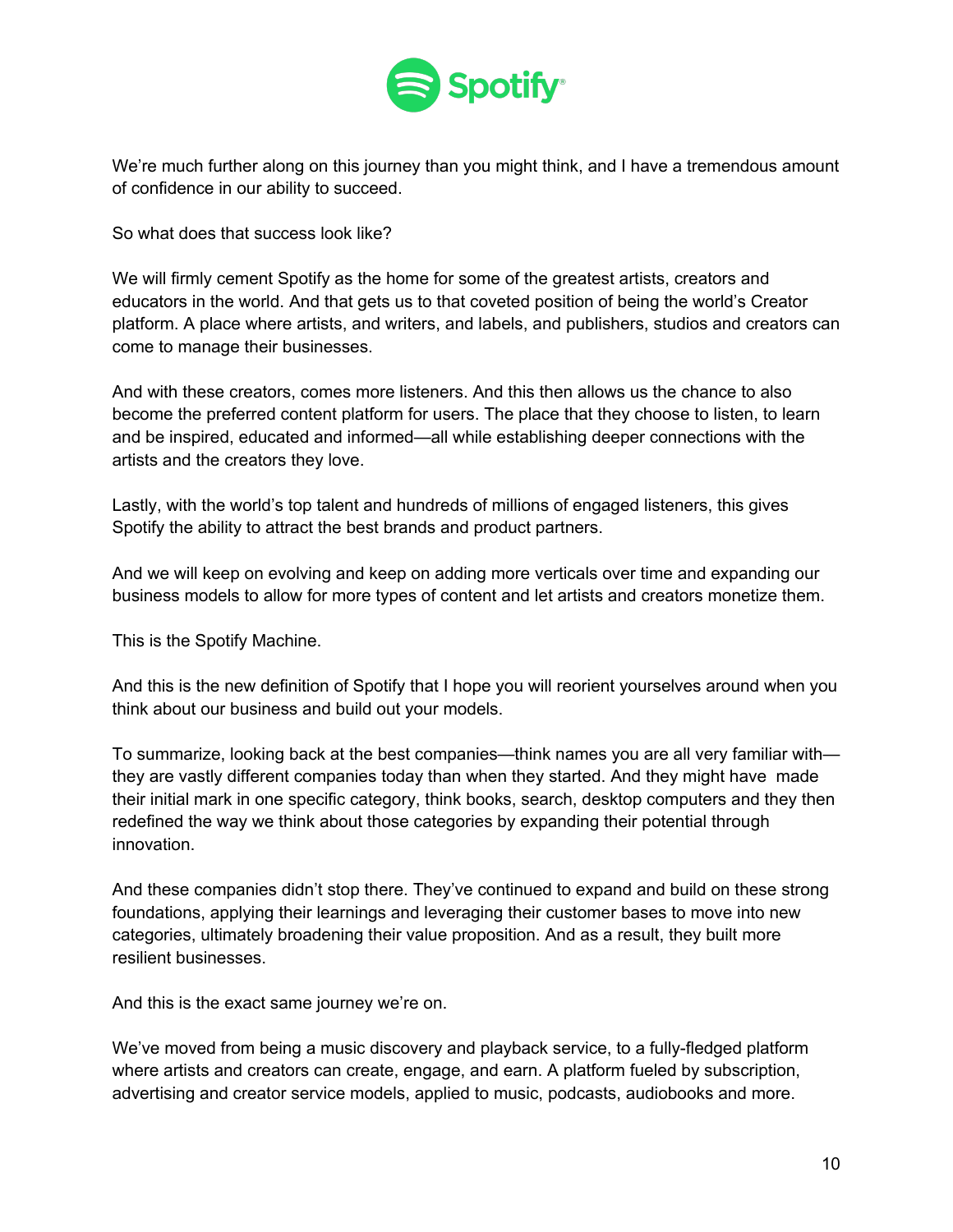

So today, it's really all about giving you all a much deeper understanding of where we've been, where we are, and where we're headed—and why.

And in the next couple of hours you will hear more details from our team about what this Spotify machine is capable of.

Next, Gustav Söderström, our Chief R&D Officer, will share more about our consumer experience and why we think we are uniquely positioned. He's then going to hand it over to a few others who will take you through the verticals in much more detail so you can get a better understanding of each one—how they work and what they mean from a gross margin and revenue perspective.

And you'll then hear from Alex Norström, our Chief Freemium Business Officer, who will walk you through how we plan to get to a billion users and he'll also share additional details about the potential of our revenue generating model.

And lastly, Paul Vogel, our CFO, will talk you through how all of this translates into our long term financials.

And then I'll be back with a few closing remarks and then we'll be happy to take some of your questions.

So with that, please welcome Gustav to the stage.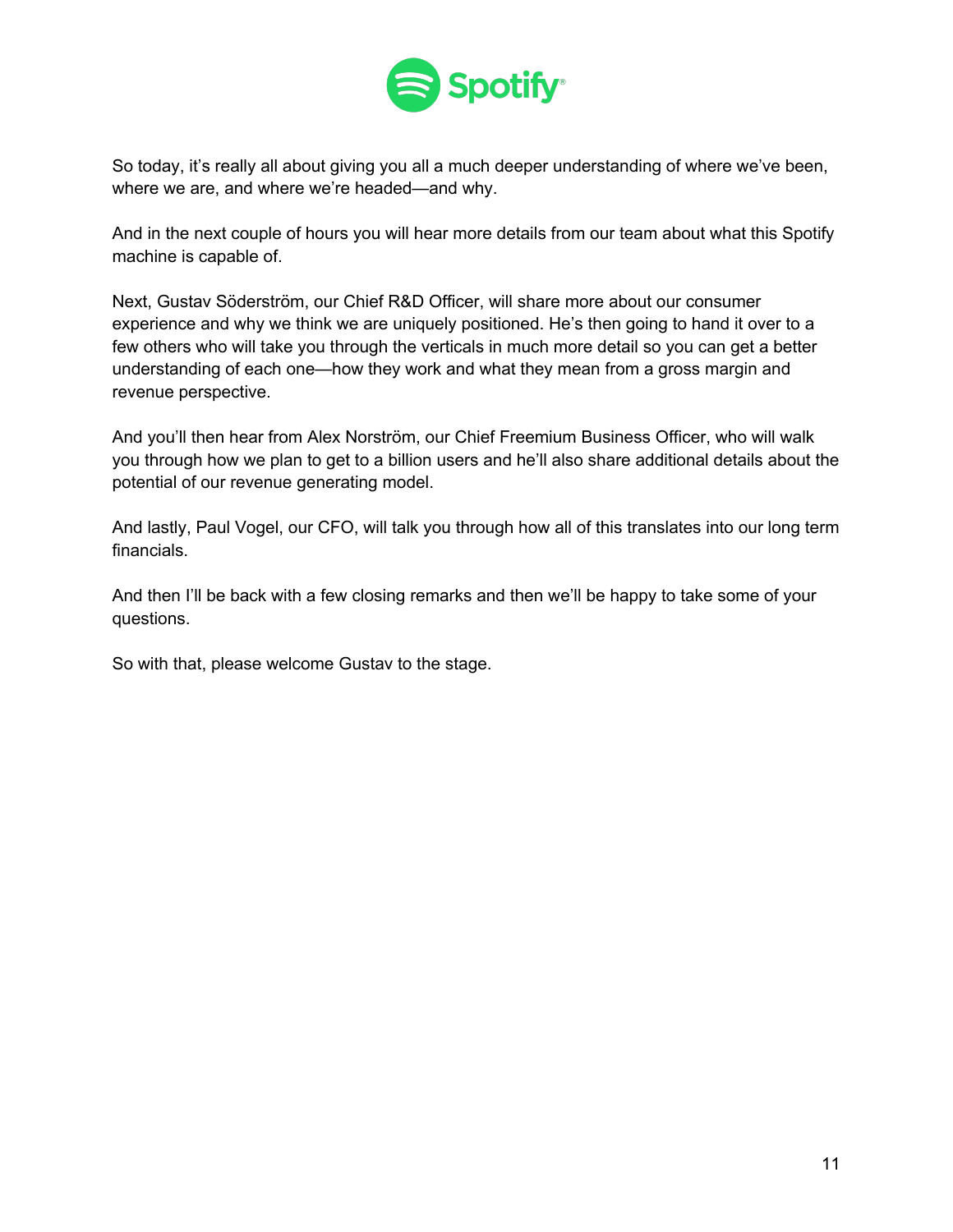

### **Gustav Söderström, Chief Research & Development Officer**

Thank you, Daniel. Hi everyone, I'm Gustav Söderström, Chief R&D Officer. I lead the R&D team at Spotify overseeing all product and technology for both creators and listeners.

Daniel just walked through our history and evolution over the last few years and he also talked about Spotify's future. So now, I'd like to take you even deeper into that future from a product point of view.

As you just heard, our business model is indeed quite complex. But—fortunately—user research shows us that the Spotify listener experience is actually quite the opposite. It's simple. To listeners, there is nothing complex about it.

And that's why my team exists. To "hide that complexity" and give users a single, intuitive experience that brings them all the world's audio in a relevant and personalized way.

Today, I want to walk you through that single user experience and what assumptions and decisions we've made that are different from most other companies -- and why this approach allows us to evolve, adapt and scale across multiple content verticals.

I'll then explain how we optimize the whole experience across these verticals using machine learning in a manner that I think is quite unique to Spotify.

But, let's start with the Consumer Experience and the bet we've made, a bet which has proven to be successful over the last few years.

For context, most tech media companies don't operate multiple consumer models, nor multiple business models. They typically have a single consumer format, like video, or music, or podcasts that's paired with a single business model, like subscription, or ads, or a la carte.

Only a few companies operate more than one consumer format, often in separate apps or tabs, and as separate internal business lines ultimately creating totally separate experiences.

This approach sort of exposes the internal complexity of the company and its business lines to the end user. It asks the user to adapt to the software, instead of the software just adapting to the user.

At Spotify, we chose to do it differently.

As Daniel alluded to, when we entered podcasts, we were strongly advised to follow the status quo and, instead of creating an integrated app, create a stand alone podcast app, because that would be easier for us - as product and design people. But we asked ourselves, why should the user have to adapt to the format by switching software? Shouldn't the software adapt to the user?

So that's what we built, an adaptive user experience.

Practically, this meant that we integrated podcasts into Spotify's main app and then we worked to build a user experience and interface that automatically adapts, to introduce new podcasting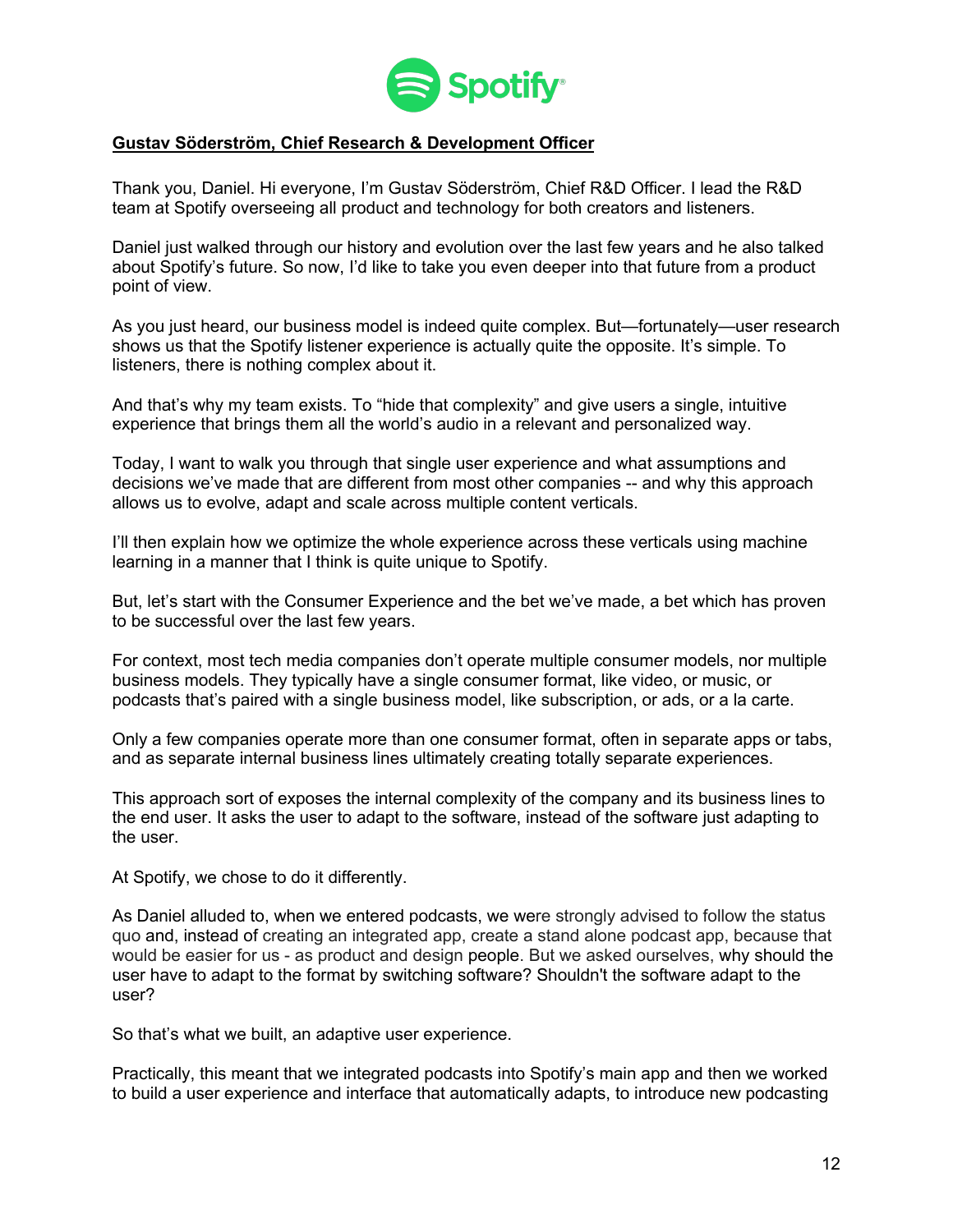

features dynamically that music doesn't require. These are features like 15 second skip, episode bookmarks, or adjustable playback speed.

It was harder for us, a technical challenge, to build this dynamic UX—where the same Home Feed, Search and Now Playing view automatically adapted to the content type. But, we quickly saw that this approach was not only easier for the user, it also increased the reach for all creators—meaning that podcast creators could now reach music listeners, and music creators could now reach podcast listeners.

So the value that this brought to users and creators outweighed the challenge it presented to our team.

We also quickly recognized that this strategy unlocked significant business value.

First, it gives us the ability to leverage our scale and distribution. New creators on our platform are able to access the entire combined user base across all the formats. And this drastically expands the market for these creators, as Daniel explained.

Secondly, it also allows us to use our existing infrastructure when laddering up into new verticals, not just on the back end, like personalization, but also on the front end in the actual application.

And finally, it increases engagement and lifetime value of our existing users as they also adopt these new formats.

First, let's look at scale and distribution. From day one, this single user experience strategy enabled podcasters on Spotify to tap into the existing music audience, which at that time, was already 200 million listeners - instead of what would have been zero listeners in a stand alone app.

Thanks to our tech research teams we were even able to use Spotify's much loved personalization features and adapt them to podcasting in a way that predicted which podcasts a user might like based on their music preferences.

We also learned that podcasting didn't "cut in" to music listening time, but instead actually increased overall time spent on the platform—ultimately allowing us to double down on our own user engagement.

This meant that Spotify wasn't simply competing for a slice of the existing—and honestly back then, rather small—podcast pie. Instead, we were able to dramatically expand the entire market for podcasts. And as a result, we eventually became a leader in the space.

Since then, we've added more and more functionality to this adaptive user experience software to make it more and more versatile.

It can now automatically adapt to video podcasts, with full screen and caption controls for that format, which again allowed us to start with 300 million potential video viewers, instead of 0 in a separate video app.

Then we added paid podcasts as another format, like with Sam Harrisor and Ben Thompson.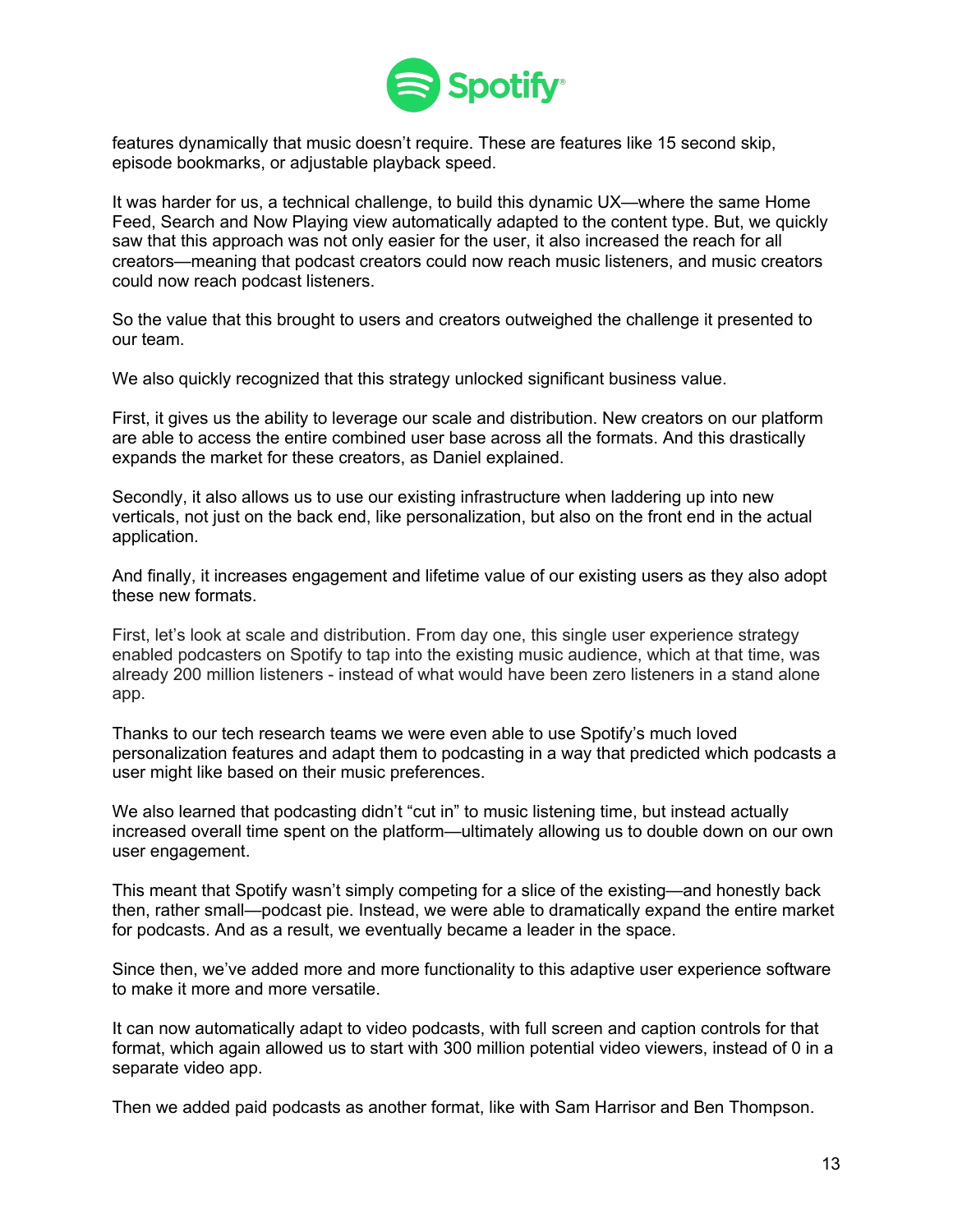

Again, letting them start at scale instead of in a separate paid podcast app somewhere.

This integration of free and paid formats is not only good for Spotify and for consumers, it is also great for creators as it helps them reach and convert their free podcast audience to paid subscribers—seamlessly and effectively. And this is the same Freemium model that Spotify itself already uses, but for each individual creator.

And now we're taking those learnings and laddering up into a new vertical, with yet another content format: the Audiobook. This means that we are identifying and introducing new features that podcast listening doesn't require.

On the surface, this might seem simple, as Audiobooks are a lot like podcasts, but there are critical differences. For example, audiobooks have chapters and not episodes, so you will always want to listen in chapter order instead of to the latest episode. And where you might want a recommendation for episode 10 of a podcast you've never heard of, because maybe it talks about a specific subject or guest you like, you probably don't want a recommendation for chapter 10 of an audiobook you've never heard of. It doesn't make any sense.

Instead of asking the user to switch apps, tabs, or software, we've taken on the task of integrating audiobooks into the same Spotify user experience. Again, optimizing for the user.

This allows us to take—what is today—a relatively small market of audiobook listeners paying a la carte and expose it to more than 400 million potential listeners. We can also again use our powerful tools that tell us what podcasts you like, to determine what kind of audiobooks you might want to listen to—for example fiction, nonfiction, mind bending mysteries or educational science or something. These tools help us make relevant recommendations to people who have never listened to an audiobook before.

This is another example of how this single experience strategy not only helps listeners easily discover, but also helps drastically expand and increase the reach of creators into new customer segments.

As we continue to adapt across content verticals, let me show you what this single multiformat feed will look like, that includes music, podcasts, video and audiobooks.

Ok, so, I've now shared how we think of Spotify as a scalable infrastructure that allows us creators and consumers to systematically benefit from our previous investments as we enter new verticals like audiobooks. A very important part of that infrastructure is, of course, our personalization engine, which is shared among all of our content formats.

Investments in this space allow for the personalization engine to get better and better as new formats are added, ultimately giving us a better understanding of every user and how we recommend to them.

To a large extent, the value of a service like Spotify is directly related to how much a consumer feels like that service helps them discover new things. So I want to spend some time on this area specifically.

Users tell us that Spotify's recommendations fit them perfectly. That it's almost like magic.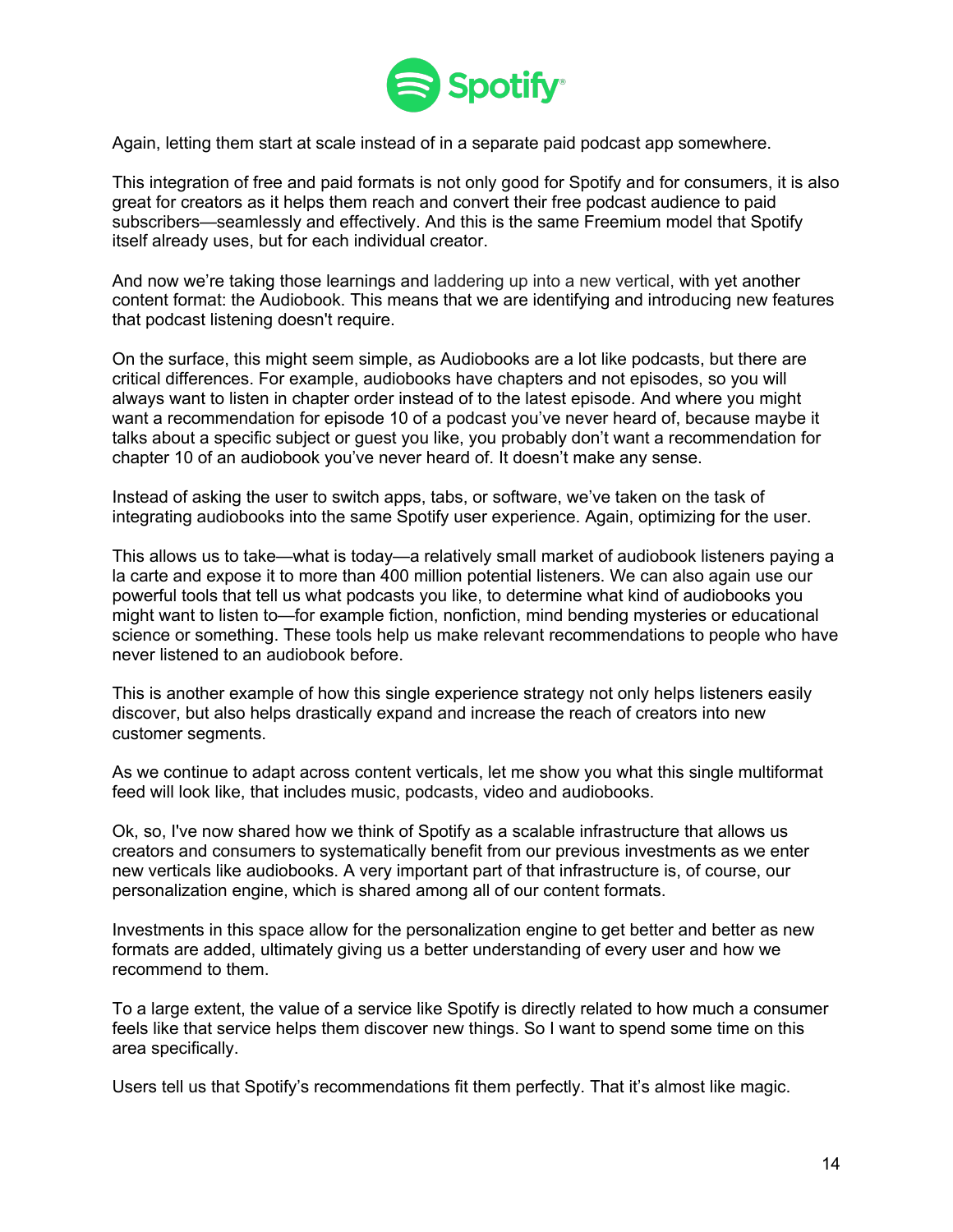

We've been investing in this recommendation engine since the early days of music. Now, we've reached a level where we can provide a personalized and unique experience for every listener. And in music, we are honored to be considered best in class.

We are already utilizing this infrastructure to support the same individualized experience across podcasts to build a better understanding of what you, as individual consumers, really want to listen to across each of our verticals.

It works for music, it works for podcasting, and we know it will work across all verticals. So what we've built is something that's repeatable, scalable and that compounds.

Let's look at some numbers.

Four years ago, we had 10 billion artist discoveries every month on Spotify. Today, there are 22 billion of them. And this is an exciting data point because we know that discoveries lead to real connections between artists and listeners - which is what ultimately drives value for those creators.

Nearly 2 billion artist discoveries turned into "connections" -- which we define as a degree of fandom. This helps artists increase their fanbase, their reach, and ultimately the success trajectory of their careers.

On the podcasting side, over 100 million connections were made between users and new podcasts hosts. And nearly half of those were driven by our recommendations or programming.

While our strategy on the front end is a single, seamless consumer experience, on the backend, we are taking the opposite approach, recognizing that each format - music, podcasting and audiobooks has different creator needs, audience expectations and business models.

This is why on the back-end, we've chosen to build distinct and separate software stacks and teams, deeply integrated into these different industries and optimized for each creator group and business.

Let me bring back up the visual of the Spotify machine that Daniel mentioned.

In music, for example, the business model is based on the streamshare of a royalty pool that requires massive custom integrations towards labels and publishers, and so forth.

Podcasting, on the other hand, is a very different business model, driven mostly by advertising and direct creator upload, such as to Anchor.

Audiobooks is yet another distinct creator group, with yet another dominant business model today -- a la carte where users pay per item -- so it requires more custom software integration to support the publishing industry -- like the audiobook company Findaway, which Daniel mentioned earlier.

As you can see, on the backend we've taken different and complex business verticals and we are approaching them individually to deliver the best creator experience, tools and business opportunities for each industry and creator group.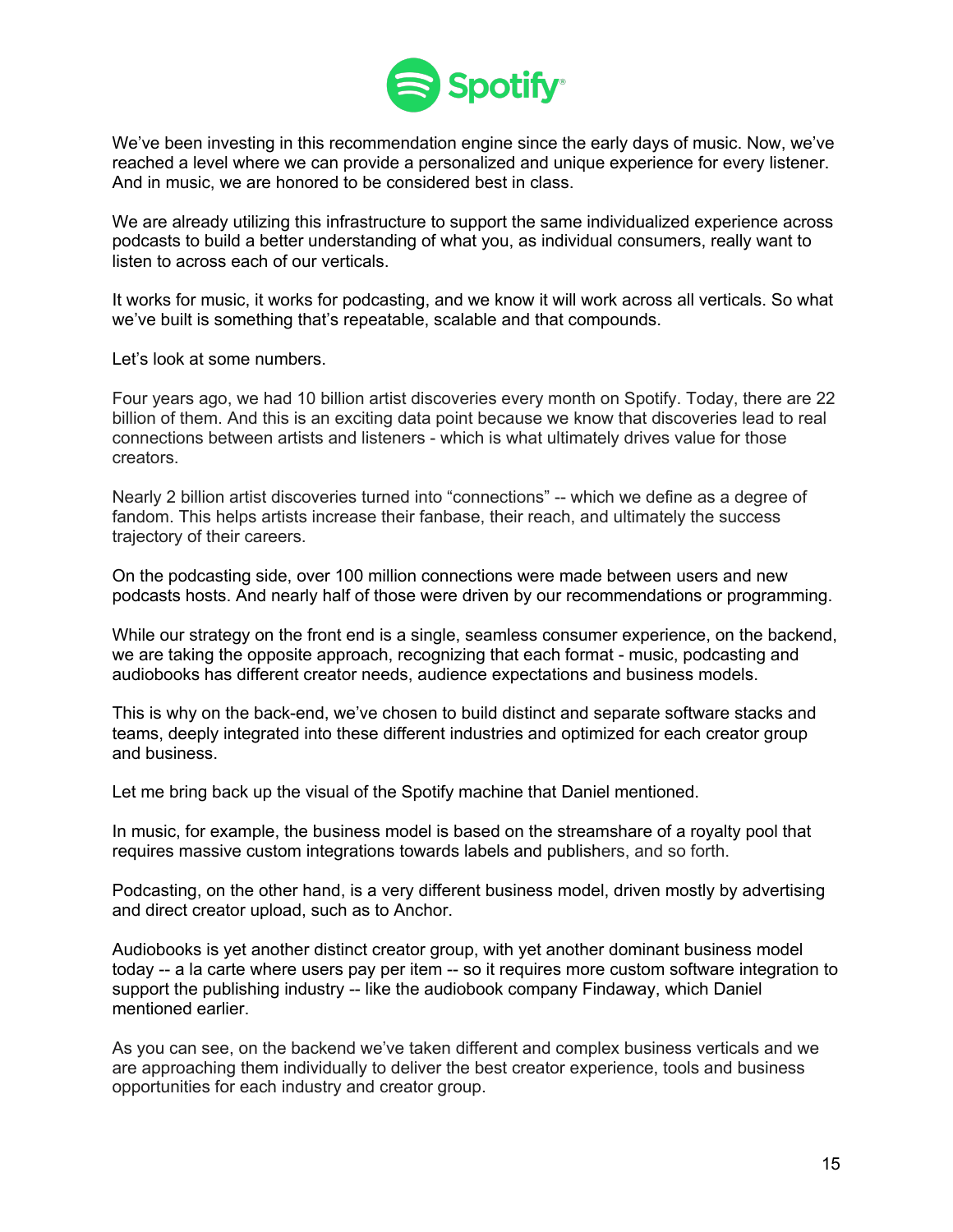

In just a moment, we'll give you a deeper look at these three verticals we've been building out.

But before I hand it over, I hope you'll take away a few key ideas on our overall product approach.

First, our strategy to adopt a single consumer experience enables us to accelerate our entry into new verticals and formats. This allows us, and creators, to capitalize on a compounding user base—rather than several separate ones.

Second, behind the scenes, our strategy is to build dedicated backends that super serve separate industries, different business models and different creator groups. This enables us to power the world's biggest music creator stack, the world's biggest podcast creator stack, and soon, hopefully, the world's biggest audiobook creator stack.

Finally, as we add new verticals into our single consumer experience, we continuously increase the Lifetime Value and retention of our existing users as well.

Now we are going to hear more about the music vertical - but let me first leave you with a quick clip of how Spotify connects artists to fans.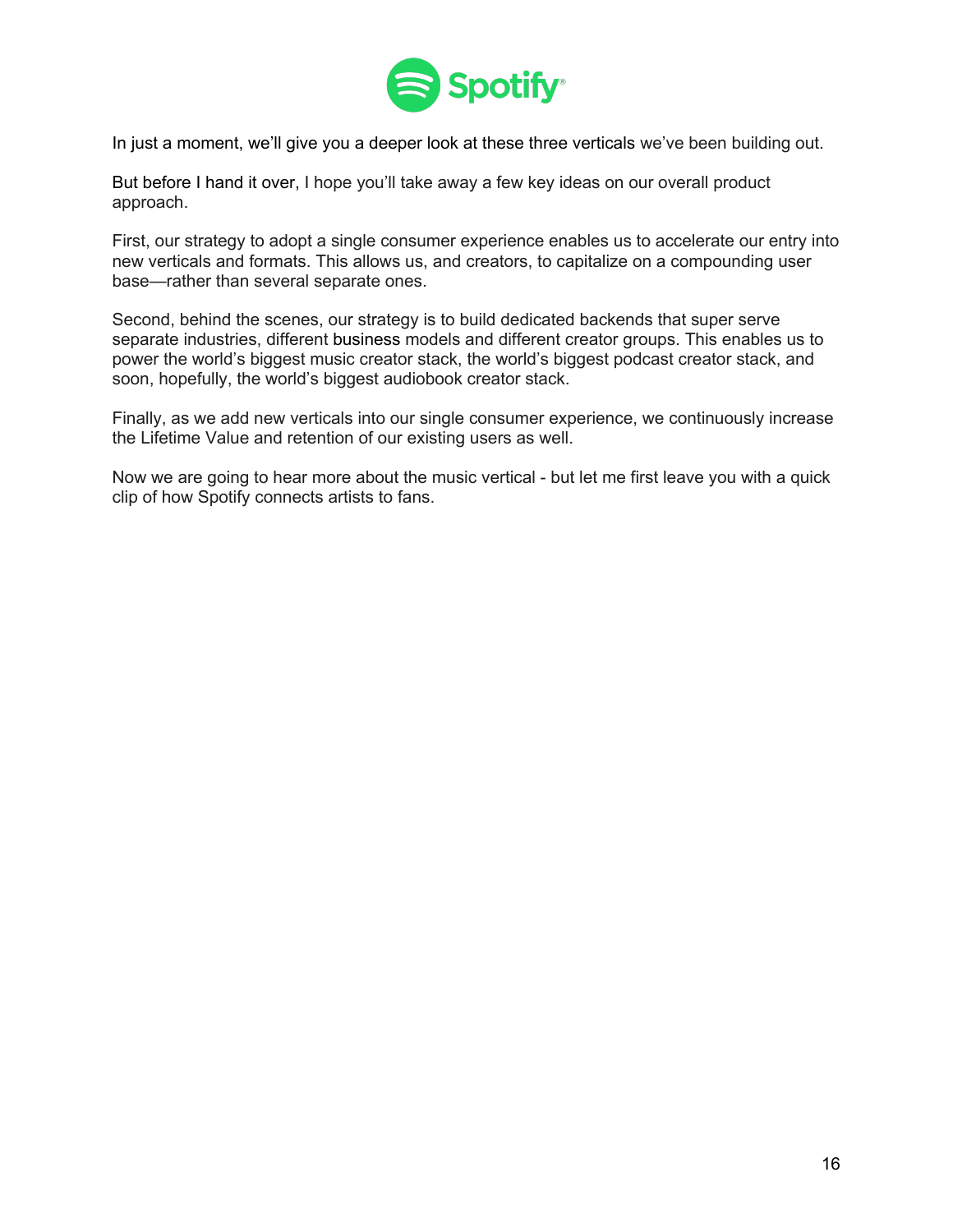

## **Charlie Hellman, Vice President, Global Head of Music Product**

Like Camilo said at the end of that video, Spotify can be life changing.

I'm Charlie Hellman, I'm the Vice President and Head of Music Product. And my team is helping to enable those life changing moments. And I'm excited to share with you how we're working with the music industry to build the best proposition for both artists and music fans.

It's important to remember that, first and foremost, Spotify is a music company.

All of our music teams' strategies ladder up to two primary goals: making a unique and superior music experience for fans, and creating a more open and valuable ecosystem for artists.

And these two goals really complement one another. Which is clear to see when you look at the playlist ecosystem we've spent the last decade defining and perfecting.

Whatever your mood, your style, whatever the occasion, Spotify has something for you. And as Gustav noted, Spotify drives around 22 billion discoveries a month.

On top of that, one third of all new artist discoveries happen on personalized, algorithmic playlists.

Listeners love this exposure to new music, as well as the personalized touch. Discovery is our bread and butter. And it's driving a level of engagement that no streaming service can claim.

According to a recent report from Apple, in the US, iPhone users spend over 50% more time on Spotify than our next closest music streaming competitor, and more than double the time on Spotify than the rest of our competition.

And in markets like the UK, Germany, Australia, the gap between Spotify and other streaming services is even larger.

More time spent on Spotify, means greater customer retention. Driving more subscriptions around the world, and expanding our advertising inventory. And since Spotify and rights holders share in the same pool of revenue, our incentives are aligned.

So our personalized playlisting experience drives an incredible amount of listening time spent on Spotify. And this, in turn, presents enormous opportunities for more artists around the world to find a fanbase.

There is far more shelf space on Spotify today than there has ever been in any record store or on any radio station. Meaning that revenue opportunities now reach far beyond the biggest stars.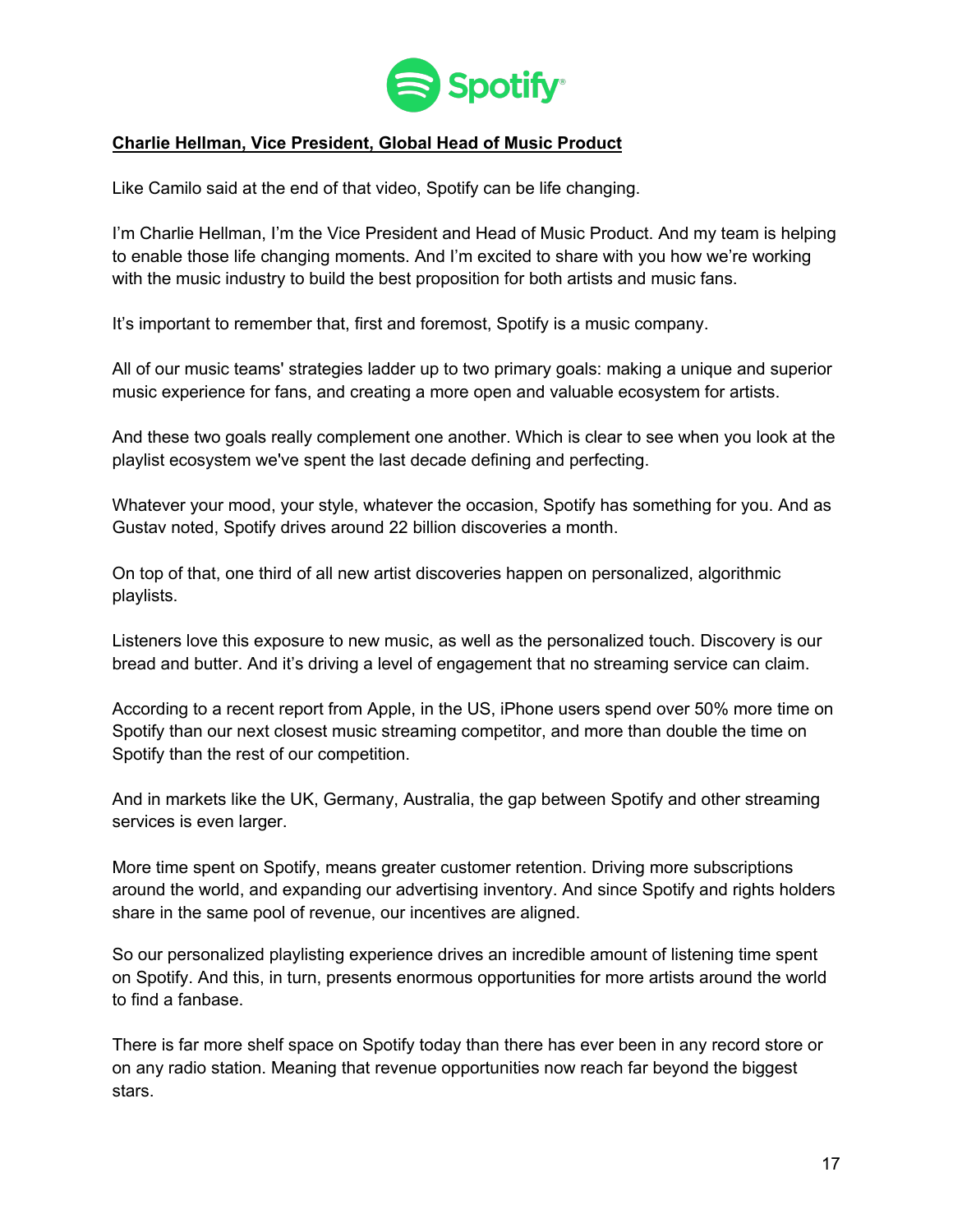

Consider this. Over the past two years, 150k artists have been added to a Spotify playlist for the first time, and that can be a career-making moment. In 2021, for the first time ever, more than 50,000 artists generated more than \$10,000 from Spotify alone. Which likely means over \$40,000 across all sources of recorded royalties.

And that's a far cry from the music industry of the past, which favored superstars twice as much as it does today. At the peak of the CD era, 25% of US sales were accounted for by the top 50 artists. In 2021, only 12% of US streams on Spotify were from the top 50.

Spotify has fundamentally changed the music ecosystem — democratizing access to audio for listeners around the world, lowering barriers to entry for artists, and allowing an increasing number of artists to succeed.

Before I go into our Marketplace business – which focuses on building tools and services for artists – I'd like to invite Sulinna Ong and Madeleine Bennett up to the stage, who are going to show you how artists are crossing borders and finding fans in what were previously unlikely places.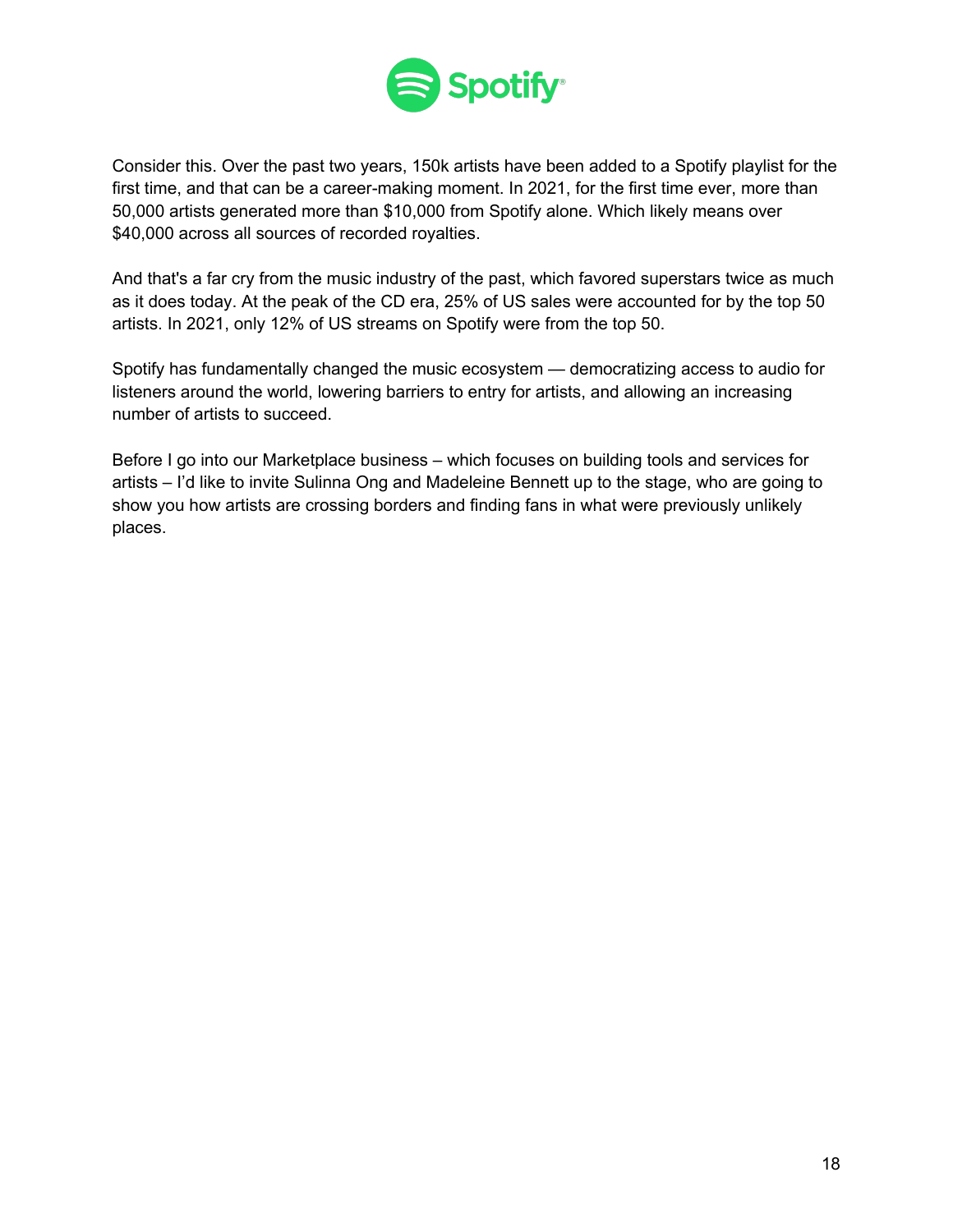

# **Sulinna Ong, Global Head of Editorial for Music Madeleine Bennett, Global Head of Music Content Strategy**

Thank you Charlie. I'm Sulinna Ong, Global Head of Editorial for Music

And my name is Madeleine Bennett and I lead the Global Music Content Strategy for Spotify

The music industry is rising back to peak levels, driven by streaming. In 2021, streaming revenue alone exceeded total recorded industry revenue in each year from 2009 to 2016. While physical sales have fallen dramatically, streaming and other sources of revenue have carried the industry forward.

And the recorded music industry is expected to be a nearly \$80 billion dollar business by 2030. Alongside the shift to streaming, another exciting trend has taken shape: listening has become far more diverse. This means continuing tailwinds for a broader array of artists – at all stages of their career.

Spotify has opened the floodgates, enabling artists from markets who, historically, might not have had much opportunity in the music business to captivate a global audience.

And so many are finding success. A case in point: of the artists generating \$10,000 or more a year from Spotify, 34% live in countries outside of the top ten music markets.

And artists from an increasingly wide variety of cultures are bringing new people to Spotify to listen, to share and to connect. We are by far the most global platform, the most tapped into local scenes, and the most capable of developing opportunities for artists at scale.

No other streaming service is better positioned to identify, amplify, and help shape culture than Spotify.

In 2014, the way that music traveled on Spotify was mostly a transatlantic affair. At that time, Spotify was available in just over 50 countries. And this map shows how streaming traffic was primarily focused between our US and our European markets.

In the years since, we've expanded into more than 100 additional markets; we've made dramatic improvements in our playlisting and promotional capabilities; and by honing our ability to recommend the listeners' next favorite song – regardless of language – we've helped to spread music from markets like Puerto Rico, South Korea and Colombia, all around the world.

And The result? Here is the same map for 2021. This is the difference between 60 million users in 50 markets and 422 million listeners across 183 markets.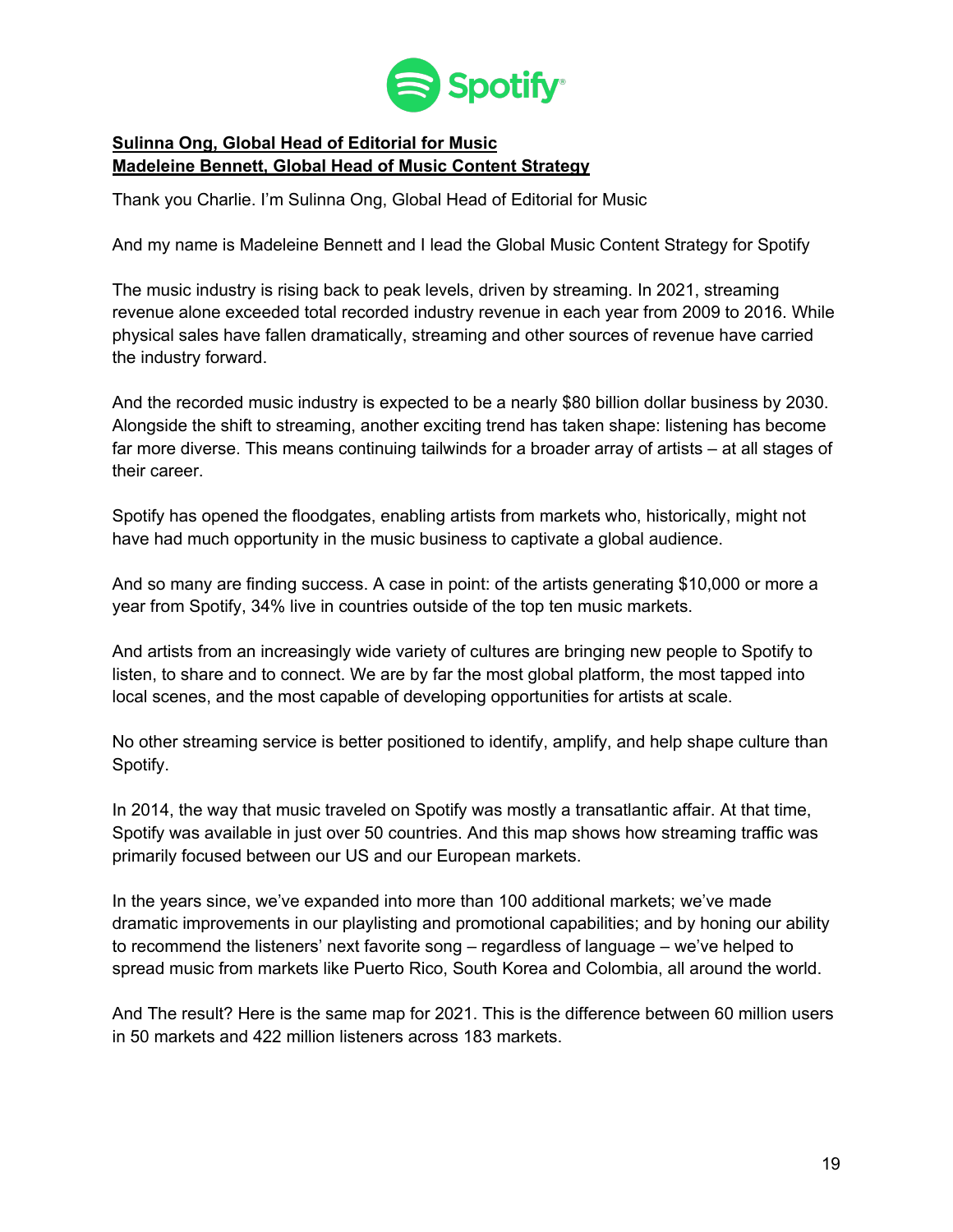

Now, imagine this map in 2030. We will see a kaleidoscope of activity, tens of millions of artists, a billion listeners, leveraging the power of Spotify to tap into music culture and connect to a borderless global audience.

Let's go one step deeper, and show you how Spotify helps an artist "go global".

The next big hit can come from anywhere and, in recent years, no genre has traveled quite as far as K-Pop. Top K-Pop songs often ignite first in North America, Indonesia, the Philippines, Brazil and Southern Europe.

Then after about a week, interest spreads to East Asia and the rest of South East Asia. Two to three months later, we'll see the peak in key Latin and South American markets. Then, they broaden out to a more mainstream audience in the US and Canada.

So how does something like this happen? Well, the music always speaks for itself, but we also have our fingers on the pulse. And when something is bubbling, not only is Spotify there at the outset, we also know how to fan the flames.

This year, we rebranded our genre flagship playlist, now called 'K-Pop ON!' We introduced it to a broader global audience, driving more than 9 billion K-Pop streams per month. Because of our efforts, more than half of K-Pop streams now come from outside of the Asia-Pacific region. And its playlists like this that are helping to propel artists to new audiences around the world. But Korean artists aren't the only ones connecting with new audiences.

Let's take a look at what's happening in Puerto Rico. Streaming has helped Latin artists break through to the global mainstream like never before. And as a result, the Latin music industry is predicted to surpass 1 billion dollars in US revenue for the first time this year.

And while there are many Latin artists who have landed on the global stage, one artist sits in a class of his own: Bad Bunny. For the past two years in a row, Bad Bunny has been Spotify's top streamed artist globally.

And with the release of his new album, *Un Verano Sin Ti*, he achieved 183 million album streams in the first 24 hours, making him the most-streamed artist in a single day. One of the many reasons Bad Bunny's album connected with so many fans was because Benito and his team partnered with Spotify on an effective strategy.

Together, we made the album available on-demand to our free tier users for a limited time. This free-on-demand capability captured the attention of a far broader global audience. Fans were hooked. All 23 of the album's tracks debuted in the top 30 of Spotify's Daily Global Songs chart. And Bad Bunny took up 9 of the 10 top slots.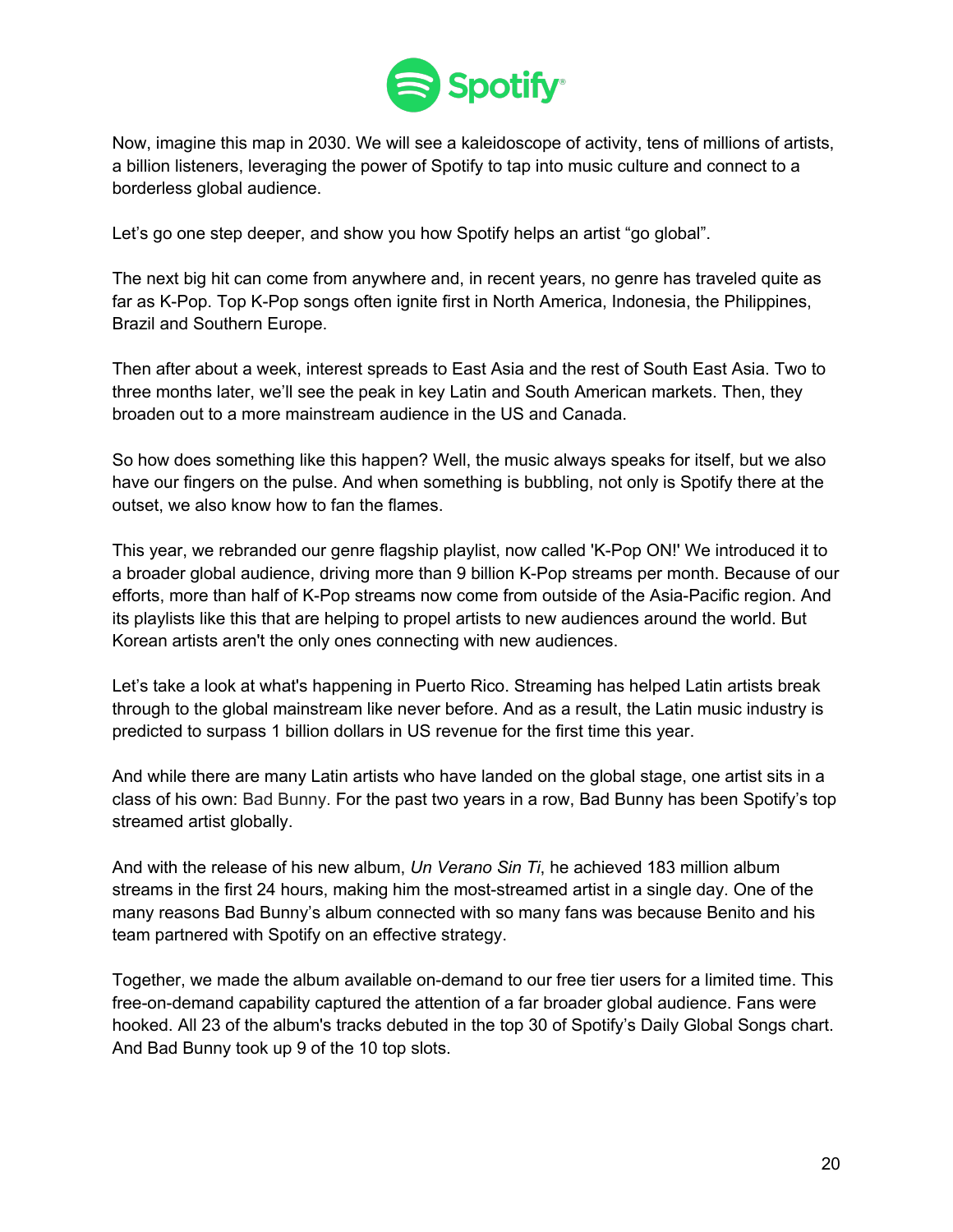

And to top it off, the album release drove hundreds of thousands of new users to the platform. Artist partnerships like these are key to our continued platform growth.

Now, let's take a trip across the Atlantic to Africa, where, last year, Spotify significantly expanded its presence by launching in new territories. It wasn't long after that we began seeing breakout stars from places like Nigeria, South Africa, Ghana, finding audiences in the US, France, Philippines, and beyond.

And Spotify helped facilitate this cultural exchange, supporting the explosion of African music, every step of the way. From day one we've championed Fireboy DML's "Peru", as well as "Finesse" by Nigerian producer Pheelz. We've introduced Wizkid and Tems to an international audience through our network of playlists across the world, including Today's Top Hits. And through our marketing campaign for African Heat—our flagship playlist—we partnered and celebrated the music of Focalistic, Lady Du, Olamide, and more.

We are not only supporting the hyper growth from the region through editorial coverage and industry partnerships. We're also the first global music streaming service to have a notable presence in continental Africa. We have a team of local employees, fully immersed in the local culture.

And never before has the African music industry connected with a global audience at this scale. And we're just getting started.

And that's what sets us apart from our competition. We are the preferred destination for artists, because we help to take an active role in achieving their dreams, and partner with them on thinking outside the box, working together to help them succeed.

Our local teams on the ground can see early indications of trends on the ground, and our worldwide strength allows us to showcase these on a global scale, unlocking the ability of any artist—from anywhere in the world—to connect with listeners everywhere, we are tapping into a potential market of billions of people everywhere.

And with that, we'll now pass it back to Charlie, who will share more about the tools we are building for the modern music business. Thank you.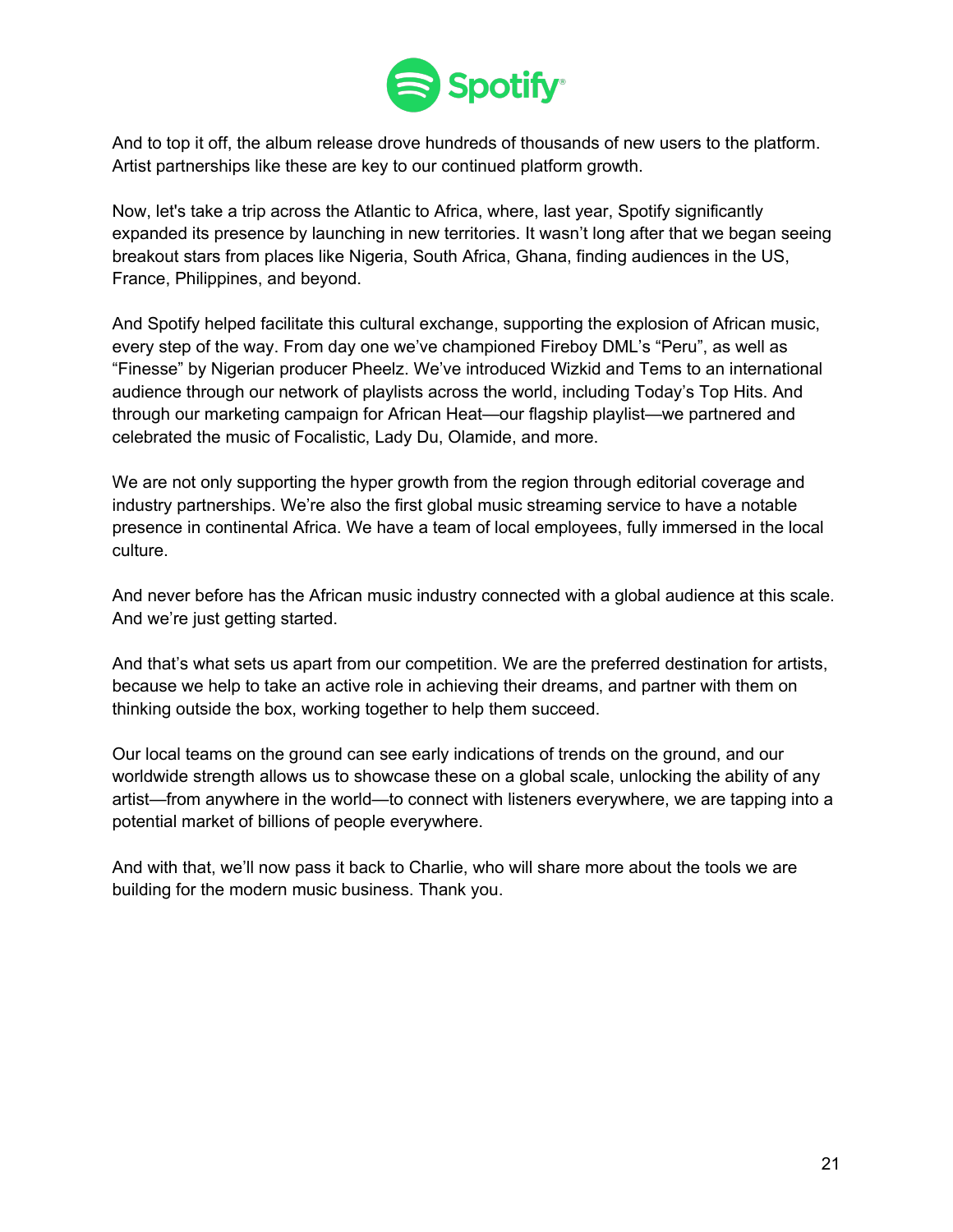

## **Charlie Hellman, Vice President, Global Head of Music Product**

Thanks, Madeleine and Sulinna. As you can see, the music industry is changing fast.

There have never been fewer barriers to entry, and that's enabling more and more talented artists to be discovered: Songs can break out in hours. A fan base can emerge in days. Careers can take hold in weeks. Many artists are even seeing success with just a release or two.

But with this reduction in barriers comes an increase in the number of artists seeking success. We are in the midst of an explosion of creativity, where tens of thousands of songs are uploaded each day, and the rate of daily uploads has doubled in the last two years.

In this rapidly growing landscape, artists need an evolving toolkit that works for the millions who'll make up tomorrow's music industry - one that mirrors their creativity and ambition by offering speed and scale.

In 2017, we launched, "Spotify for Artists." At the time it was purely an analytics product; a powerful free resource for artists and their teams to better understand their audiences.

Today, Spotify for Artists is an integral part of every professional artist's toolkit. Since I talked to you in March of 2018, the number of artists using our Spotify for Artists product suite on a monthly basis has increased more than 6 times. In fact, today, 83% of our platform's streams come from an artist using our creator tools at least monthly.

And this is the top of the funnel, this is the foundation where we make all of our tools and products available for artists and their teams.

At Spotify, we've built our end to end proposition for artists by directly addressing the core needs that artists have to enable artists to express themselves, we need to give them ways they can stand out and show their creativity. To help artists grow their audience and turn listeners into fans and superfans, we have to provide them with the most powerful tools to promote their art. And of course, artists ultimately need to earn a living. Not only is Spotify the biggest single source of revenue in recorded music history - providing over \$7B in 2021 alone - we're also committed to unlocking new ways for artists to monetize their audience.

Now let's get into how we're helping artists grow their fanbases.

One of the reasons that we're the go-to destination for artists is because we uniquely provide them with a core set of valuable free resources, useful for any stage of an artist's career, that helps them get their music in front of the right fans. For example, we let all artists have the opportunity to pitch their music to our playlist editors.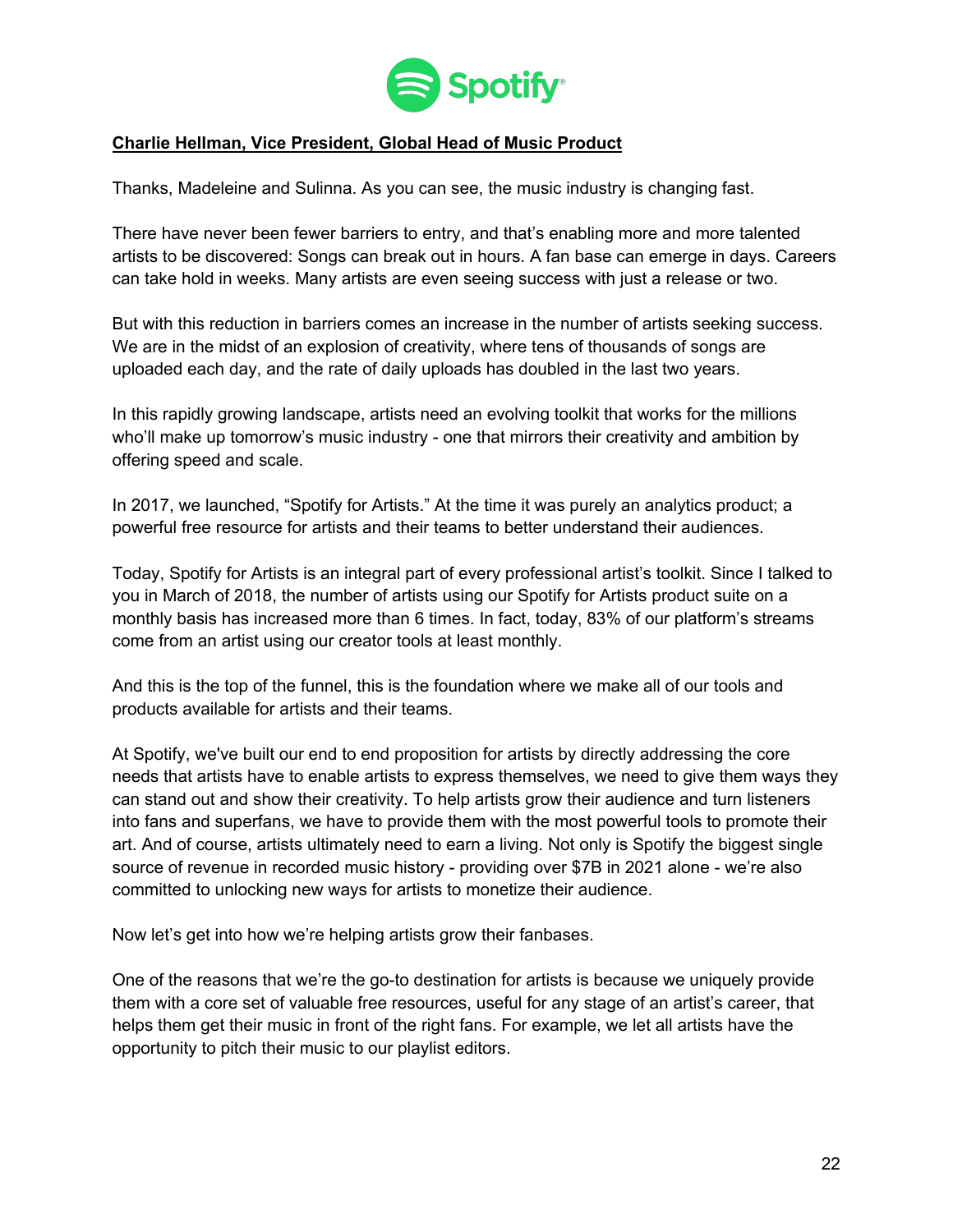

We also let artists control the visual expression around their songs, and their artist profile on Spotify, allowing them to express themselves beyond the music, and drive more engagement. All of these features and more are freely available for artists, and completely self-service.

In addition to these free tools, we've also invested in building the most performant and effective commercial tools for promotion in the streaming era.

Because there's so much being added to Spotify every day, artists need tools that will help them stand out, now more than ever. And we are uniquely positioned to deliver effective promotion for artists for a few reasons.

First, unlike, say, social media marketing, our promotion tools reach people that have already, actively made the decision to open up Spotify and listen to music. It's contextual. Plus, our ability to target listeners, based on their listening activity, their taste, is second to none. And further, we have the unique ability to actually report back how many people listened to or saved the music, as a result.

Our ability to deliver the best promotion offerings for artists represents a tremendous opportunity. Not just for Spotify, but for each of the over 3 million unique artists who released new songs in the past year, as well as the growing number of artists releasing today and tomorrow.

So, let me tell you a little bit about how far we've come with these commercial promotion services since we first previewed this business line for you.

And let's start with how we help artists connect with new listeners in personalized listening sessions, which we customize for each and every user. These include playlists like Discover Weekly, Genre Mixes, or Radio and Autoplay.

In 2020, we introduced our Discovery Mode program, which is powered by algorithmic promotion and is loved by those who have tried it. In fact, from Q1 2021 through Q1 2022, Discovery Mode had 98% customer retention, illustrating the appeal of this product.

And that includes a broad array of over 50 labels and distributors that in turn represent hundreds of thousands of artists, everything from relatively unknown, to global superstars. In early testing, artists with tracks in Discovery Mode increased their listenership by an average of 40%. And almost half of that growth comes from listeners who had never listened to the artist before.

One of the most attractive aspects is the cost structure. There's no upfront cost to participate. Instead, Spotify only charges a commission on recording royalties the track generates in those personalized listening sessions.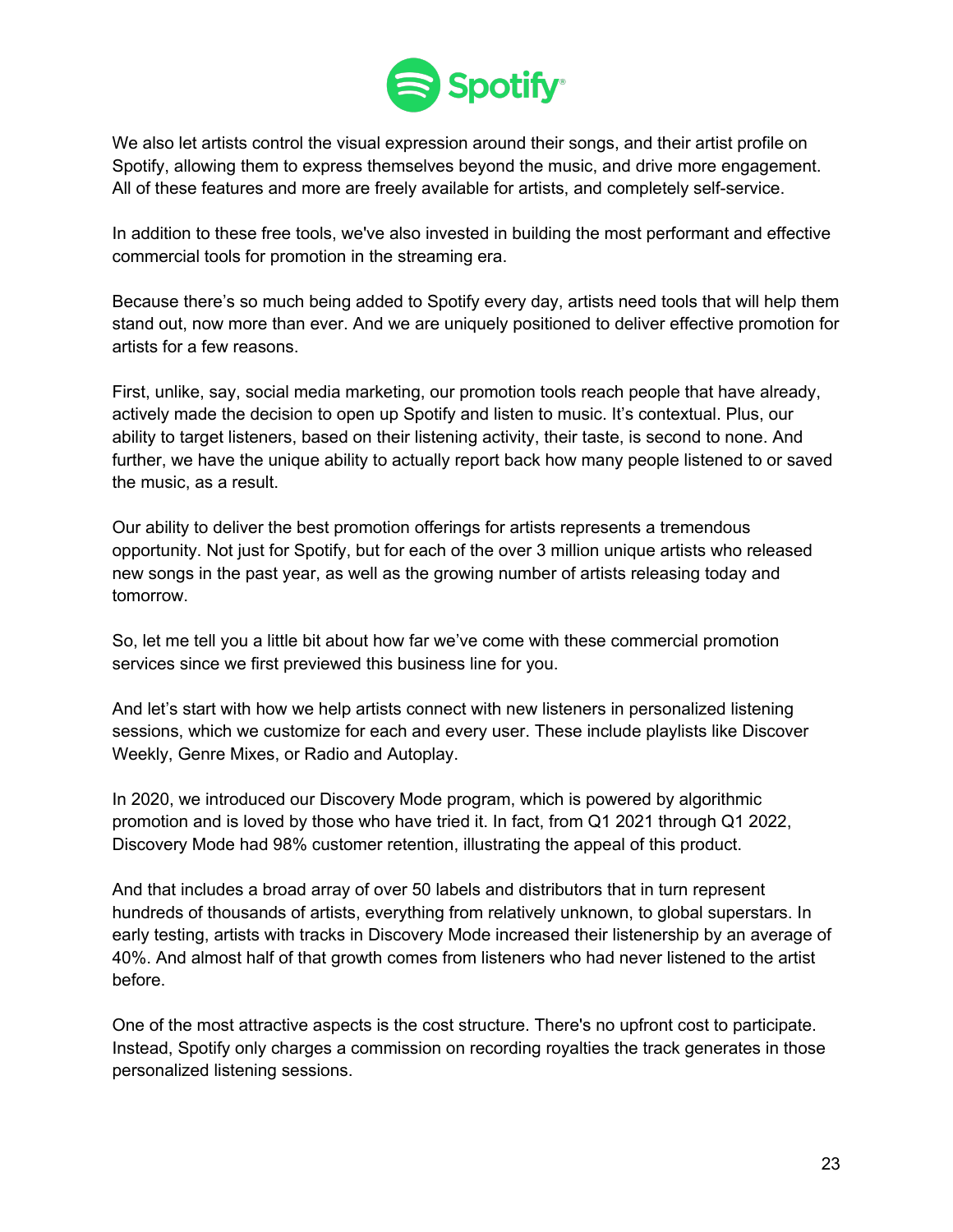

And this gives artists at any stage of their career, regardless of the size of their marketing budget, access to the same resources as the biggest stars in the world. This is a stark contrast to the music industry of the past, where only the biggest stars with major marketing budgets would have had access to the most effective marketing tools.

We're really only at the beginning of the Discovery Mode opportunity. It's not yet available at scale to artist teams around the world – or as a self-service tool; and, with no upfront budget required, there's significant potential for adoption.

We're also hard at work expanding our visual Native Ads for music promotion. Because we can reach all of our users in the place where they are actually listening, these ads perform far better than other places where labels spend their digital marketing dollars.

And that leads to them routinely increasing their spend after they try out the tools. Marquee is our full-screen, visual, sponsored recommendation of artists' new releases. And we recently expanded access by rolling out a self-serve buying experience in the US, right from the platform people are already using: Spotify for Artists.

As a result—from Q4 2021 to Q1 2022, we doubled the number of new customers, while maintaining an 85% retention rate from existing ones. And in Q122, revenue grew 224% YoY.

The reason we're seeing such meaningful engagement is because of the tremendous impact the tool has for artists. On average, people who see a Marquee are twice as likely to save songs from the promoted release to their playlists. That means listeners aren't just streaming the music when they see the notification, they continue to engage with the artist, demonstrating real potential for long term fandom.

And, artists that leverage Marquee for their new release, saw three times the lift in listeners for the rest of their catalog. So, that means Marquee is not just sparking interest in that release. It's inspiring fans to revisit older releases, multiplying that artist-to-fan engagement.

It's important to remember that, so far, we're only targeting listeners in 12 markets and, as you know, Spotify is available in 183, so there's plenty of room to reach new listeners and expand marketing spend on Spotify.

So where do our promotion products go from here? Well, these products are still in their early stages, with plenty of room for growth. We're working closely with our partners across the music industry to innovate on these promotional tools, identify new opportunities, build new formats, and target different segments of listeners.

When it comes to promotion, no one can match us on format, our ability to target, or on reporting of measurable results. And with a user base that's well on its way to 1 billion listeners, Spotify continues to be the most important place for labels to market their music more efficiently.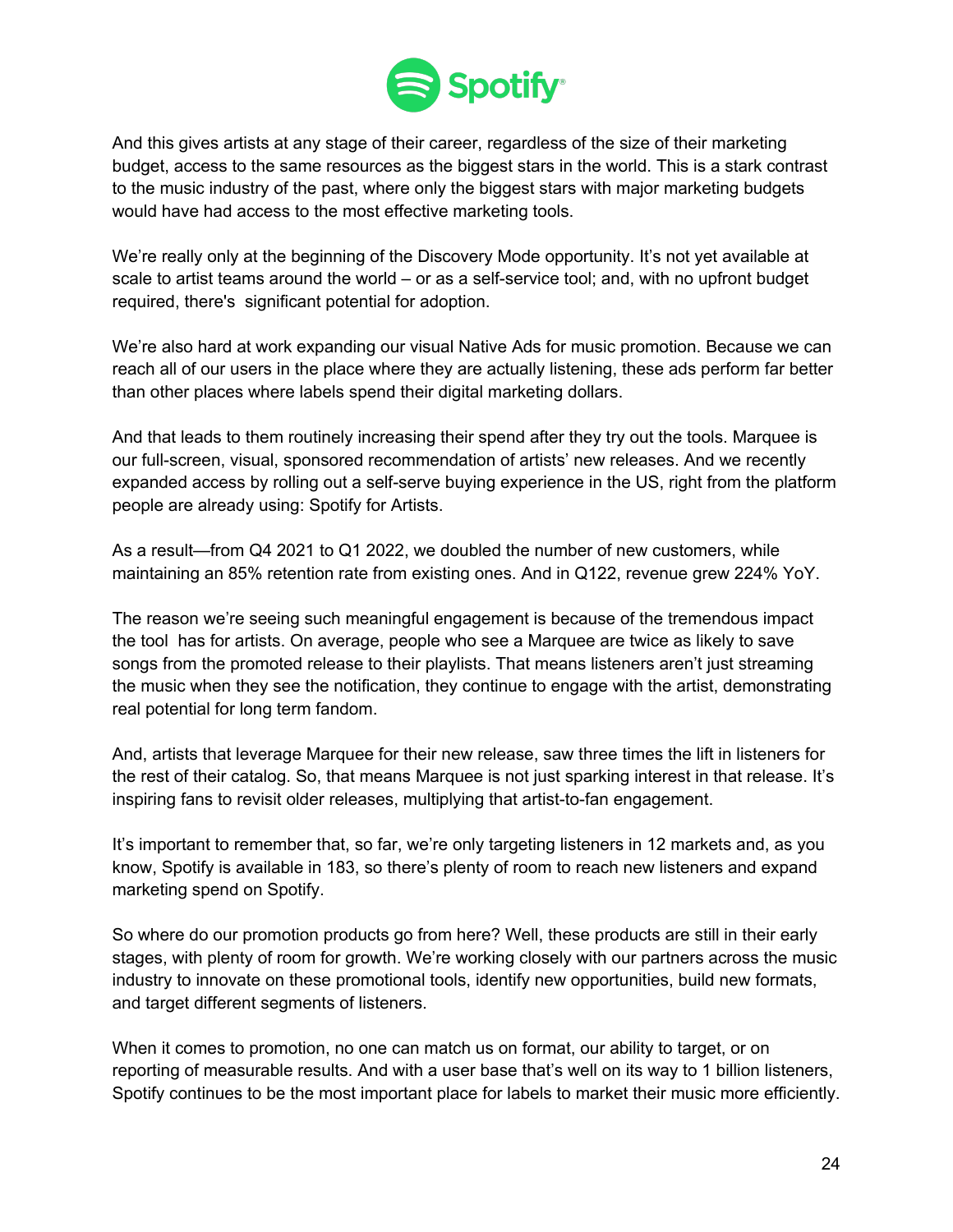

In addition to helping artist teams promote and grow their audience, we're also focused on helping them earn in more ways. Today, Spotify has helped drive incredible progress in the revenues artists are generating off their music. We are proud that we are the biggest contributor to the recorded music industry.

And thus far, that's largely been revenue driven from streaming music royalties. But we know that when it comes to fans spending on artists—there's lots of untapped potential.

Beyond music, touring and merch are significant pieces of the equation. And we think there's a huge opportunity to help artists drive demand by seamlessly including them into the Spotify product experience, which is already the most powerful audience engagement platform in the world.

So we're building solutions for both artists and fans, all while growing new lines of profit for both artists and Spotify. There's a ton of investment in this space from non-music companies to help creators get paid, but just like in music promotion, we have some pretty unique advantages.

First, Spotify has the right context. Fans come into Spotify expecting a music environment in which they can engage deeply with artists. Offers like ticketing and merch – they're expected.

Second, Spotify has the data. We own, we see, we drive the full fan funnel from passive artist discovery, all the way to superfandom. And we see all of the data that comes with that journey. And, Spotify serves customers on both sides of the marketplace.

For a lot of fans, Spotify is the primary way that they interact with their favorite artists. And for many artists, Spotify is where they have their largest audience and investing in their presence on our platform is vital to driving their career.

We're already capitalizing on these unique advantages. For instance, we integrate listings from top ticketing platforms to sell concert tickets at scale within Spotify. And our Fans First program uses Spotify data to identify and reward the artist's most passionate fans with an exclusive offer, like advance access to concert tickets, exclusive merch, or an invite-only event.

To date, the program has generated more than \$300 million in revenue for the music industry. Also, we recently enabled artists to sell merch, vinyl, and other offerings directly to their fans on their Spotify artist pages, through a custom integration with Shopify.

Now, while we're investing more in helping artists sell more physical goods, we know that monetizing superfans is about more than that. We want to open up ways for artists to directly interact with their audience, creating meaningful engagement and monetization opportunities. For starters, we're exploring how we can leverage our live audio feature, Spotify Live.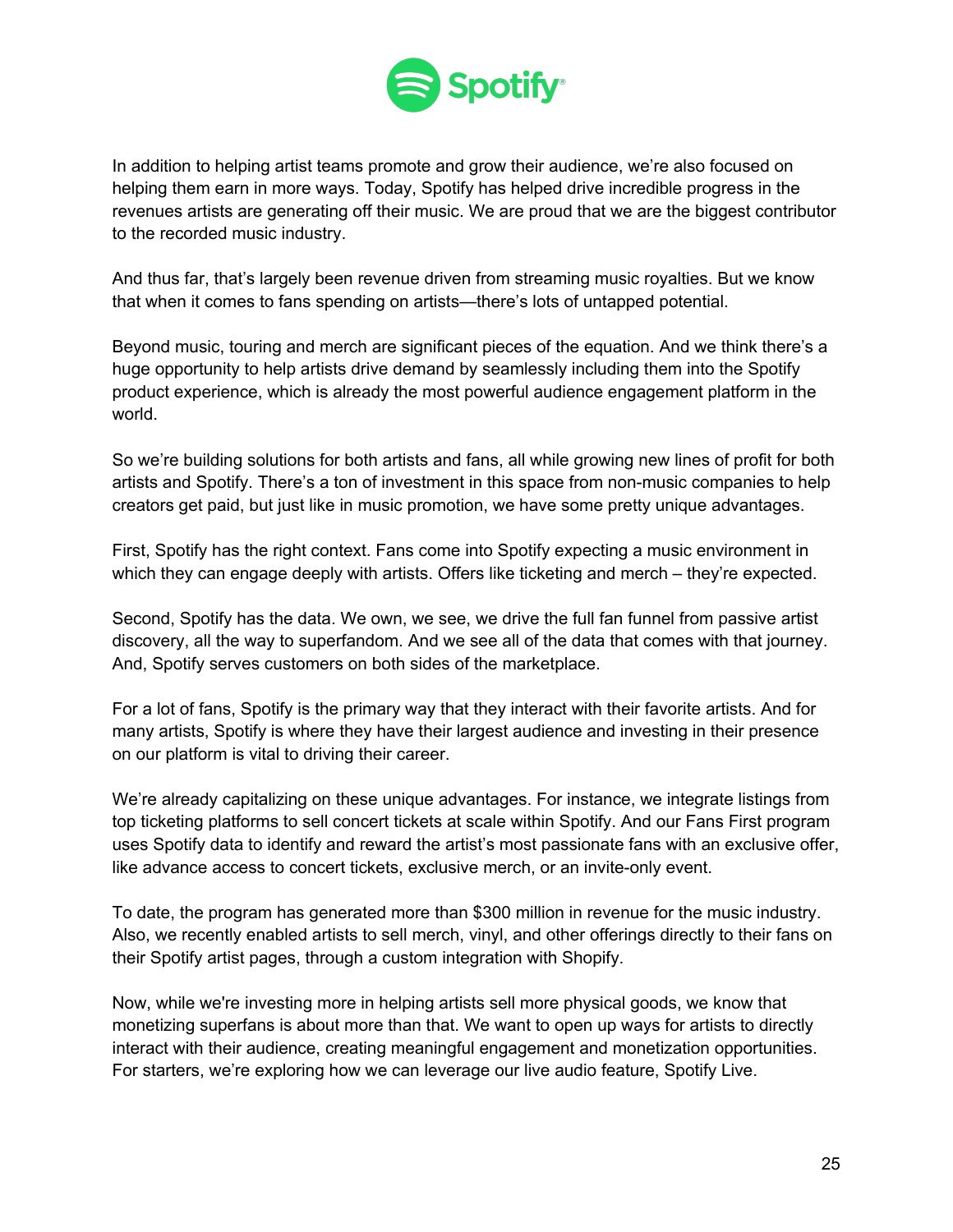

One new experience is exclusive live audio rooms hosted by the artists with their top Spotify fans. In these intimate spaces, artists can celebrate a special musical moment like a new release and earn revenue by selling merch, promoting concert tickets, and receiving tips – all inside the live room.

We're learning about the best ways that artists can engage and earn in this new format, and even seeing positive signals on streaming impact long after the event is over. We're currently testing this with a select, diverse array of artists, and our early results are promising.

In a lot of ways, these monetization businesses are where our promotion businesses stood a couple years ago—early stage, but with huge potential. And just like our promotion businesses, we expect to build for scale. As we diversify revenue streams for artists, and identify the best ways to increase spending from a user base that is well on its way to 1 billion, we will further enrich artists, even outside of their rapidly growing streaming royalties—and deliver margin impact for Spotify.

For the Music Vertical, our goal is to deliver another strong year of growth, as our Promotion initiatives scale and we lean into these new revenue lines. As we've built tools to help artists engage, promote, and monetize, we've gone from offering distribution and royalties, to providing much more value that can propel an artist's career, both on Spotify and off.

And as we've provided more value, it's generated value for Spotify too, as these marketplace businesses have been the primary factor in growing our music gross margins. And given the strong growth rates, this revenue will continue to be the primary driving force to help us further improve those margins.

This means we'll continue to grow what we offer to artists and fans, so that Spotify expands to be not just a licensed music service, but a platform for artist expression.

Not just playlists you hope to get on, but the most important and reliable marketing platform to develop an audience. And not just streaming income, but the place where artists monetize fans through multiple revenue streams.

Our marketplace vision is coming to fruition. We are the only music streaming service this committed to helping artists and bringing more money into the industry. We're driving a stronger business for Spotify that will only increase as we scale these opportunities.

Thank you for your time. I'll now pass the mic to Maya who will kick things off on the podcast front.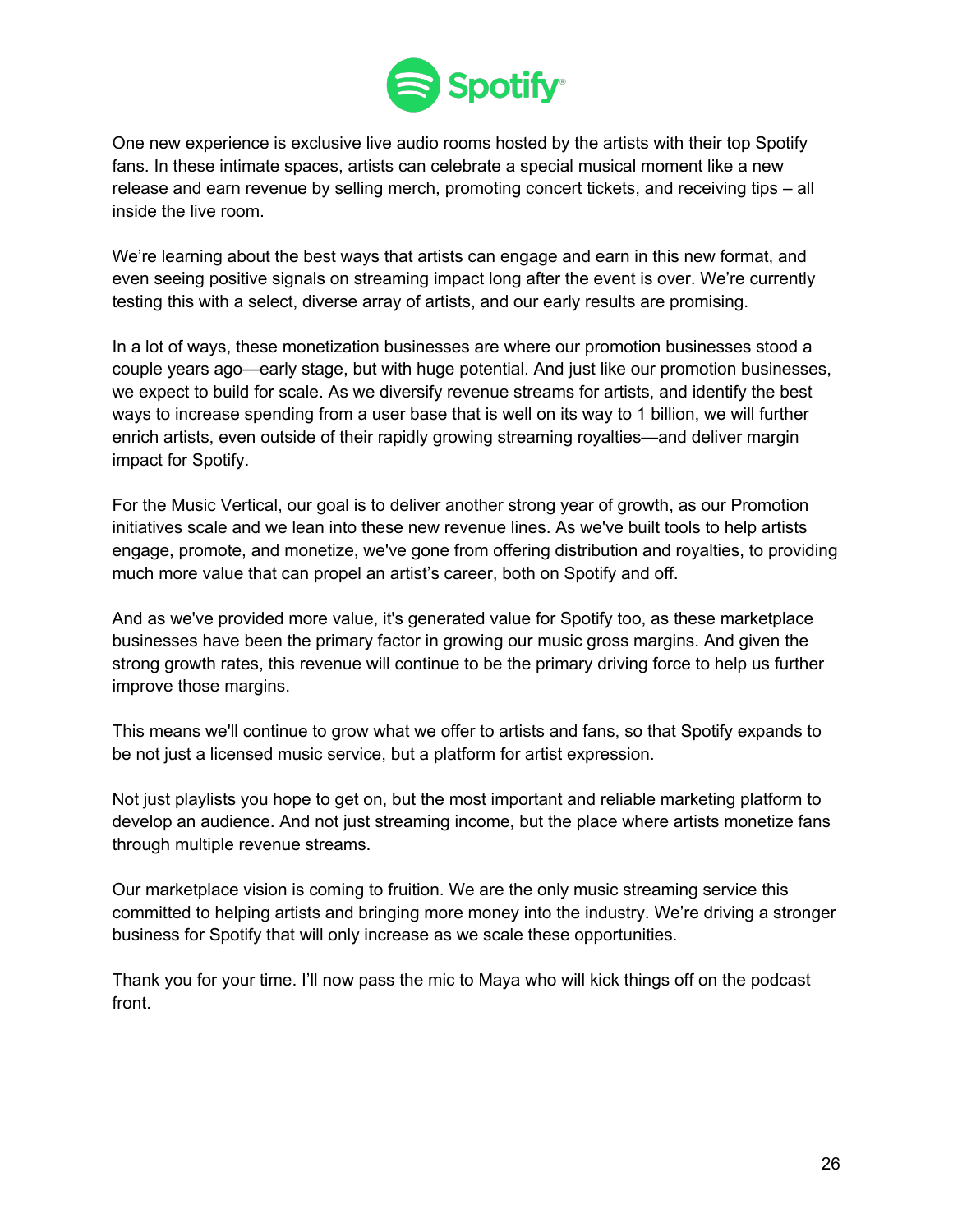

### **Maya Prohovnik, Head of Talk Verticals**

Thanks, Charlie. Hi, everyone. My name is Maya Prohovnik and I'm the Head of Talk Verticals, overseeing Spotify's creator tools across podcasting, video, and live. You just heard Charlie talk about the creator tools and marketplace that we built out for musical artists, their teams and their industry partners. So now, let's get into how we're applying that experience for a broader set of audio creators.

As you heard from Daniel, in 2019 when Spotify decided to move beyond music and become an audio platform, Anchor joined the band and drove massive growth for the podcast business and industry around the world.

Through our two-sided strategy of having the best content and the best creation tools in the world, Spotify became the only company to have a critical mass of both podcast creators and listeners on the same platform.

Now, think about how far we've come. In just under four years, we've gone from having virtually no podcasts on-platform to being a global leader in the market. To put this in perspective: when Anchor joined Spotify in 2019, there were fewer than 500 thousand podcasts on the platform. Today, there are over 4 million, and Anchor powers more than 75% of them.

And those millions of shows being published to Spotify from Anchor are often being made by first-time creators. As those creators make their content, they share it with their friends and family off-platform.

And the result? On average, every new Anchor show brings 2.5 additional MAU to Spotify. And between Anchor and our other hosting platform "Megaphone" Spotify-powered shows account for 45% of all podcast consumption on-platform. With that critical mass of both creators and consumption in the same ecosystem, we're able to do something that has not been possible in nearly twenty years: actually innovating on the podcast format itself.

Think about it: Podcasting has been around for almost two decades and it's remained largely unchanged, mainly because of the limitations of RSS. We've been able to replace RSS for onplatform distribution, which means that podcasts created on our platform are no longer held back by this outdated technology.

This has opened up a new world of opportunity to add features and formats to the podcast listening experience that have never been possible before - so Spotify is now not only differentiated by our catalog of content, but also by delivering a truly superior product for podcast listeners and creators.

One of the biggest results of this innovation has been our evolution on the format of podcasting itself.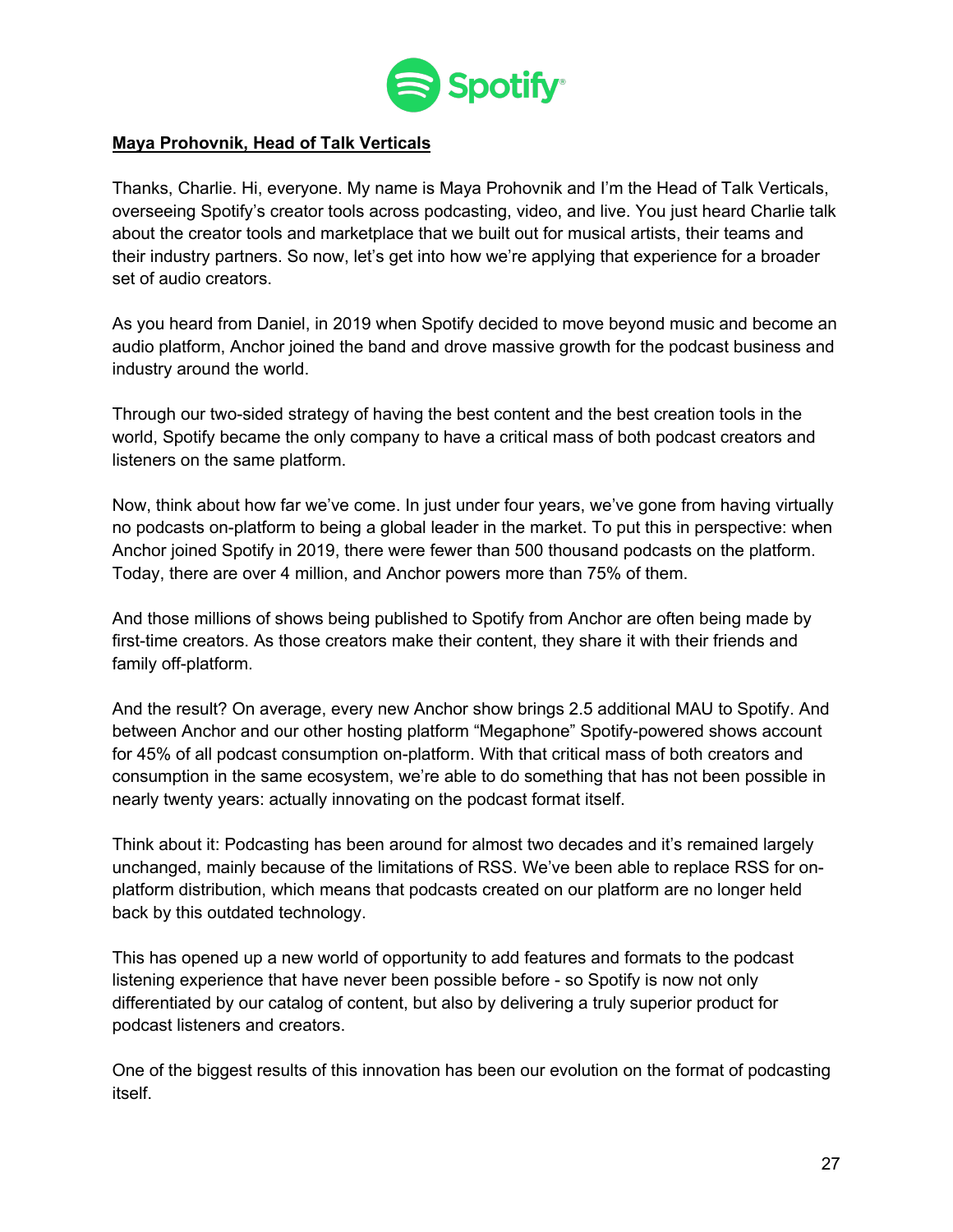

A common pain point we hear from creators is that they want to use music in their shows, and they have no idea how to do that legally. This is especially painful for creators who want to make shows about music. One of the reasons this is so complicated is that there's no simple or fast way to pay out musicians or labels for songs that are streamed in podcasts over RSS.

So in 2020 we began testing a brand new format we call Music + Talk, which makes it possible for creators to include any music track from the Spotify catalog in an episode and for music rightsholders to get paid in the normal course when their tracks are being played as part of the Music + Talk episodes. All of this is only possible on Spotify and it's available now to all Anchor creators in North America, Europe, Latin America, and Asia.

Another new format we've introduced to our users is video podcasts. Up until a few years ago, most podcasts were recorded in a studio, with hosts and guests in the same room, gathered around a few microphones. But when COVID hit, podcasters had to produce their shows in a whole new way. Instead of recording together in person, they started using tools like Zoom and Riverside to capture podcasts remotely.

One of the benefits of this new approach was that it made it easy for podcasters to capture videos of these remote conversations, and many of them started turning their audio podcasts into video podcasts. As a result, we've seen a dramatic shift in podcasting as more and more consumers are actually watching their favorite podcasts, not just listening – and this means they've started to expect podcasts to include video.

Now, creators can upload video podcasts directly to Spotify from Anchor – it's just as easy as publishing an audio podcast. And the best part? Our great features for audio podcasts work with video, too.

And consuming this content is incredibly convenient on Spotify: seamless backgrounding and foregrounding not only saves users bandwidth and money, but it also gives them the ability to pick up where they left off on any device.

Another way we've been able to innovate on the format? We've made podcasts more interactive – finally enabling a deeper, more intimate connection between creators and their fans. One of our favorite things about podcasting is the unique connection it enables between creators and listeners. It's intimate. Hosts' voices are directly in listeners' ears.

But until now, podcasting has been a one-way street: creators publish shows, and their audiences listen. Traditionally, RSS has been limited to anonymized, aggregated analytics (and even those are limited to what can be determined from IP addresses). Because of these limitations, fans have never had a good way to reach their favorite creators directly. But now, we're changing that.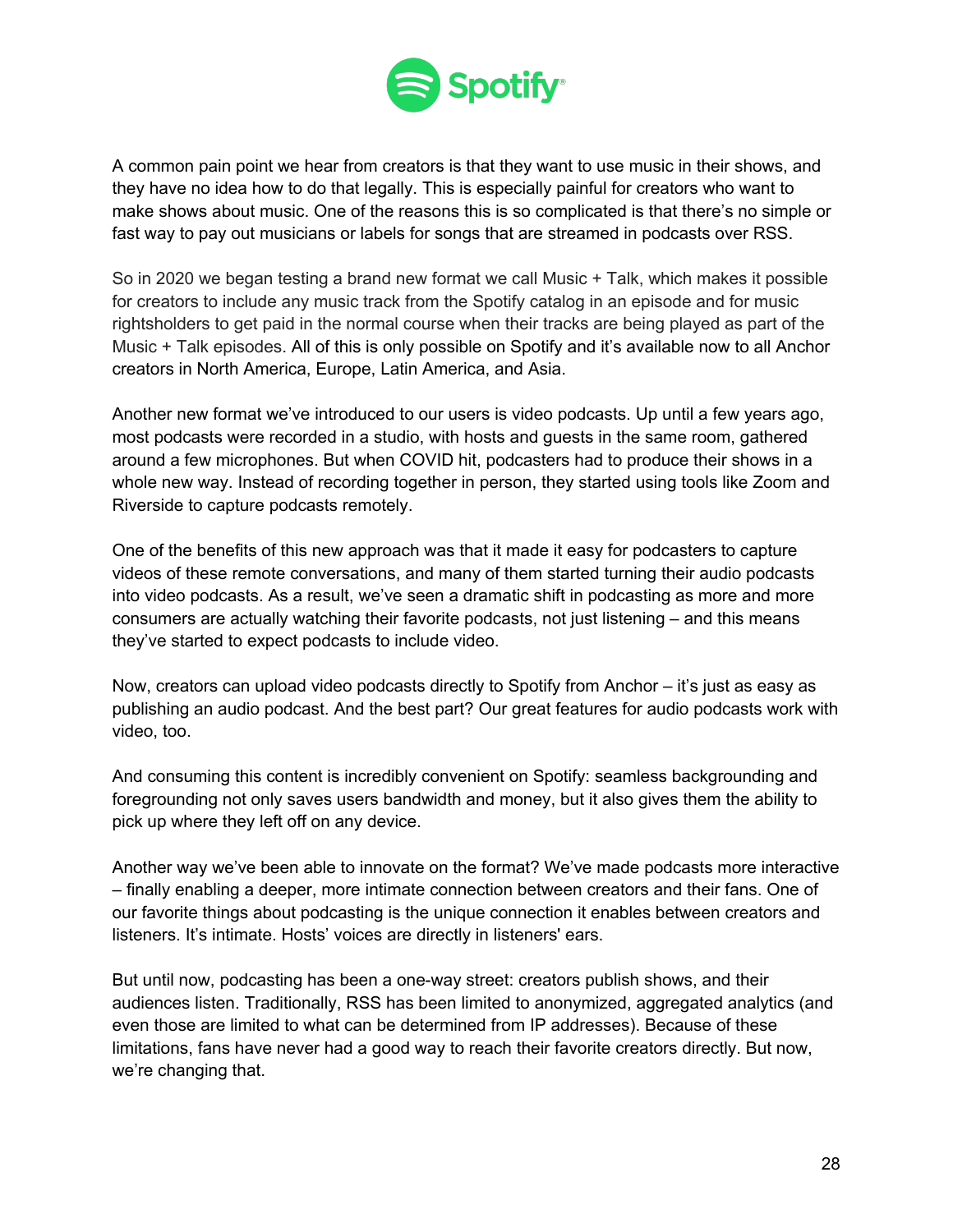

Our first way of addressing this was with Q&A and Polls, both text-based questions that can be posed by the shows' creators and surfaced to listeners in the Spotify app. These interactive features make it easy for listeners to engage with the people behind their favorite podcasts and for creators to hear from their audience, directly on Spotify.

These features are available now to all Anchor creators around the world. We've heard from many creators that Q&A and Polls have been crucial in helping them develop engaged audiences that keep coming back for more. And this is just the beginning of our interactive tools for podcasts: we're really excited to introduce lots of new ways for creators and their fans to connect with each other.

And that direct relationship — the engagement between creators and listeners — is also at the core of the live audio offering Charlie mentioned earlier – Spotify Live. Spotify Live makes it easy for the top podcasters to live stream audio to their biggest fans – so creators can reach their listeners where they already are.

That immediacy and intimacy allows creators like Alex Cooper – creator of the popular "Call Her Daddy" podcast – to engage with their fans in new ways, and at many more touch points throughout the day. Thousands of fans participated in her first live room and the engagement was incredible. And as you can see from her reaction afterwards on Instagram, she was blown away.

Another one of my favorite examples is how powerful Live has been for sports fans. They've been able to go deep with their favorite creators like the team at The Ringer right after the NFL Draft, NBA playoffs or the Champions League final.

Now finally, let's dive into an incredibly important area where we've been able to innovate and truly make podcasting better on Spotify: new monetization opportunities for podcast creators.

Those of you who've followed us over the years know that a huge part of our mission at Spotify is enabling creators to live off their art. One of the ways we get there is by making podcasting more profitable for more creators.

And as Daniel shared, we want to give creators the most control over how they grow and manage their individual businesses. So, we've developed a few different offerings to help creators earn more.

Let's start with advertising. Ads have long been the financial backbone of the podcast ecosystem, but it hasn't always been a viable option for most creators. Back when Anchor first started thinking about this problem, only the top few podcasters were able to make money.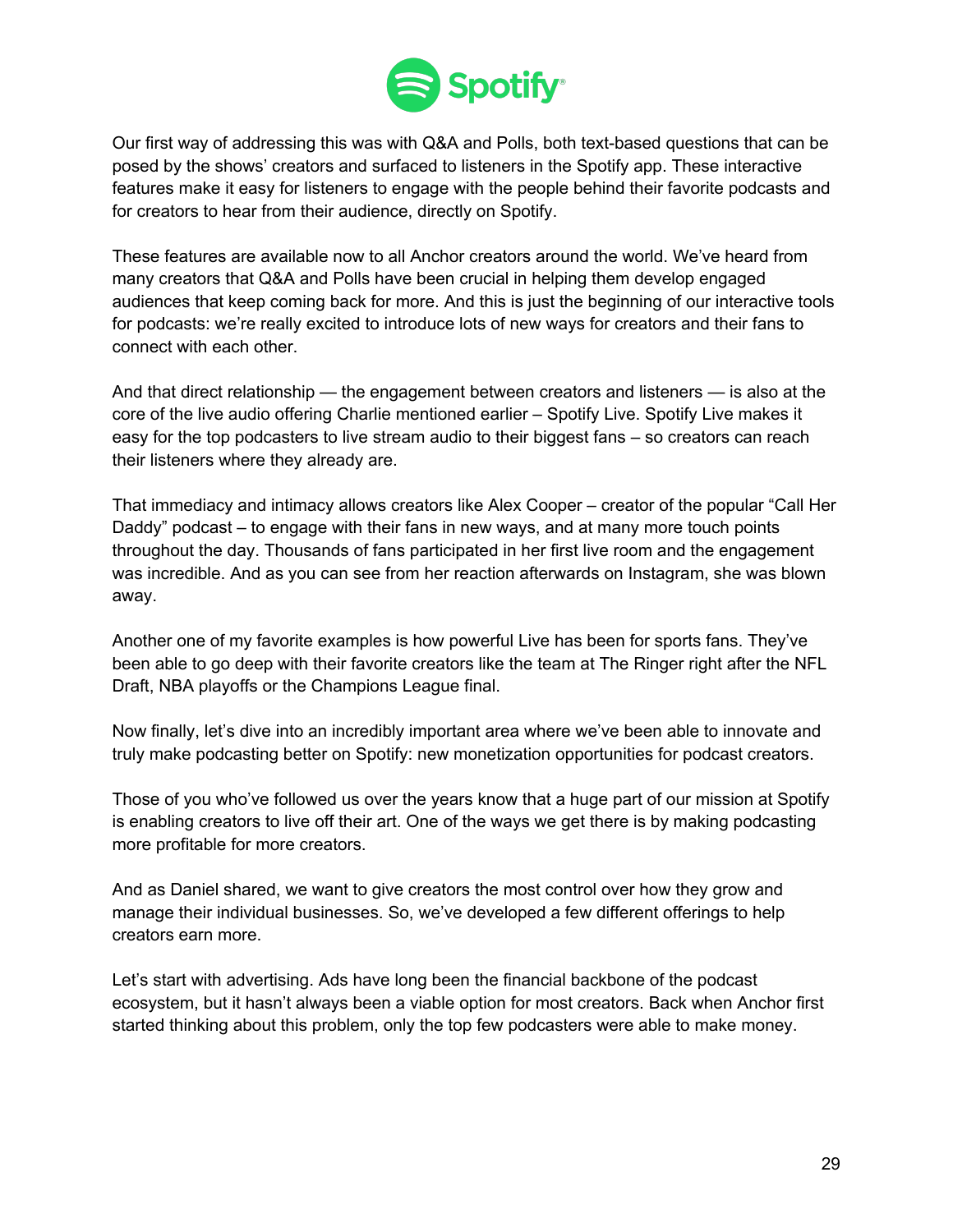

So we set out to develop tools for every level of creator so anyone who creates a podcast can participate in some form of advertising monetization. In the last month alone, over 90 thousand podcast creators have made money on Spotify.

We're continuing to improve this adoption by building and expanding a variety of advertising options for creators. You'll hear much more about our advertising offering in just a moment from Dawn, but we're very excited to innovate on the podcast advertising model, including making monetization a reality for more creators than ever.

And part of how we plan to accomplish that is by offering non-advertising monetization options, too, because we know it's important for all creators to be able to choose the business models that work for them.

One thing we've heard from many podcast creators is that they want to be able to establish a direct relationship with their most loyal fans by building their own subscription businesses. So, in 2021 we rolled out a paid subscription platform for podcasters, unlocking the ability to put either a whole show, or select episodes, behind a paywall. And since then, we've taken this feature global, providing access to creators in 34 markets.

Podcast Subscriptions have already unlocked a meaningful revenue model for many creators who've enabled it. Because of the tight connection between creators and their fans on Spotify, the on-platform average subscriber retention rate we're seeing since launch is 90%.

But even after launching podcast subscriptions, we were still missing one key piece of the puzzle. The core of Spotify's benefit for listeners is that they can hear all of their favorite audio, both music and podcasts, in one place. But there was a lot of paywalled and subscription audio content that wasn't available on Spotify. So, we built a better way for people to manage all of their audio subscriptions in one place, and we call it Spotify Open Access.

Open Access provides customers who are already paying for exclusive content off-platform the ability to connect their existing account to Spotify, so they can easily find and unlock their content on-platform. Let's say you're a subscriber to Pushkin+, the premium subscription offering from the folks behind hits like Malcom Gladwell's Revisionist History. Now subscribers can simply link their Pushkin and Spotify subscriptions, and manage all their listening on Spotify.

So far we've partnered with over 100 publishers and platforms from some of the world's top voices. We're actively expanding this list and we are excited to share more developments soon.

Bottom line? We want Spotify to be the best place for creators to grow their audience, connect with their biggest fans and build their businesses. We want to be their partner as they make their journey from listener, to hobbyist, to enthusiast, to professional.

Now let's go deeper on podcasts.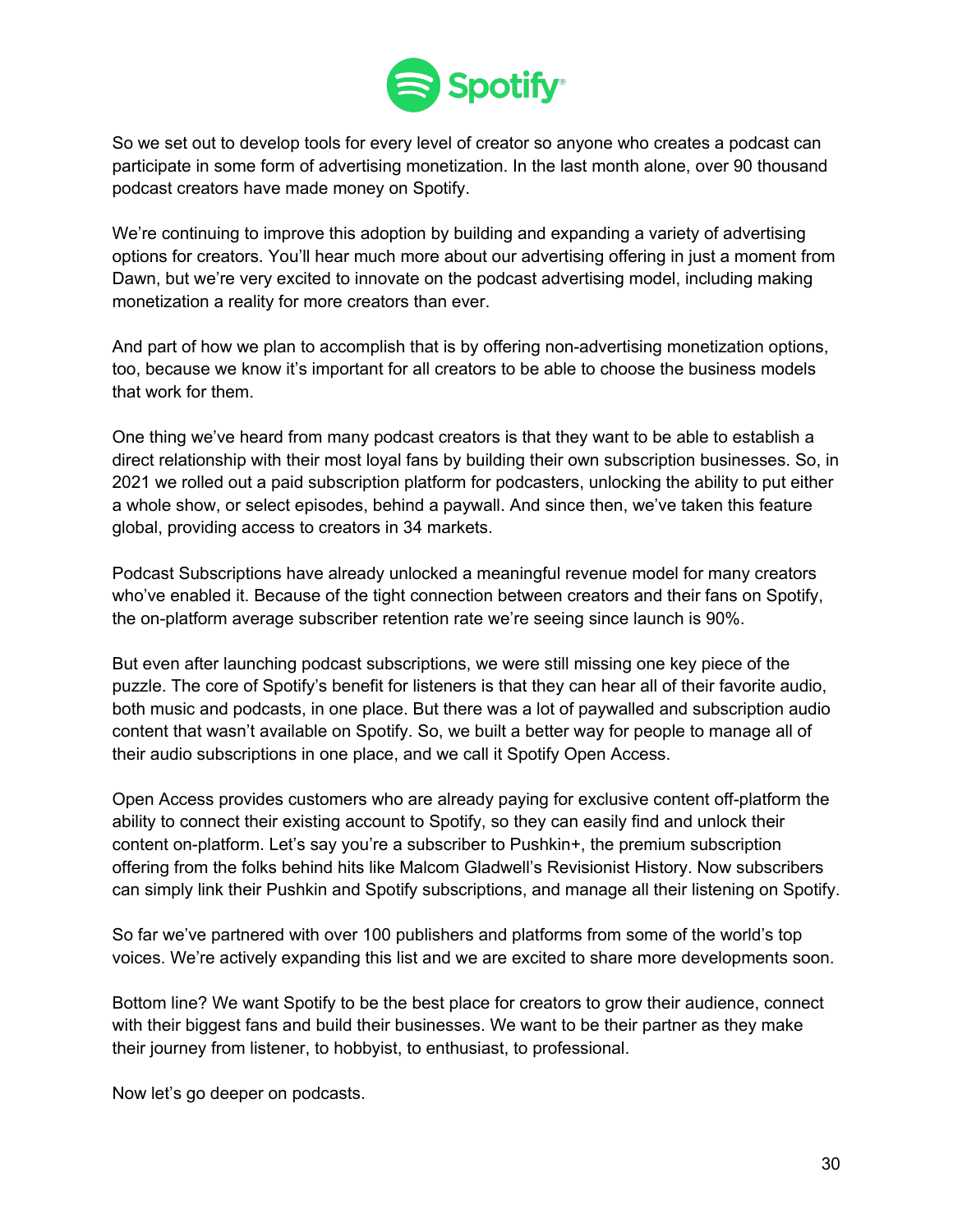

## **Dawn Ostroff, Chief Content & Advertising Business Officer**

Hello, my name is Dawn Ostroff and I am Spotify's Chief Content & Advertising Business **Officer** 

I want to walk you through how we've taken key learnings from our #1 position in music to become the industry leader in podcasting. It began when we saw an opportunity and set out to seize it by buying three of the premiere podcasting studios: Gimlet, The Ringer and Parcast.

We then combined them with our own growing global studio operations. Our goal was to build a foundation that would allow us to transform and expand the industry.

That deliberate approach began with investing in top-tier original and exclusive content, or as we call it, O&E content, in order to create real value in four ways.

First, we leverage exclusive programming to attract existing podcast listeners from other platforms and bring them to Spotify. We also utilize this tent pole programming to introduce nonpodcast listeners to the medium for the first time. And most importantly, we use it to engage music-only audiences already on the platform, which levels them up to become music and podcast listeners.

Second, it serves as powerful leverage with hardware platforms, many of whom are our competitors. Ask any voice assistant to play *Call Her Daddy* or *Armchair Expert*, and if they don't have Spotify, they'll likely have countless unsatisfied users.

Third, the excitement around our premium content also attracts blue chip advertisers, many of whom try podcasting advertising for the first time and then the results keep them coming back. Finally, hit originals create a cultural halo effect for Spotify, keeping us front and center with audiences and creators. And that's why we make top-tier original, exclusive content.

And this is a worldwide strategy. It begins with teams immersed in their local cultures, working with creators in 17 markets. These markets are in constant communication and learn from one another, so when the right hit show comes along, they can collaborate across borders.

And, this is where Batman comes in. Created in partnership with Warner Brothers and DC Comics, *Batman Unburied* marks a powerful step forward in scripted audio. Our teams around the world worked with local actors and creators to authentically adapt the core script into nine different local language versions.

This meant that fans who speak German, Hindi or Japanese, all got to enjoy Bruce Wayne and The Riddler in their native tongue. And the results speak for themselves, we delivered a worldwide hit

But our success in global programming goes beyond Gotham City. Our original and exclusive shows account for 15 of the top 100 podcasts on Spotify. A significant achievement given that we produce or license only 1,000 of the more than 4 million podcasts currently on the platform. And 6 of the top 10 shows are Spotify Exclusives.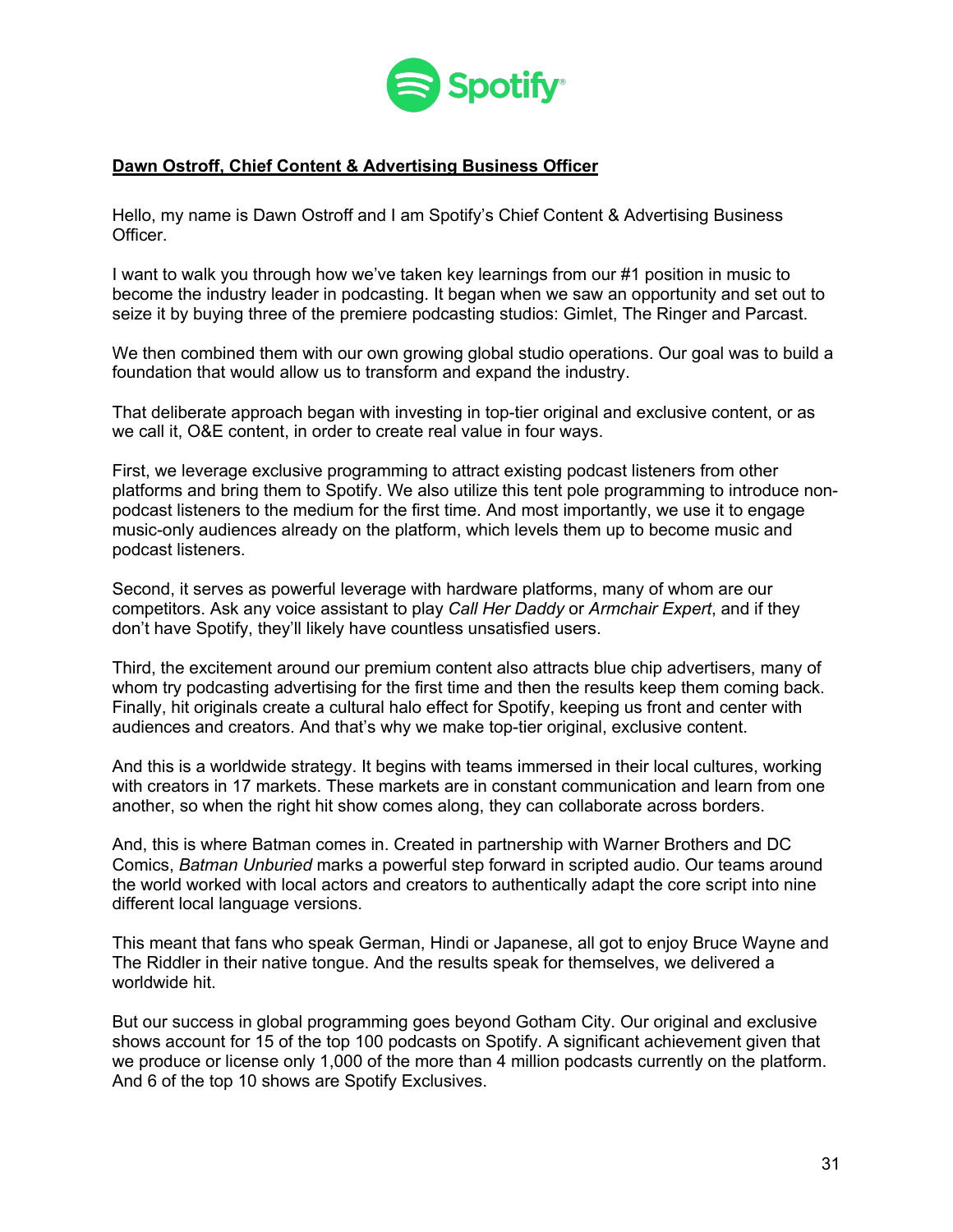

So, in addition to *Batman*, we have 5 other top 10 O&E shows. Sitting in the top slot, *The Joe Rogan Experience* hosted by the only podcaster on TIME Magazine's 100 Most Influential People List. And even though it's exclusive to Spotify, it's still the number 1 podcast in the world.

Next up is *Armchair Expert* with Dax Shepard and Monica Padman, a massive hit with audiences but also a darling with advertisers. The third is *Call Her Daddy*, which has leveraged Spotify's production, booking and marketing resources to make a show that was already wildly popular into a full blown GenZ and Millennial phenomenon and as of May, it's a top 5 podcast globally.

And host Alex Cooper has tapped into Spotify's video capabilities, which has nearly doubled the audience from her audio-only episodes. The reality is *The Joe Rogan Experience* and *Call Her Daddy* and other shows are creating both listening and video habits in the US and around the world.

And that brings us to Germany and two more of our six largest shows: *Gemischtes Hack and Fest & Flauschig*. Germany is a critical market for the medium and one of the first countries where we launched Original and Exclusive podcasts.

That's why it's the place where the maturity of our investments are furthest along, and, as a result, Spotify-exclusive series account for 4 of the top 10 in Germany, with 2 of those in the global top 10!

All of this success is a testament to these extraordinary creators. And we're constantly on the hunt for new voices who can break through and really move culture.

That's why we're following *Batman Unburied* with a string of new shows from DC Comics as well as the first series from Kim Kardashian, *Archetypes* from Meghan Markle, The Duchess of Sussex, the English adaptation of our Spanish-language scripted hit series *Caso 63*, and the terrifying first series from Jordan Peele's Monkeypaw Productions.

We've invested in creators at every level and across genres, and to date, we've committed more than a billion dollars to podcasting. This has allowed us to dramatically improve the consumer experience and grow the total audience through differentiated content. And, as Daniel mentioned, while this investment has created a short term drag on our business, it brings with it significant long term growth.

In 2021, we generated close to 200 million euros in podcast revenue. We expect this to increase materially in 2022.

But while we're still in investment mode, our bets in this space are already starting to pay off beginning with improvements in ad products and in turn monetization.

And going forward, we believe podcasting in itself will be a \$20 billion opportunity. You'll hear more about how we see our podcast business growing into a higher margin vertical later today.

But first, let's look at how we've already moved the podcast industry needle. A few years ago, everyone underestimated the opportunity and the impact that we could have on growing the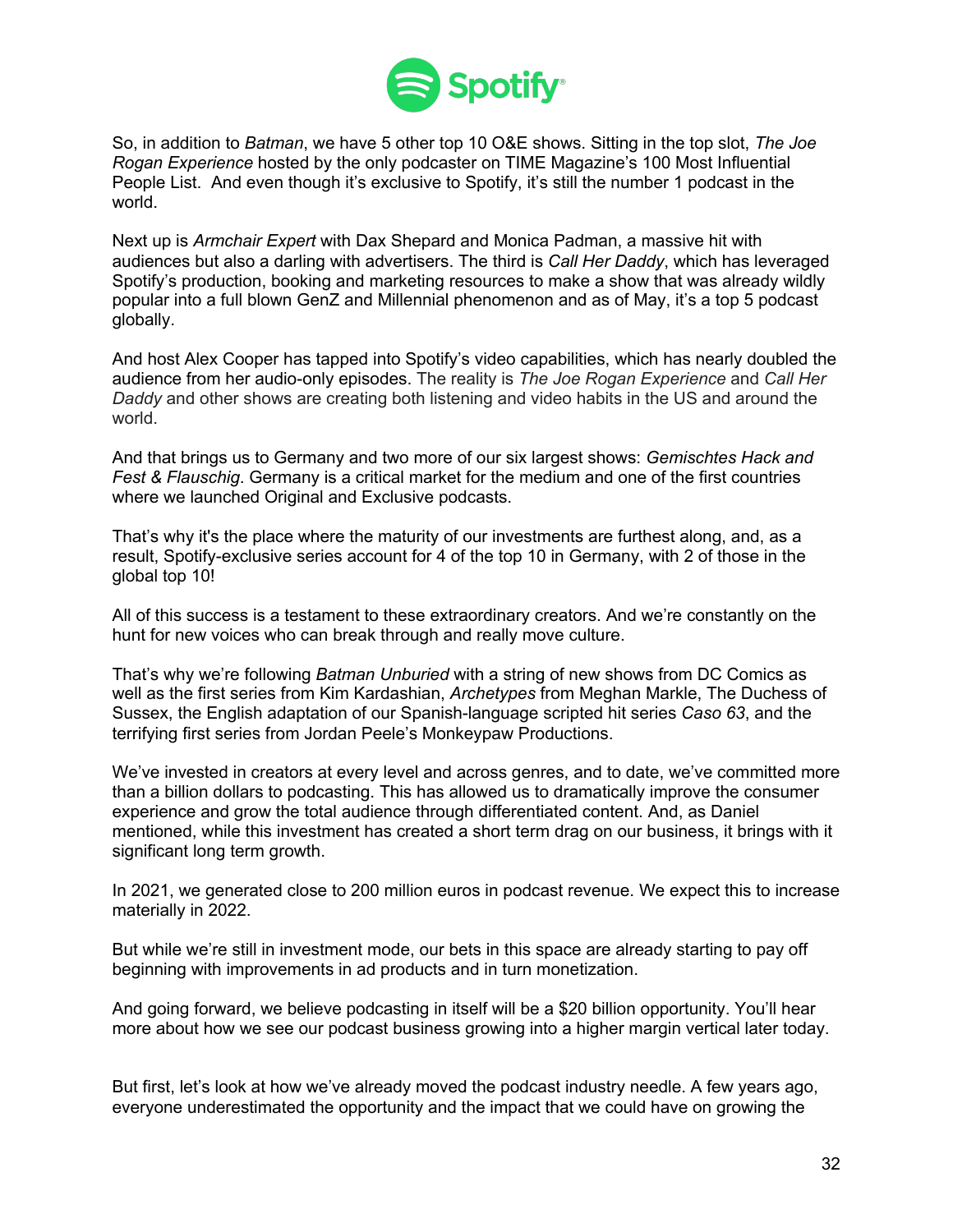

overall pie. Before we entered podcasting in 2018, the annual Ad Spend in the US was approximately \$480 million and at that time, it was projected to hit \$1.1 billion in 2022.

Today, podcasting is expected to exceed 2.1 billion dollars in 2022, almost double the initial projections, representing over 300% growth since 2018. And the US ad market is expected to double by 2024 reaching 4.2 billion.

We also know that bringing podcasts and music together are especially powerful when it comes to audiences. Since 2018, we've gone from less than 7% of listeners on Spotify spending time with podcasts to 30% of users listening monthly.

And users who listen to both podcasts and music, listen twice as much as users who only listen to music.

In the US, when we bundle music and podcast advertising, the average size of the spend on a campaign is 4 times that of a music-only campaign, so we're driving bigger spends from advertisers and growing our revenue significantly.

And this upside is expanding as we continue to transform podcasting into a more mainstream entertainment medium. To summarize - under one roof - we have the best creation workflow, the best distribution, and the best discovery process, connecting an ever-growing audience with the world's best content.

In the years ahead, that powerful loop will encompass more than a billion users. And with billions of revenue at play, that opportunity is what will drive the entire podcasting industry forward and increase Spotify's margins. And it all begins with a single great experience. Which brings me to audiobooks, so I'm going to pass the mic to Nir Zicherman.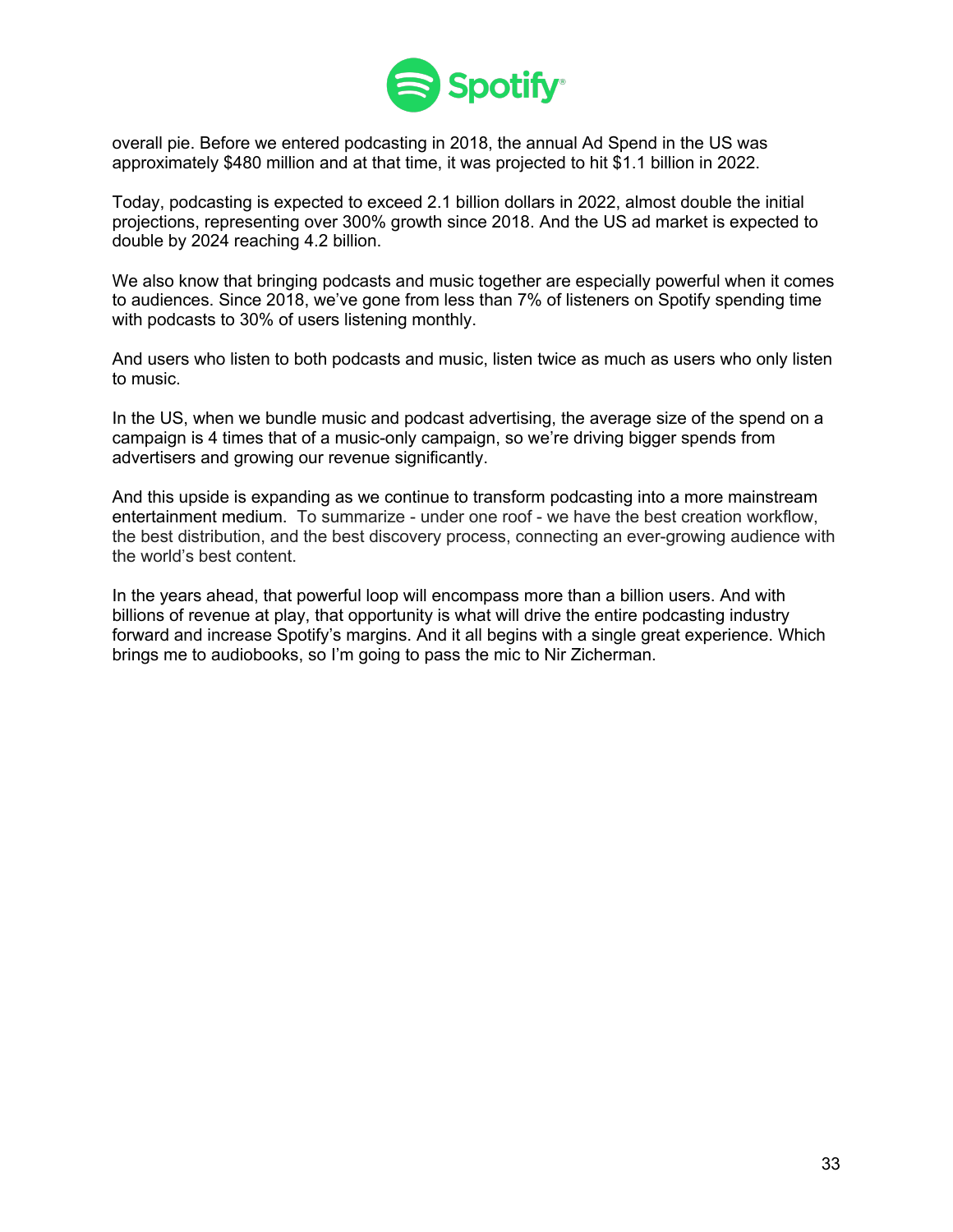

#### **Nir Zicherman, Global Head of Audiobooks**

Thanks Dawn, hi everyone, I'm Nir Zicherman and I'm the Global Head of Audiobooks here at Spotify.

As you've just heard, since we announced our ambition to become the world's leading audio platform, with an expansion into podcasting, Spotify has not only become a leading platform for podcast creators and listeners, but has also expanded the very format of podcasting itself.

Podcasting was a medium that hit a ceiling due to technical limitations. And, as Maya explained, our tools changed that.

By introducing streaming technology to podcasting, Spotify has helped create audio experiences that simply were not possible before. Now, it's time to take that same approach to a new frontier: audiobooks.

Annually, books are a one hundred and forty billion dollar industry, and it's our belief that audiobooks can be a much larger part of that. And audiobooks are a massive opportunity for Spotify, because while they represent just a 6-7% share of that larger industry, the category is growing by 20% year over year.

We believe this presents a really unique opportunity to introduce music and podcast listeners around the world to audiobooks and drastically expand that market. Our platform will soon be a place where consumers can purchase and listen to their favorite audiobooks right in Spotify.

And this initiative also offers a great opportunity for creators. Authors and publishers around the world will soon be able to introduce audiobooks to Spotify's global audience of over 422 million users.

Just as we've done with podcasting, this will introduce a new format to an audience that has never before consumed it, unlocking a whole new segment of potential listeners. As you heard, at the end of 2021, we announced our intentions to fully dive into the audiobooks space with our acquisition of Findaway, a powerhouse in audiobook distribution.

Findaway works across the entire audiobook ecosystem with a platform and offerings that serve authors, publishers, and consumers. We see overlapping opportunities to not just grow the industry but also significantly innovate and transform it.

As was the case with podcasting in 2018, there has long been just one major player in audiobooks, which we know doesn't fuel or drive innovation. So, just by entering the space and coming to the field, Spotify will be pushing the industry forward, bringing our fresh take on what the audiobooks experience can be.

We will provide the tools and the resources needed to lower the barriers to entry and to enable creators to find an audience, so that we can rapidly scale and expand the audiobooks market overall. To achieve that plan, we plan on amplifying the growth of Findaway's platform offering, currently called Findaway Voices.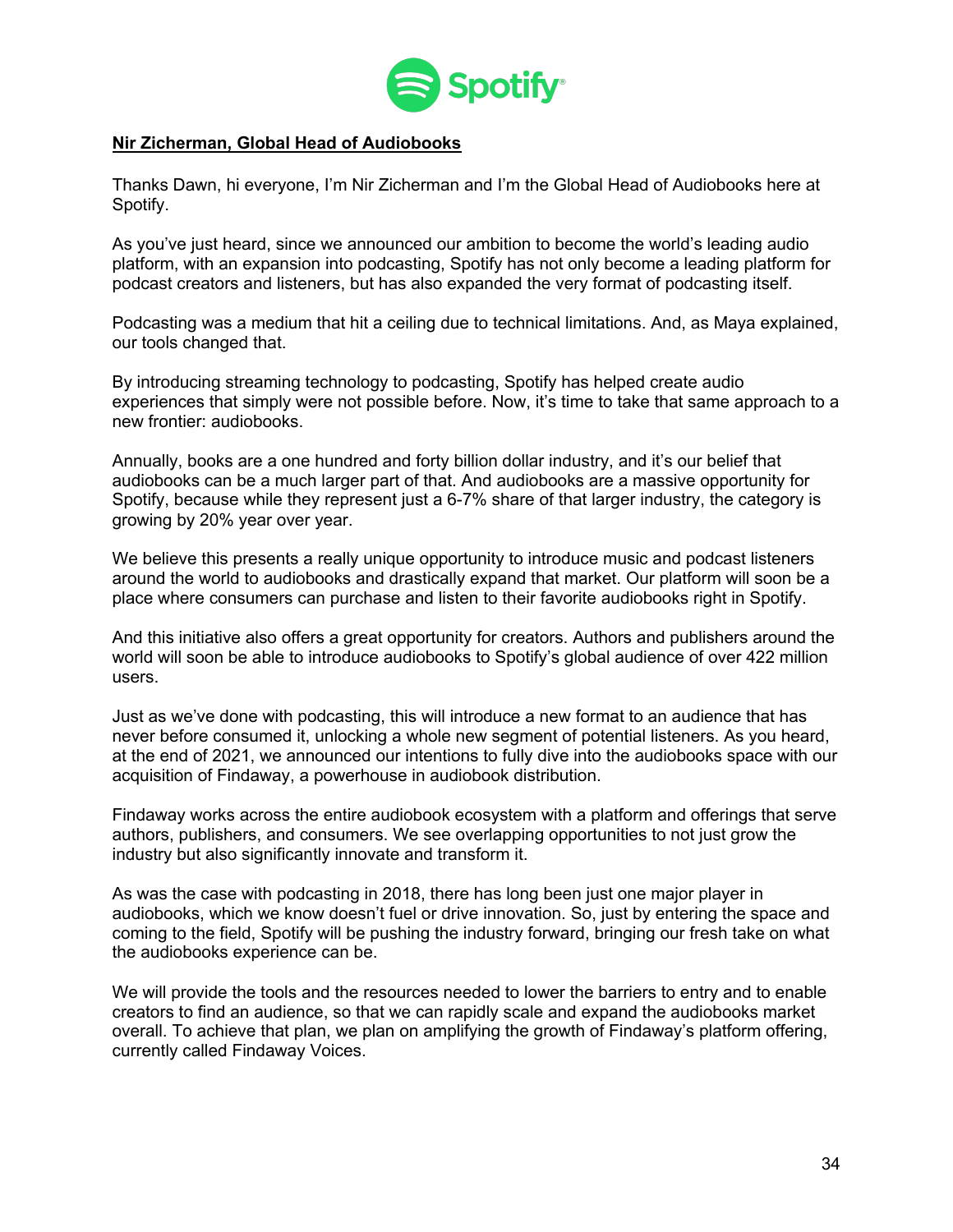

Findaway Voices is a platform that connects independent authors and publishers with independent voice actors. And after pairing the two, the platform fully manages the production and distribution process.

This creates an exciting new channel of scaled creation within the Spotify ecosystem for distribution on Spotify and other platforms.

Keep a close eye on this space and we'll share developments with you as we build the future of audiobooks.

We've been sharing these plans with authors, publishers and many others across the industry and there's a lot of excitement about what's to come.

Thanks so much for your time. And now, I'll pass it back to Gustav.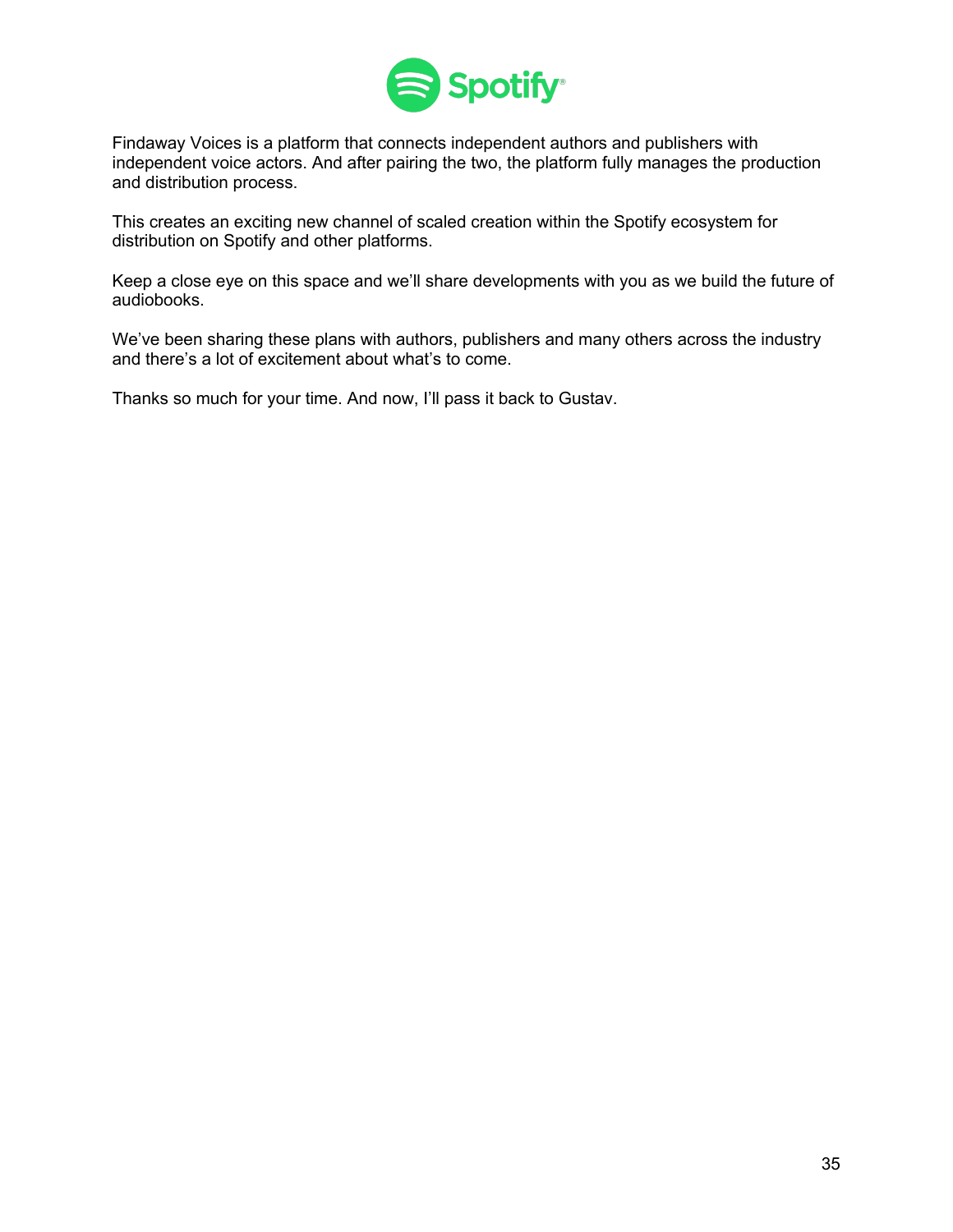

### **Gustav Söderström, Chief Research & Development Officer**

Thanks so much to both our Talk and Music teams for their in-depth run through.

In just a few minutes, we're going to take a 15 minute break, but before we do, I wanted to first introduce you to one more concept that will kick off the second half of this presentation which will focus on how we're optimizing the business.

As you just heard, our behind-the-scenes strategy to build dedicated backends to serve separate industries, business models and creator groups, is well underway and performing exceptionally well.

This focus on a dedicated backend for each industry, paired with our single front-end experience for users, is what has enabled us to be the largest music streaming subscription service in the world and the most used podcast service in many markets around the world, including here the US. It is our hope that we'll soon be the leading audiobooks service as well.

We're incredibly proud of this progress and we're confident in our ability to repeat and scale this strategy over the next decade.

But now that you have heard how the technology & content from different verticals come together into this single consumer experience across multiple business models, a natural question is: How do we actually optimize the business across these verticals, when there is the potential for wildly different business outcomes depending on which piece of content the consumer clicks on? It's a tricky problem.

This goes back to the metric Daniel mentioned earlier - lifetime value, or LTV for short. You'll hear more on this approach after the break from Tony Jebara, Head of Machine Learning at Spotify, but let me give you a little introduction.

We think about Lifetime Value as the value of a consumer over their entire lifetime on the service. It is the best representation we've found of how much value Spotify provides to consumers and creators. And we've spent years building advanced machine learning models that estimate the predicted lifetime value of every combination of a piece of content and a user on the platform, across all the verticals every single day.

It's important to note that this is not an attention economy—where content competes for the user's attention in the moment. It's actually something quite different. It is a value economy where the content competes to give users the most long term value, that makes them want to stick around for as long as possible.

This is what we predict and optimize for. And each month, users vote, many of them with their wallet, if they think we've done a good job or not. We believe that this approach avoids a lot of the traps of the pure attention economy – enabling us to create greater value for consumers, creators and for Spotify.

So taking a step back, we're not just using machine learning to power recommendations - we're also using machine learning to optimize the very company itself. So with that, let's take a short 15 minute break before we invite Tony to the stage to share more detail on LTV.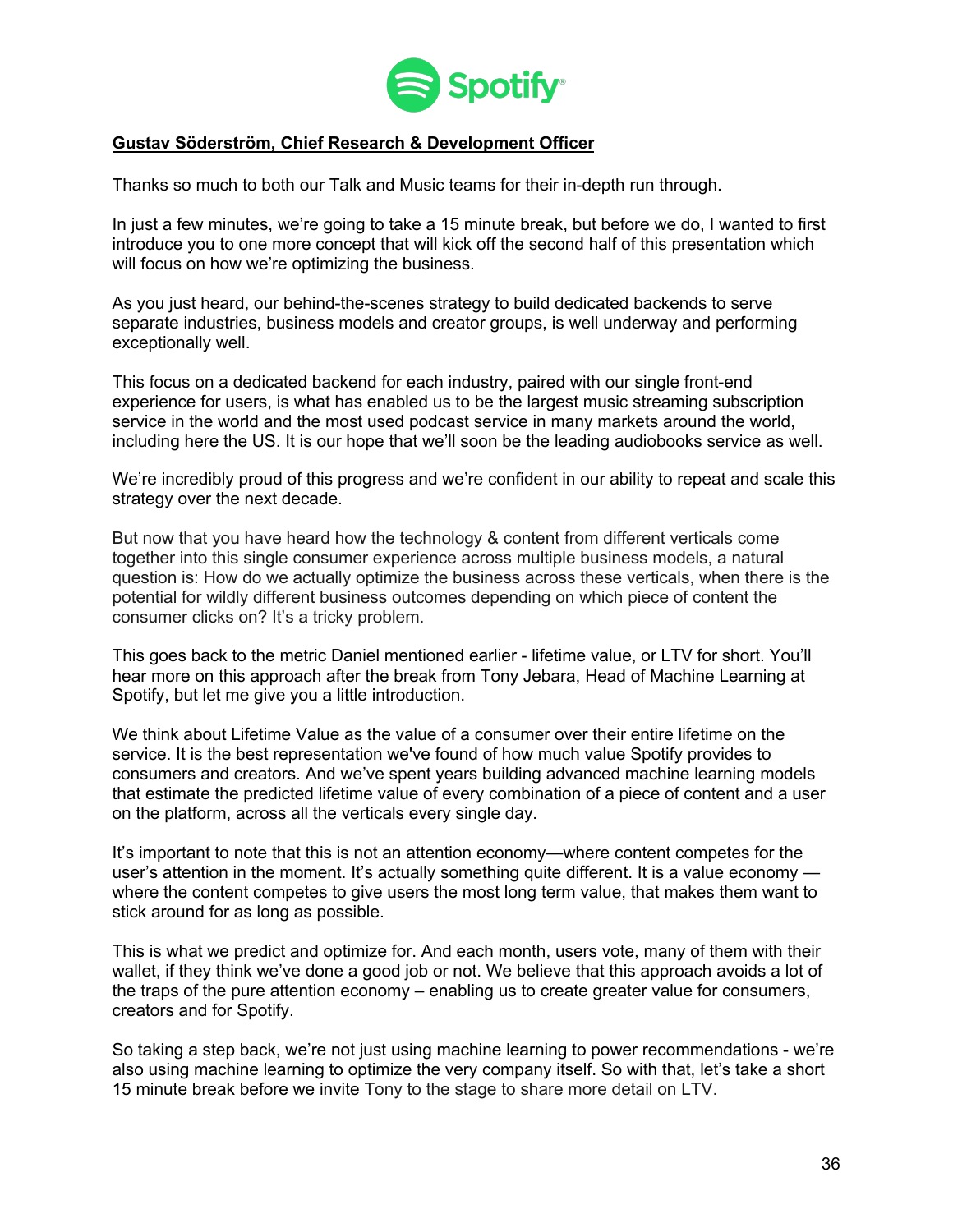

### **Tony Jebara, Head of Machine Learning**

Hello, my name is Tony Jebara and I'm Head of Machine Learning at Spotify.

You just heard Gustav discuss the evolution of our platform to distribute multiple verticals in a single, machine learning-powered user experience.

I'm going to spend a few minutes talking about the basic three pillars of the company—creators, consumers and monetization—and how we are broadly growing all three.

Number One: Growing the most creators and content, from music, to podcasts, to audiobooks. Number Two: Growing the most consumers across countries, plans and cohorts, and, number Three: Growing the most monetization for those creators, using ads, a-la-carte, subscription, marketplace and monetized fandom.

As we scale these formats and business models – there are more and more things on our platform competing for consumer and creator value.

You might say, "whoa, this sounds like a lot of complexity"—but we've built a machine learning system that now enables us to rein in that complexity—and turn it into an advantage.

There is this common belief that complexity is bad, and that is because it tends to make the world unpredictable for us humans. But while that complexity may be hard for a human to handle -- the rise of machine learning has given us new tools that have no problem handling this complexity.

Our machine learning models can now tell us which combination of user, content and monetization gives the most consumer value and the most creator value - at a certain time enabling us to maximize the total value of the platform at each moment.

But while that may sound great, what does creating value actually mean and how do you measure that?

Lifetime Value, or LTV, is a metric that many of us at Spotify spend a lot of time thinking about modeling, testing and refining. And we think this is a metric that provides enormous insights into the true value that we provide to consumers, creators, and to Spotify itself.

We use this powerful instrument to predict which content yields longer term retention, engagement and happiness, with the goal of maximizing the lifetime value of all Spotify users.

While it is still early days, we are using LTV more and more in our business. Our vision is to have it be the primary driver of all of our business decisions as it allows those decisions to be automated, personalized and scalable, something that wasn't possible before.

So what is Lifetime Value? It is simple in theory, but very hard in practice. It literally means "All the future value that you expect a consumer to bring you, across their entire lifetime on the service, discounted to a net present value."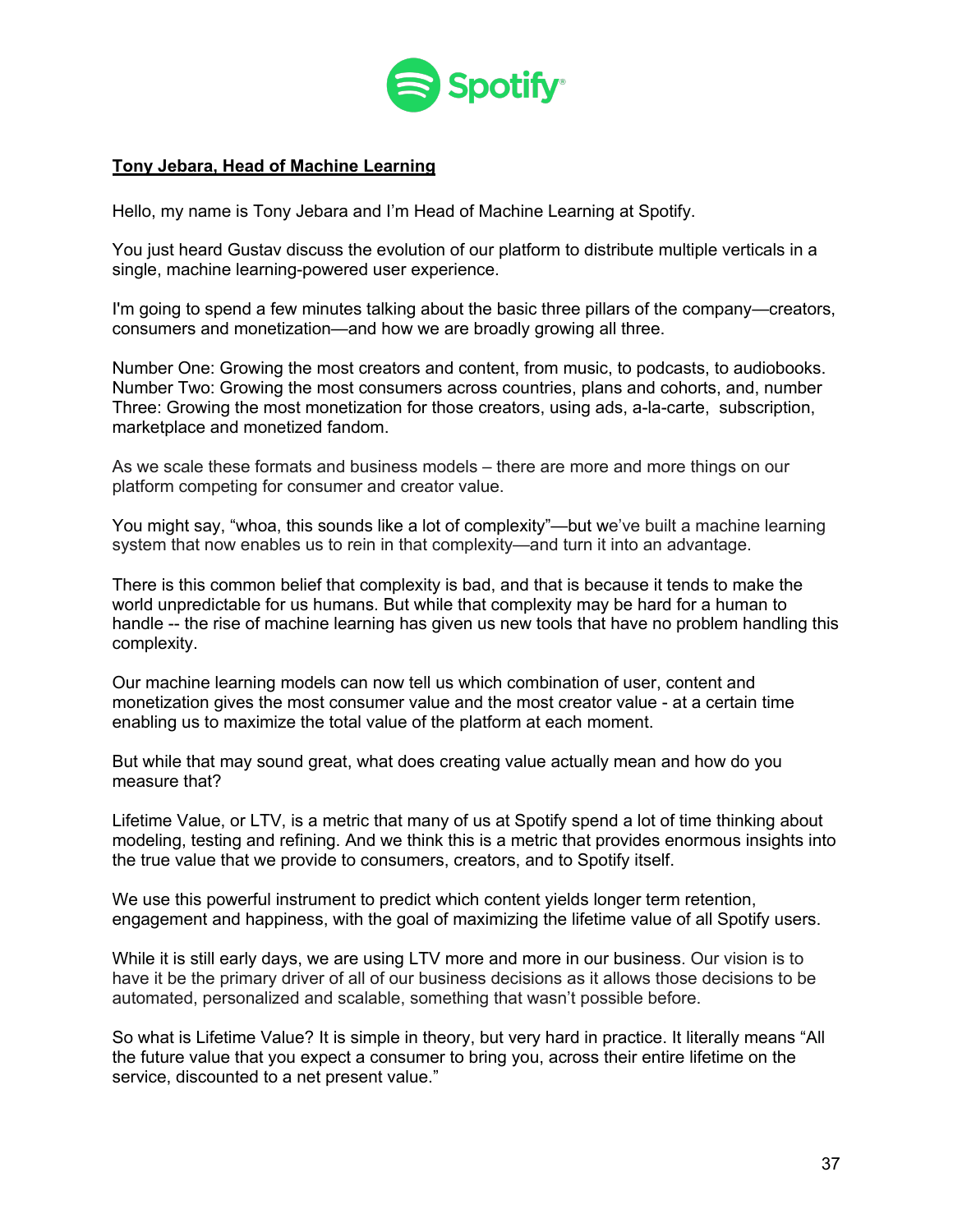

If you could know that number with a high degree of certainty, you can do very powerful things, such as starting to understand which content and recommendations tend to increase life time value – even with content in widely different formats, across different business models.

You can sum up all the LTV, from all the users for a particular piece of content and understand exactly how much that piece of content is worth to you as a business.

You can balance your ad load so that the revenue you gain from the ads doesn't come at the cost of a shorter lifetime. That then increases LTV.

You can even understand how much financial value a specific software feature roll-out contributed to the platform.

But doing all this in practice requires instrumenting and encoding the entire company in software, from user behaviors and ads sales forecasts, to content contract costs. This is a huge endeavor that we took on a few years ago.

But, fefore LTV, we spent years focused on growing the number of users and how many months they would stay on Spotify. We call this lifetime growth, which is closely related to MAU growth. And it is now growing at a great clip.

Here's rankings from the third-party measurement company Antenna, which uses anonymized transaction data to track subscription services. You can see Spotify has the absolute lowest churn of any music streaming service. We're pleased with where they've placed us within the broader market.

So we spent years getting rid of the leaks in the bucket through better content, personalized programming and personalized experiences. Now, we can reliably predict retention, acquisition and even a user's future lifetime on the service. We base this on their dynamic consumption behavior and static things like the country that a user is in.

But today, on top of lifetime, we are also layering in the financial value each user brings to the business and its creators. We measure value by their gross profit contribution. So, LTV elegantly unifies the concepts of profitability and lifetime into a single metric that can inform our decision-making. We are actually forecasting each and every user's lifetime. And also, each and every user's lifetime value.

We are doing this for each and every user including our Premium subscribers, our Free users and users that convert between the two plans. And as we learn and backtest, we expect huge opportunities to iteratively improve upon our capabilities and precision going forward.

So, here's a hypothetical example of how our models calculate the LTV of one single user or member.

And remember, our forecast is based on what we know about the user today – and how they've behaved on our platform so far. And these numbers are just for illustration purposes only.

First, we have a model that forecasts how long each user will stick around by calculating survival probabilities over the next 60 months. Then, we forecast the Gross Profit they will generate each month. Specifically, we forecast the gross profit from things like Ads by also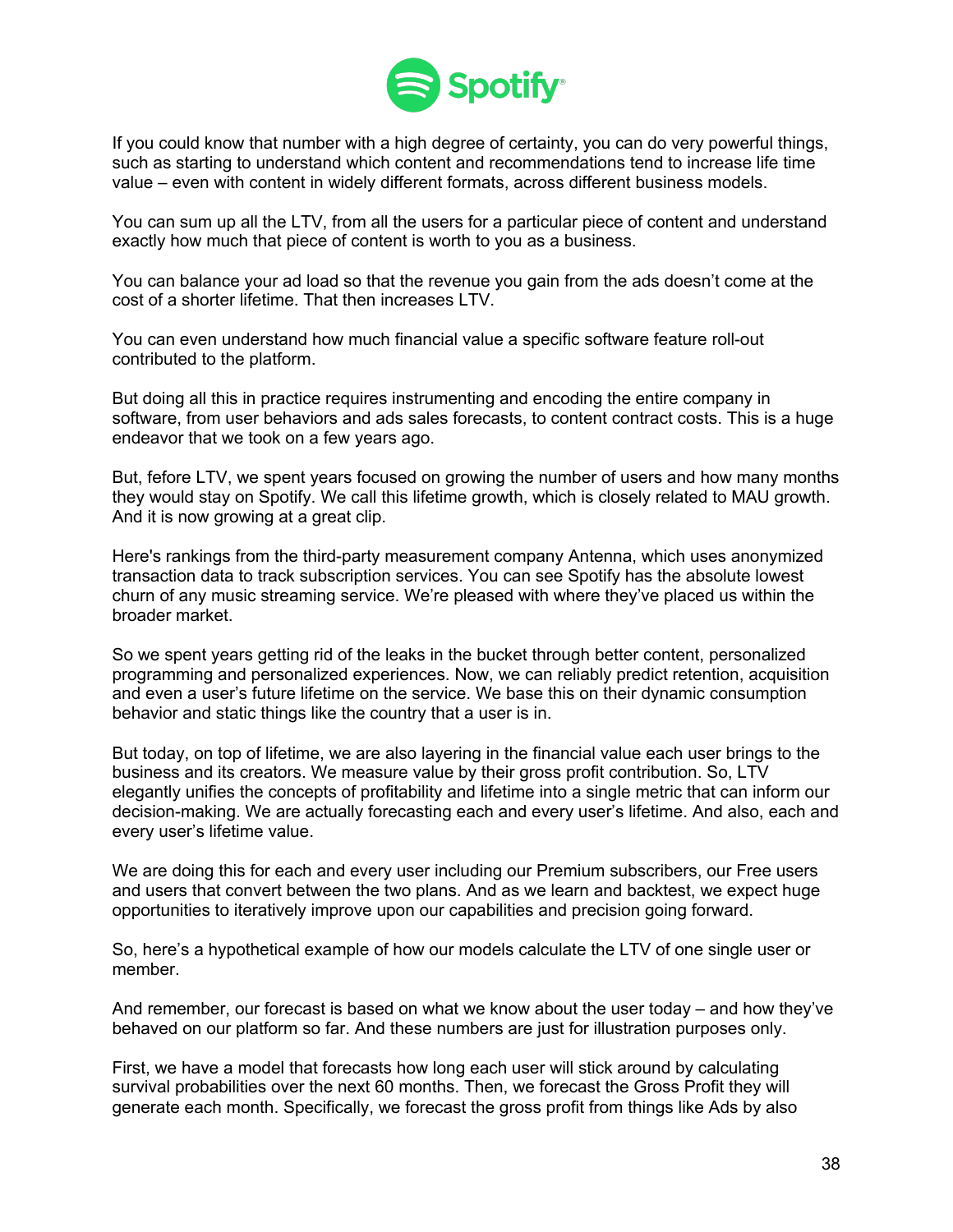

forecasting each users' engagement levels to estimate the music and podcast ad load into the future.

And once we have the survival probabilities and the month's gross profit we multiply each month's survival probability by the month's gross profit. What we end up with is the expected gross profit over the lifetime. And we discount the expected gross profit by our cost of capital. In this hypothetical example, we can expect this user to generate  $\epsilon$ 67 for the business.

As an experimentation metric, the total LTV seeks to answer the question, "If we do X today, what can we expect to be the profit X will bring to the business and its creators in the future?"

And in the table here on the screen, we calculated the average LTV across all our cohorts – across different regions and different plans for music-only listeners. And then we calculated the relative increase of the LTV of music listeners who we also activated to podcasts. The percentages on the table show the LTV of podcast-activated users is much higher relative to music listeners.

And what's interesting is that the LTV of users who we've activated to listen to both music and podcasts is consistently higher – across every region, in every plan, from Free to Premium. So, this is just one example.

So, how do we keep on increasing LTV? We plan to repeat what we just did with podcasts by adding Audiobooks to the platform. And again, we hope to increase our userbase's LTV by another plus X percentage points. Because audiobooks should grow their lifetime multiplied by their value because it's helping retain users and it's increasing our gross profit.

We don't want to increase lifetime at the expense of gross profit, for example, by dropping prices.

And we don't want to increase gross profit by doing something that a user might accept in the moment but not enjoy in the long term, like cranking up their ad load or recommending lower cost content that isn't right for them. Both could negatively impact their lifetime on the service.

So, a well-instrumented LTV metric aligns you with your consumers and your creator partners, and "keeps you honest".

So, if we have users generally loving Spotify and retaining better and engaging better – you increase the months they spend on the platform.

And if we improve things like advertising, and we layer-in audiobooks and podcast paywalls, and some of the Marketplace work that Charlie was describing, we increase total company ARPU and margin.

And then you take the product of those two things and say, okay, I've taken someone who's going to stay for 14 months and made them stay for 18 months. I've increased their lifetime. Then, we also improve the margin profile.

If the margin profile for that user is  $\epsilon$ 0.80 a month today, but I can increase that number to  $\epsilon$ 1.40 per month by shifting that user's consumption mix so that they generate more margin for longer.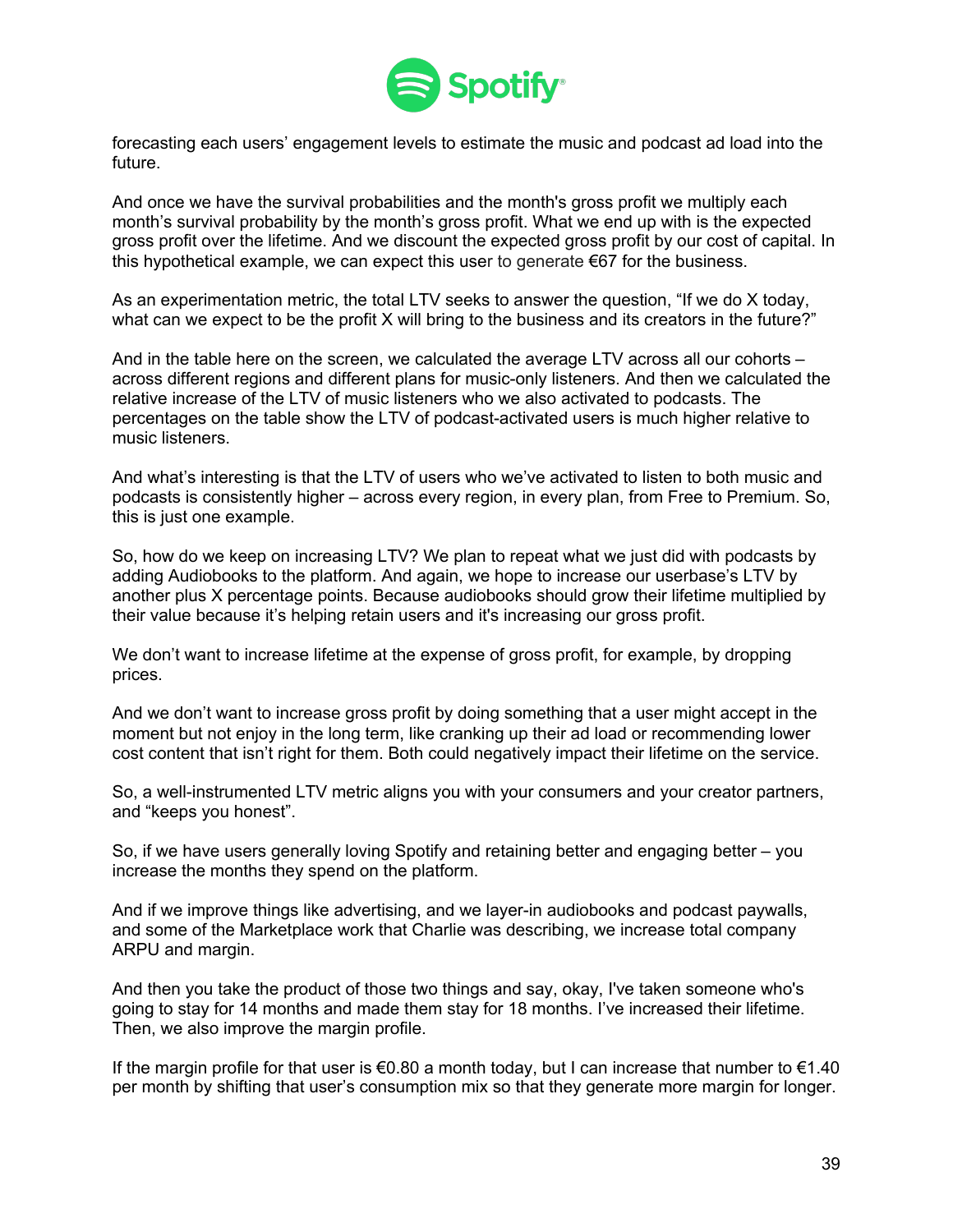

We've basically taken this user's LTV and doubled it. So we remain careful to increase the margin without reducing the lifetime of the user.

And the beauty of growing both numbers together is that our algorithms are also doing smarter things. For example, they don't want to show our users spam for a quick buck today if it will hurt their lifetime and hurt their future total LTV.

So, we're not just going after instantaneous clicks and engagement like some other consumerfacing or ad-tech companies – we're thinking about every decision, a thousand times a second, 24/7 – to grow the user and the business together for the long-term.

We recalculate the LTV of each user at Spotify based on how they are behaving and engaging on the platform right now, and, we have integrated those tables across most business units at the company.

You can think of the total forecasted LTV summed across all our users as approximately the total value of Spotify. And now with an understanding of the math behind LTV, you are likely asking: What are some of the future applications for this? And what are the implications for Spotify's business?

We are already using LTV to improve Marketing, Product, and Content decisions. Through our models, we're also improving acquisition, retention, ARPU and even gross profit across the business.

Let me share a few examples. Over here, LTV is used to estimate the total or average value of users in a cohort for marketing purposes.

So, let's say, Nina, a marketing exec, wants to know how the average per-user value of a cohort of users acquired through a campaign compares to the average value of the Spotify population.

So we look at many channels and compare our marketing spend across these channels – and that helps us be smarter about which ones give us the best incremental LTV.

On this next slide, we're looking to understand long-term financial outcomes from our A/B tests and our recommendation algorithms. So, in this hypothetical example, Frank's product area runs A/B tests on new user-facing features. He wants to know if a new algorithm that promotes Podcasts that are retentive and habit-forming is more valuable to users than the old algorithm. He sees that the LTV of the users who tried the targeted more retentive podcasts went up by €0.32. So, then Frank knows this is a better algorithm, and he rolls it out for all users across the world.

And then, in the third example, we're starting to understand how a piece of content like a podcast or an album contributes to our future LTV. For example, Julie, a leader on our podcast team, can make things like season renewal and promotion decisions based on the content efficiency of each podcast.

We run tests on some of our podcasts to help Julie know which ones generate more LTV per hour of streaming. And, we've found that click-bait content manufactured to fool users and algorithms can actually decrease LTV, and so we should never promote that content to our users.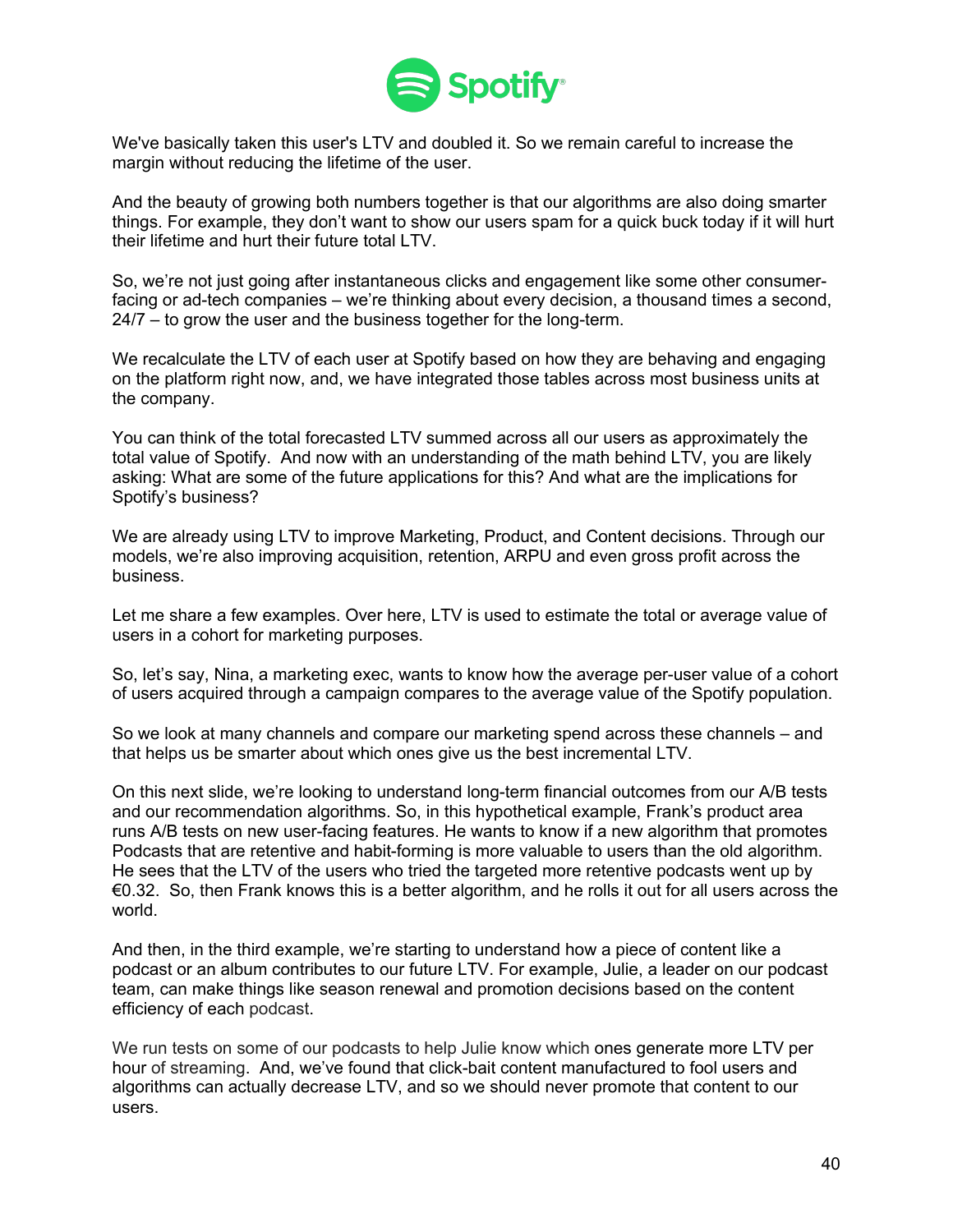

And now we know which shows, in particular, we should acquire and renew to grow the LTV of our users and overall business. So in this example, we can look at a podcast like Alex Cooper's Call Her Daddy and say, what is its LTV impact to the business, divided by how much it costs us to acquire the show and to promote it?

And we will focus only on renewing shows that really have a great return for the business. Here's a snapshot of the data we use to track the cost efficiency of many of our podcasts.

So in summary, LTV is a powerful instrument that, number one: allows us to forecast the profitability of experiments and other initiatives and understand their potential impact on our bottom line. Number 2, it promotes a thoughtful approach to investment in innovation and content, and number 3, it predicts which content and experiences yield longer-term retention, engagement and happiness.

All of which are essential for Spotify to reach our goal of 50M creators and one billion listeners globally, while also ensuring the business grows.

We're making more and more of these decisions automated and letting machine learning basically mediate human creativity to quantifiably grow the total future LTV of the business. That is the Spotify Machine.

Thank you. And now it's my pleasure to introduce Spotify's Chief Freemium Business Officer – AIex Norström.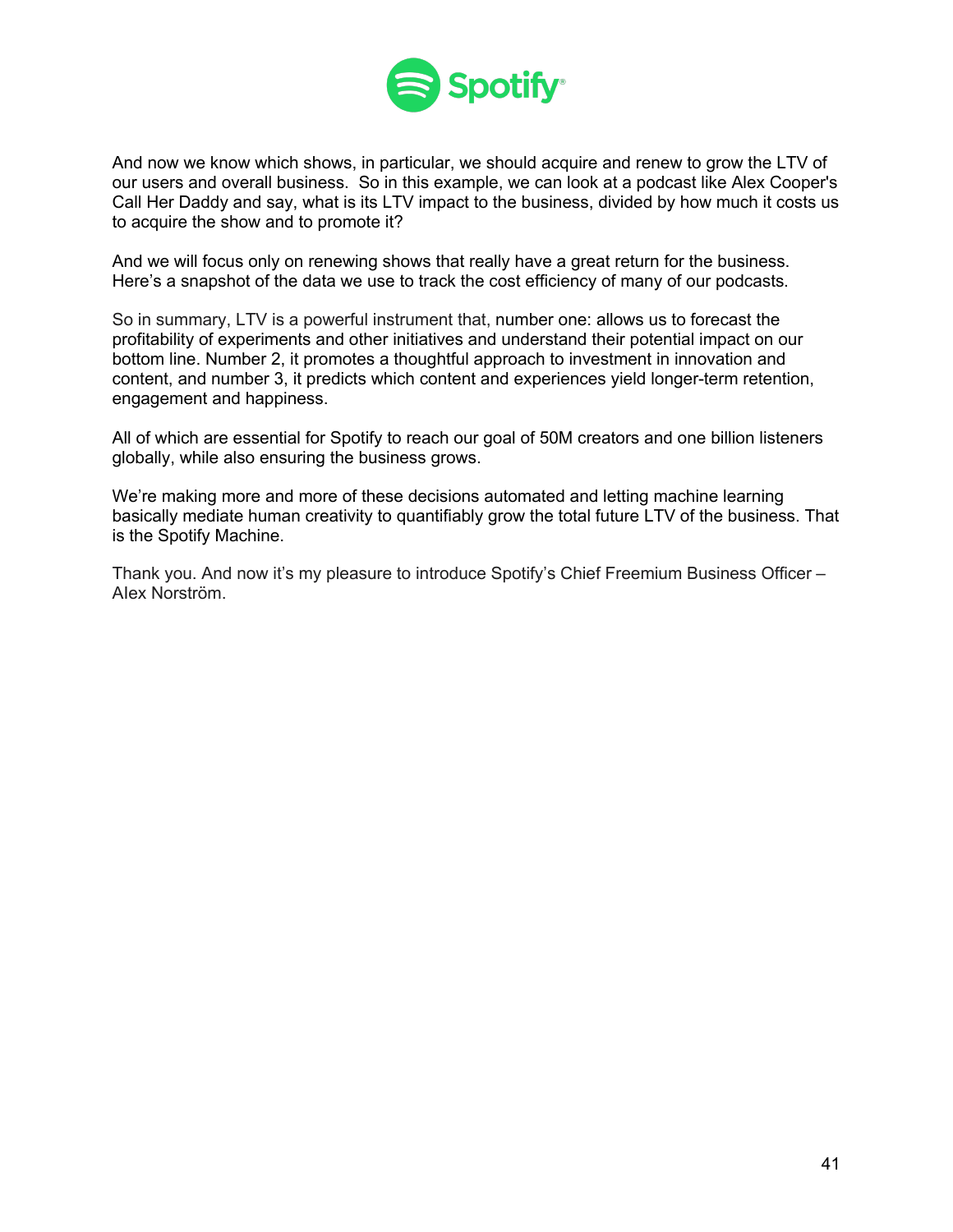

## **Alex Norström, Chief Freemium Business Officer**

Hello, I'm AIex Norström. It's so good to be here today.

I'm Spotify's Chief Freemium Business Officer. I'm responsible for the subscriber business, global markets, marketing and payments.

I'm here to expand on our plans to build up to a *much* bigger business than the one you might have imagined, beyond just a music subscription business.

Right now, we're on track to more than double our reach to over 1 billion users. And with our vertical platform strategy, over time our ambition is to build the business toward an annual ARPU of one hundred Euros. This means, on average, looking at both free and paid, we can significantly increase the total revenue across our entire user base.

Our music business is the foundation to this story. It is how we've built our relationship with users. And it is what has allowed us to expand geographically all around the world.

Today, we'll share how we plan to expand user and revenue generation, from this strong music streaming base into new verticals - podcasts and beyond.

This expansion into new content verticals will build bigger, and more engaged audiences for creators. And it will create new content experiences for users. And as you will see, it will enable revenue growth opportunities.

Before we dive into the growth of our business, let's take a step back. What's our operating playbook or maybe even more simply put: how do we drive this Spotify machine that Daniel and the team have been talking about today?

It starts with the value proposition. With our Freemium model we have created a value proposition for different stages of the user lifecycle, introducing users with Free and then layering the different subscriber offerings on top of it.

Secondly, we work on maximizing user intake. Once you're onboard, our personalization kicks in. Importantly, we make sure you can use our service on the devices you use throughout the day. This deepens engagement and retention.

And as we scale reach and engagement, we unlock growth for our advertising business. This drives ARPU.

As engagement grows, we're able to improve subscription growth, whether a free user moves to Premium or a Premium user upgrades to a multi-account plan. This is what expands our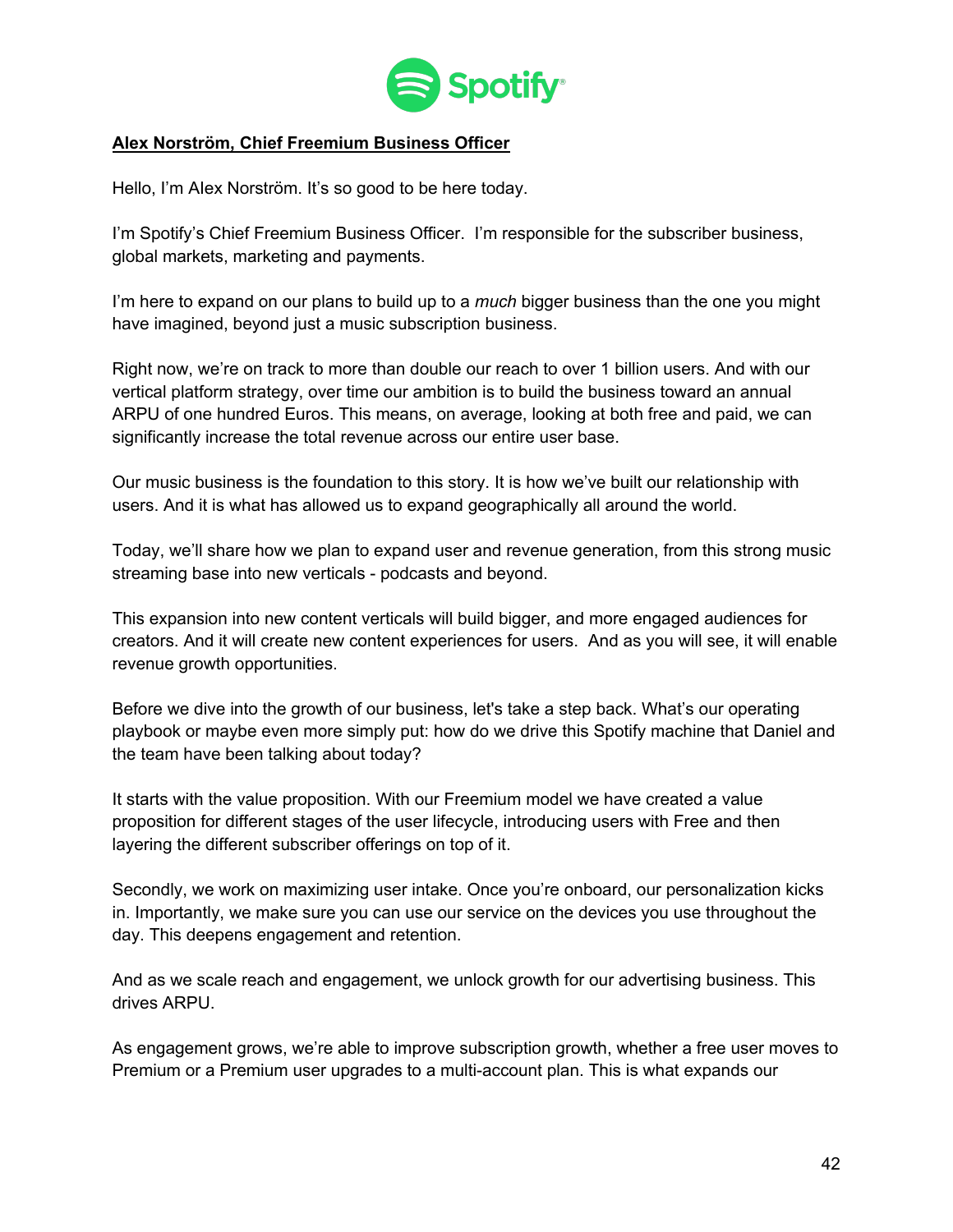

monetization and subscriber base. And, yet again, it further improves engagement as users move up the ladder. This is a fantastic flywheel.

The fifth step is that we open up for "a la carte purchases", which means that you can subscribe to specific creators, or buy things one-off. This uncaps ARPU.

We then go back to step one and bundle in a new vertical, rinse and repeat. We did this three years ago with podcasts. And when introducing a new vertical we adjust the offering where necessary to maximize our user growth and revenue opportunities.

In most instances we add to our existing propositions, which is super powerful. Anyone can cross-promote, but as Gustav mentioned earlier, our big difference here is that we do it on top of a super scaled base of users and their existing engagement.

So that's the playbook. But how does this pay off in terms of revenue?

Well, you just heard Tony talk about Lifetime Value, how personalization increases engagement, and how Verticals drive gross margin.

I'll focus on Users, ARPU, Verticals and Geographies today.

Let's talk about Geographies for a minute. Our geographical markets are at different stages of growth. For a super-scaled platform - there is no such thing as a one-size-fits-all. We have tailored growth plans for a truly global business in 183 markets.

Another cool thing is that by addressing the opportunity in this way, there's a powerful compounding effect as we improve each component in the equation. If we make changes in the product experience of a vertical globally, it means it is beneficial for geographies all around the world. Or if we improve monetization locally, it has benefits to all verticals locally.

And with regards to monetization and ARPU, there are two important factors to consider: one, the pretty unique and advantageous fact that we have always invested in multiple ways to monetize, whether it be subscriptions, non-recurring transactions or ad sales. This stacks our ARPU.

And two, as we add more verticals, this stacks our ARPU even further.

On this chart, we have hypothesized the potential monetization mixes for verticals, just to give you a sense of what this might look like.

So let's spend a little bit more time on each area - to really give you a sense of where we are going.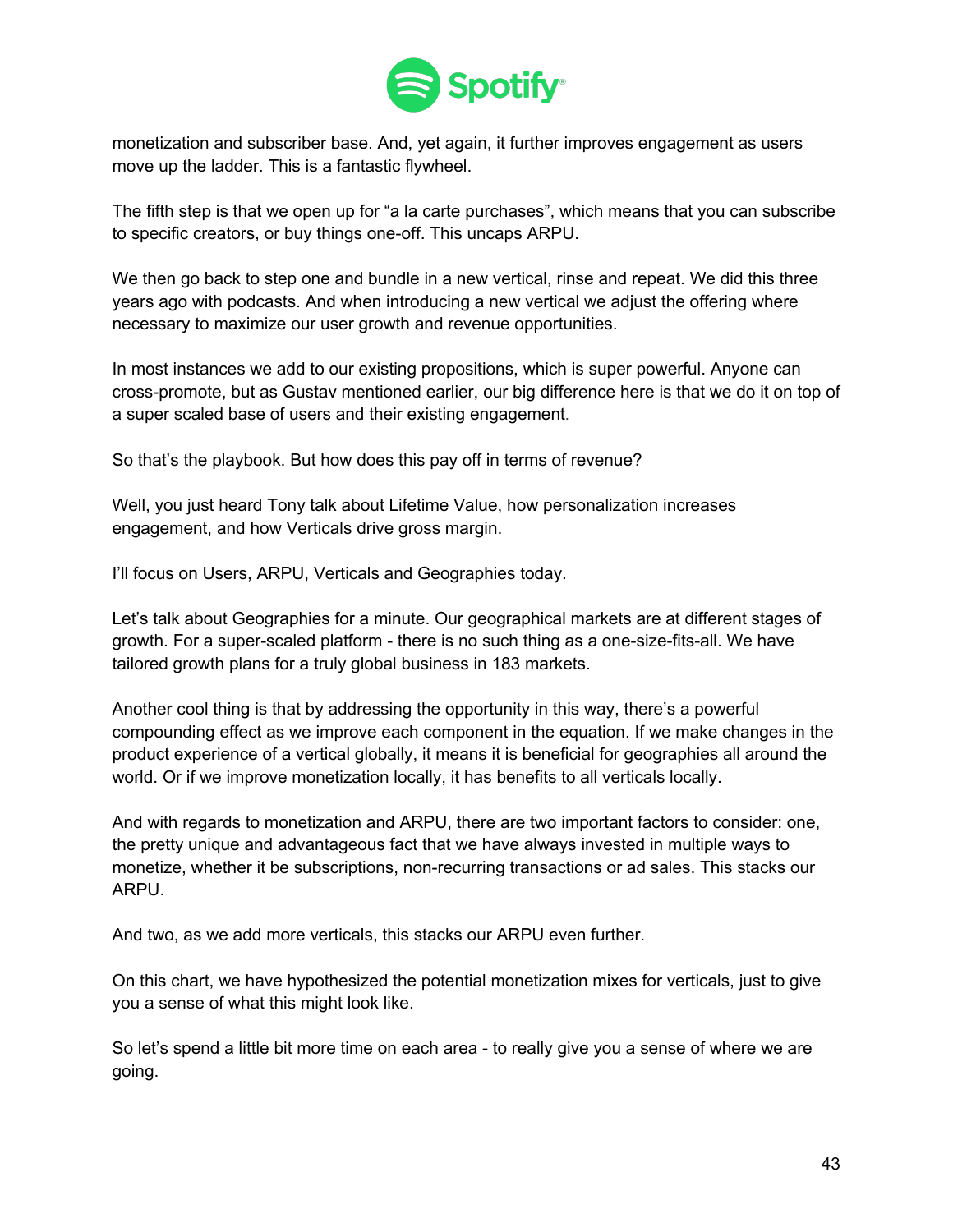

Since our last investor day in 2018, we have continued to expand Spotify geographically. We are now available in 183 markets around the world. With 422 million users, Spotify is by far the largest audio subscription streaming service in the world. And there's still more room to grow.

Although music is universal, the geographies we operate in are distinct. They represent an incredibly diverse range of cultures and consumer habits. It's a complex job driving a truly global machine. But in this complexity, there is beauty.

For any given country or region, the music streaming paradigm and the industry starts at different points in time and each may move at a different pace. In the US, West Europe and in Australia and New Zealand, music streaming is the standard way of listening to music. In these markets we're the clear leader.

In Latin America we're well on our way. In the Middle East, Africa and Asia, some of the world's largest total addressable markets for music, we are just getting started - and as you heard from Madeline and Sulinna, artists from these markets are connecting with our listeners globally.

So for the purposes of this presentation, we will split the world into two groups: Established and Emerging markets. First, let's take a look at our music business in the established markets.

Our user growth in the more established markets has been spectacular and put us in a clear leadership position. We now reach nearly a third of all addressable consumers in the US, Western Europe, Australia and New Zealand.

As we grow our users, advertising sales grows. Dawn will be talking more about the fantastic opportunities in this space shortly.

And in the US, the growth has been fantastic in the last few years. Advertising is now almost a quarter of our revenue, compared to one tenth globally. We can see where this is heading.

Our subscriber growth has also been phenomenal. We have leading market share in paid users and we are double the size of the nearest competitor in almost all of these markets.

We've also proven over time, that we can manage down the churn of these subscribers. This happens as the base scales but also because we apply two "downward facing pressures:" engagement increases over time and we improve the available subscription options. As you saw from Tony, reducing churn is critical in growing Lifetime Value.

As free users convert, subscribers upgrade, and the ad business scales, the ARPU increases. So we see plenty of potential to further increase ARPU in these established markets.

To reach a mega-scaled audience we cannot ignore the Emerging markets. These have the most populous TAMs in the world. The TAMs are naturally gonna grow as more of the world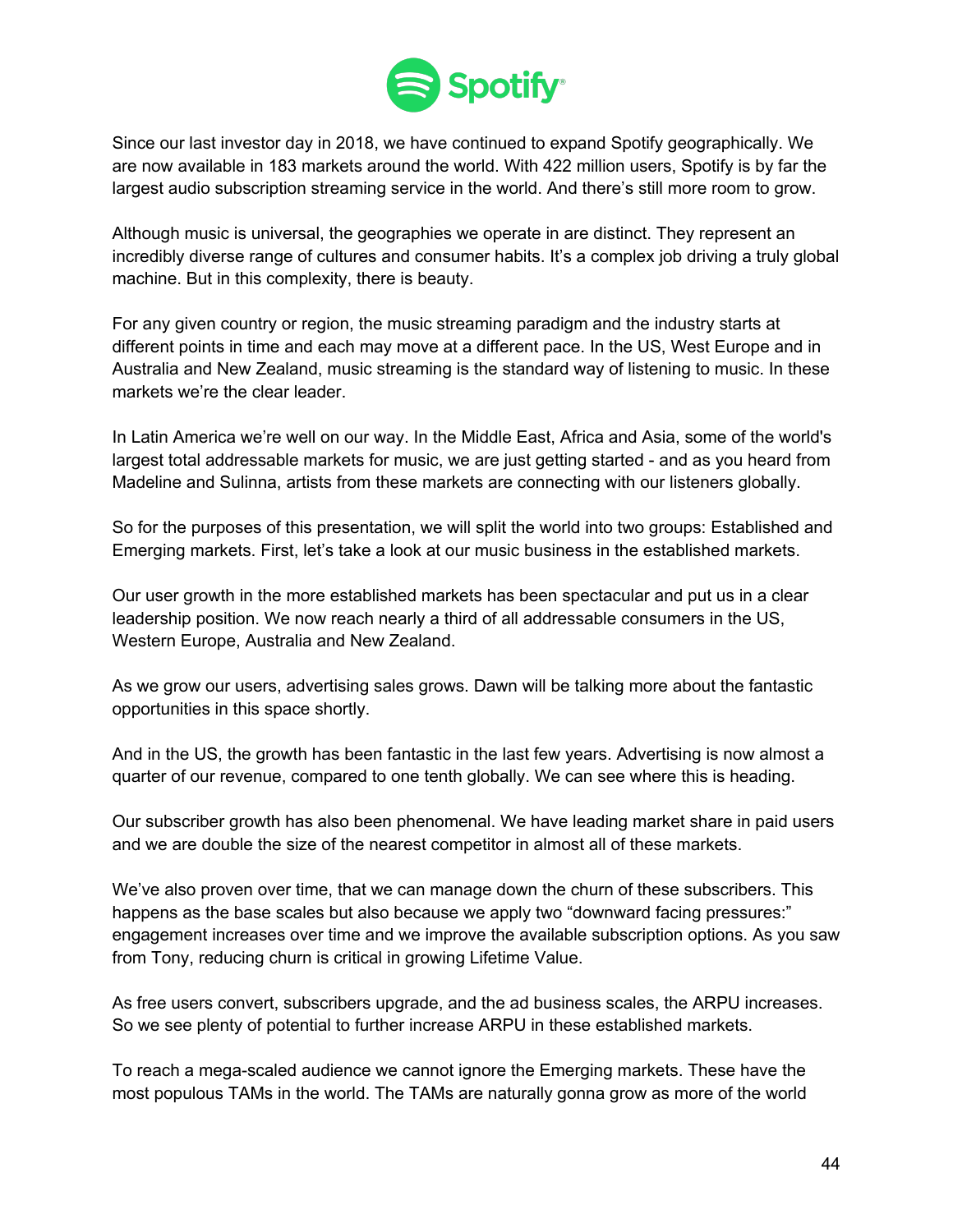

continue to adopt smartphones. And as you can see here, we've got traction but we've only scratched the surface. MAU over TAM is about 8% so clearly we're in the early stages of applying our playbook. For the purposes of today, we are calling LatAm, the Middle East, Africa and Asia our Emerging Markets set.

First let's take a deeper look at Latin America.

We are close to having a hundred million users in the region. MAU over TAM is 20% and the engagement is fantastic. We've also seen that our subscriber proposition has started to gain serious traction and with 60% subscriber market share we have a strong lead. The ads market is also showing signs of improvement. There's no ambiguity here. LatAm is clearly moving in the direction of the established markets. Our operating model is working.

India is earlier in its journey but showing strong signs. In the last two years we have raced past all competition, and we're now the clear #1 music streaming service in India, judging by engagement. And as engagement grows, our playbook momentum continues to increase. And with the explosive growth in brand awareness, we are also on our way to being the market leader in podcasts.

OK. Zooming out again, we can see that the way we are driving our machine is working. We have come a long way in the established markets. Engagement is phenomenal, and we have more than a third of music industry market share. This is because of the phenomenal strength of our subscriptions business and our fast growing ads business.

Looking ahead, the Emerging markets are on a path to follow the established markets. User growth is already strong, with a TAM that is almost five times as big as the established markets. We will continue to innovate across our propositions, tailoring our playbook to the needs of the regions to maximize our user and revenue growth opportunities.

So to sum it up, we are on a path to hitting over one billion users globally by 2030. Our playbook is working around the world.

I'd like to welcome my colleague and dear friend Dawn Ostroff back to the stage to spend a few minutes demonstrating how our growing ads business will add to our total ARPU.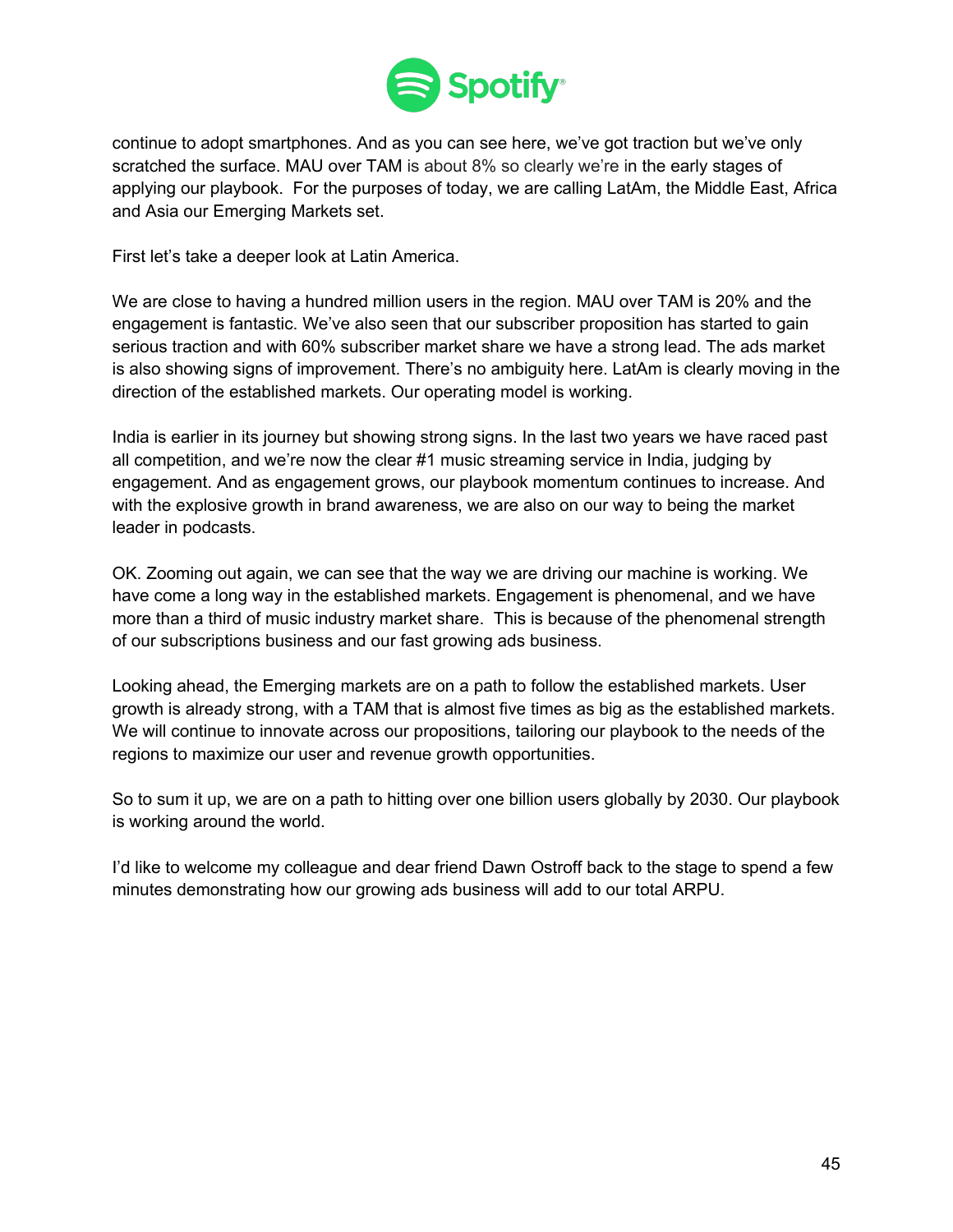

## **Dawn Ostroff, Chief Content & Advertising Business Officer**

Thank you, Alex.

I'm excited to be back to talk to you about Spotify's advertising business, the progress that we've seen thus far, and the massive opportunity ahead.

Spotify has proven time after time that when we put our energy and focus into innovating an industry, we succeed.

You've heard about music and podcasting, and how Spotify can leverage data from one vertical to improve the results in another.

This rests in our powerful direct relationship with our 422 million users.

Now, let's talk about a key engine behind our advertising business growth. As we've always said, the opportunity is bigger than many realize.

And that's because audio advertising has historically been undervalued, especially compared to the exploding consumer engagement in this medium. Digital audio consumption has been on the rise for years and ad spend has finally started to follow this growth.

Since we last spoke to you in 2018, we've tripled our ad revenue across music and podcasting. And, we've established an entirely new business with podcasting, growing it by 10 times since 2019. We started to globally scale our self-serve ads manager, Spotify Ad Studio, and all of this has helped to make Spotify part of the elite class of 1 Billion dollar plus platforms.

We've achieved this growth by leveraging our rich expertise in streaming to rapidly modernize audio advertising.

And we're continuing this revolution by focusing on three key product areas: Streaming Ad Insertion, Spotify Audience Network, and Reinventing The Audio Ad Experience.

Let's begin with Streaming Ad Insertion, or SAI. This delivers the intimacy and quality of traditional podcast ads, but solves the limitations of RSS and downloads that Maya mentioned earlier. I'll explain. SAI is able to record an ad impression in real-time, as soon as the ad starts playing.

So for the first time, podcast advertisers can receive insight into confirmed ad impressions. And now they know their ads were actually heard, instead of just crossing their fingers based on downloads. SAI unlocks valuable first-party audience data and insights delivering the most rigorous targeting and reporting available in podcasting today.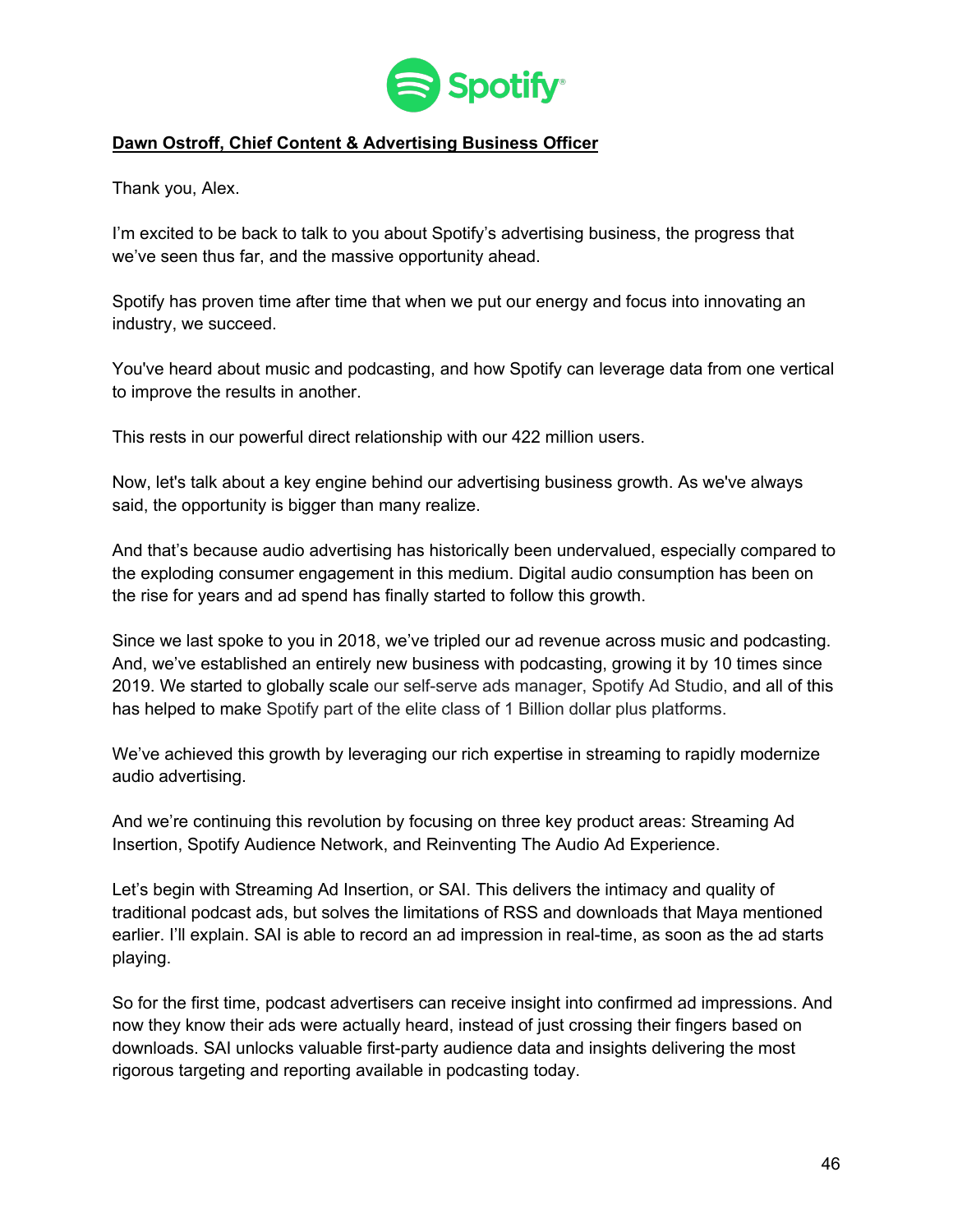

Next, we established the foundation of the Spotify Audience Network also known as SPAN. SPAN is our audience-first advertising marketplace that makes it possible for advertisers to connect with listeners across a broad range of podcasts.

Through this network, we use our powerful first-party data and variety of targeting solutions to enable advertisers to reach audiences at scale.

This means that they're able to reach a target audience across thousands of shows rather than targeting an individual show. Here, we're leading the charge to revolutionize podcast ad buying. SPAN was born out of our acquisition of Megaphone and strengthened by our more recent acquisitions of Podsights, Chartable and Whooshkaa.

That flywheel of having more creators adding more content to our network, means more listeners who will in turn attract even more advertisers. This is what makes SPAN so powerful, allowing us to grow our podcast advertising revenue by many multiples.

It's been in the market for just over a year and it's already delivered major results—for Spotify and for publishers. And we recently invited eligible Anchor creators in the U.S. to join SPAN and in the future, we'll be adding music inventory as well.

Third, we've started to innovate on the ad experience itself to make it more interactive for users and thus more impactful for advertisers. One recent example is Call-to-Action cards. Powered by SAI, this format makes it easier for users to engage with promo codes as they listen, and offers advertisers an even more direct way to measure campaign success via clicks.

We see this format as the foundation of future ad experiences in podcasting, music and beyond. Imagine shoppable ads, polls, and brand Q&As.

As Daniel has previously said, gone are the days of ads accounting for less than 10% of Spotify's total revenue. Advertising is now poised to become a key growth driver. Over the long term, we expect ad revenue to be significantly more than 10 billion euros annually.

And as Alex just explained, we're seeing very strong user growth across the world, and Spotify's ad machine stands ready to unlock huge value for creators, publishers and advertisers. In some of our largest markets, including the U.K., Germany, and Japan, we've just scratched the surface and we see a significant opportunity to implement and improve monetization in emerging markets across Latin America, Africa, and Southeast Asia.

In order to capitalize on this, we've been scaling our international sales and support teams and launching products like Ad Studio, SAI and SPAN in these markets.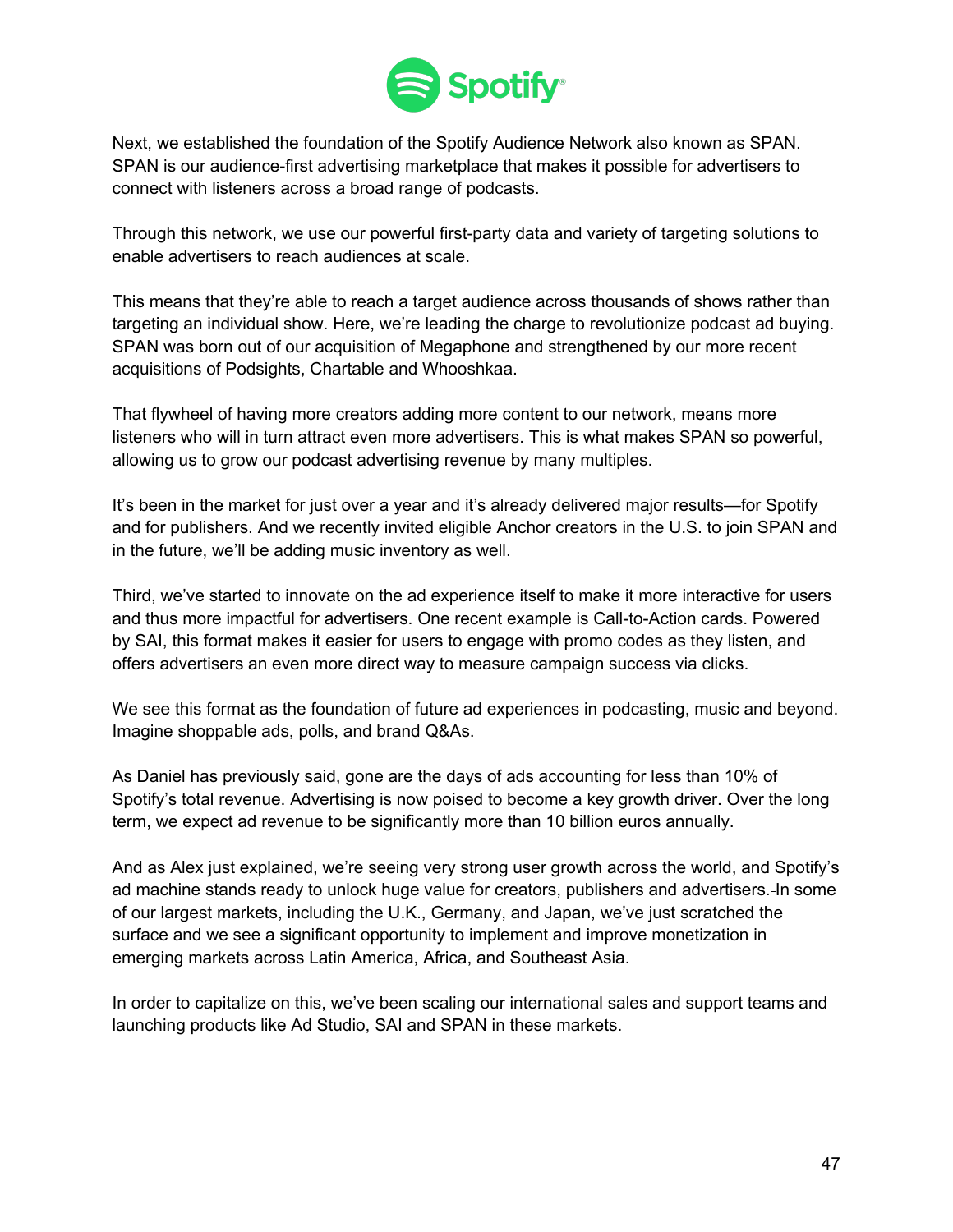

We've also deepened Megaphone's footprint in Europe, Australia and Canada—signing up some of the largest publishers in these regions and bringing them into SPAN—extending our proven flywheel internationally.

As we fully realize our international investments over the next couple of years, we expect to see higher margins and faster revenue growth.

Next, we're upleveling our measurement offerings. This will help advertisers understand the value of their spend, and in turn, increase demand.

We're doing this most notably through our acquisition of the leading podcast measurement service, Podsights. Now, Podsights offers an advertising attribution solution that is built specifically for podcasting.

The product allows advertisers to attribute podcast ad exposures to actions taken on an advertiser's website or app, helping them to better understand their ROI. Long-term, we intend to extend Podsights' capabilities beyond podcasts to music.

We're also preparing to launch a dynamically-priced auction for a segment of audio ads. Here, we're enhancing our self-serve manager, Ad Studio. We'll introduce features that advertisers have grown accustomed to on other platforms, but with a Spotify spin.

Today, we have tens of thousands of advertisers on Spotify with the majority of our ad revenue coming from the larger brand enterprise category. By making it possible for advertisers to buy based on desired outcomes across music and podcasts, we'll begin to increase our stable of SMB advertisers.

And in turn, this will unlock bigger lower funnel media budgets, like direct response - a part of advertising currently missing from audio. If you look at this comparison—Spotify's ad ARPU relative to some of the digital ad industry—you see why we're so excited about the potential upside.

We're also starting to explore how we can increase our supply of inventory to meet the incredible demand that we're seeing we're looking at bringing ad monetization into audiobooks, video podcasts, and unlocking more ad-supported music listening as we continue to innovate across our free tier.

We'll have more to share on that in the future.

To summarize, with our deeply engaged, our logged-in global audience, medium-defining content and innovative technology, Spotify is the perfect platform to match the right advertiser… to the right listener… at the right time… directly in the Spotify app.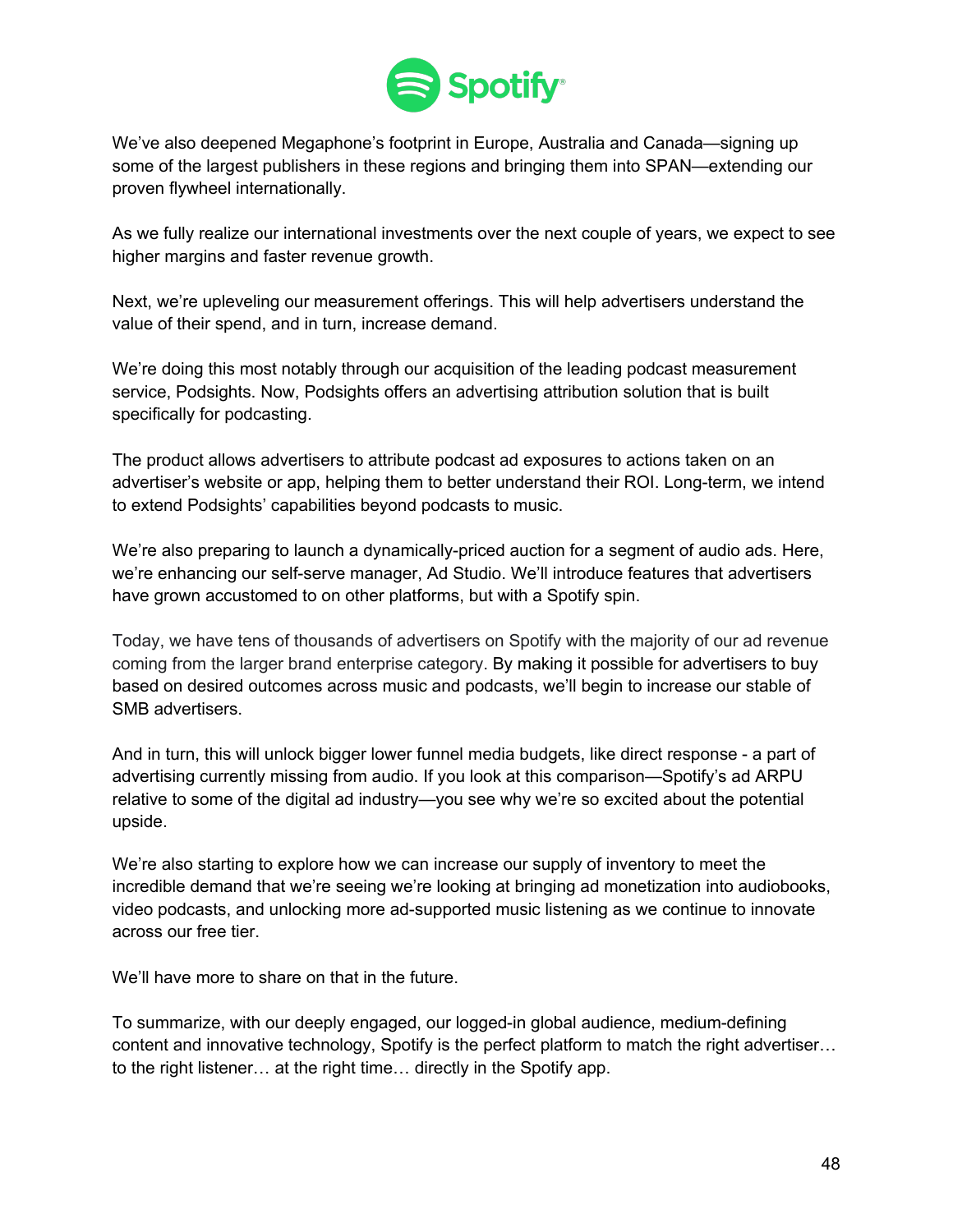

We're on track to do this for millions of advertisers across the globe.

And because we have a direct relationship with our users, we're less encumbered by the tracking headwinds affecting the digital ad industry.

These efforts will play a critical role in driving Spotify's powerful mixed revenue model and as you can see, we believe we have an opportunity to grow our Ads ARPU by several multiples.

And now, I'm going to pass it back to Alex who will tell you more about Spotify's growing array of verticals.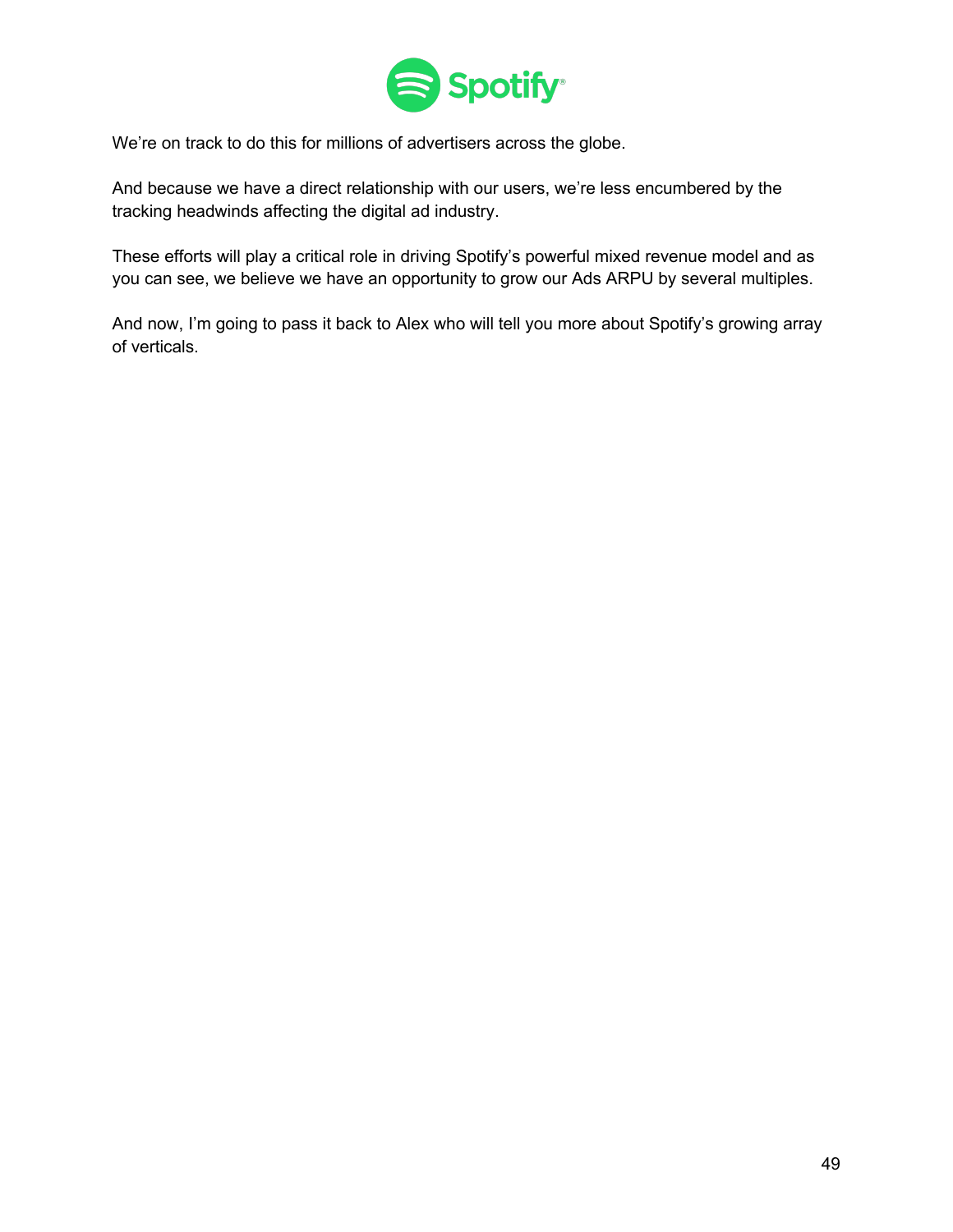

### **Alex Norström, Chief Freemium Business Officer**

Thank you Dawn. It's exciting to hear our plans for the advertising business. This will naturally continue to raise our ARPU stacks around the world.

The power is in having multiple business models in our machine. And when you look ahead, the outlook is positive with our subscription, advertising and á la carte business models playing in concert to generate more revenue for the company.

We believe the music streaming market alone has room to grow from \$30 to nearly \$80 billion by 2030. And Analysts, they agree with us. So as the market grows, we will grow.

The most natural companion business to music streaming is "live experiences."

Post pandemic, fans are clamoring to see their favorite artists live and venues are steadily coming back.

The Live market is expected to be worth \$40 billion by 2030. We see this as a natural extension of Spotify's existing music business. Because of our scale, the data advantage we can offer to partners, artists and venues is powerful.

This is a potential area to grow total ARPU significantly.

But we don't stop there. As you may recall from earlier, the last step of our playbook is to bundle new verticals into our value proposition. We clearly see the chance to add more reasons for people to stick around and spend more time with Spotify. Our current business provides a strong foundation to enter new categories.

And, we're well on our way to making those categories, new verticals. Just like the challenge of putting out a hit second album, people doubted if we could add podcasts alongside music. But now we know the answer. About a third of our listeners listen to podcasts, and we're the global market leader.

Looking at where this is going, we will soon have hundreds of millions of podcast listeners on Spotify. This speaks to the power of our scale and the unified experience. We see podcasts becoming a \$20 billion global opportunity by 2030.

So, if you take the growth of music streaming over the next ten years and extend it with live experiences, then add the rapidly growing podcast market on top, we believe we will expand our total market by more than four times where we are today, going from \$33 to \$140 billion dollars.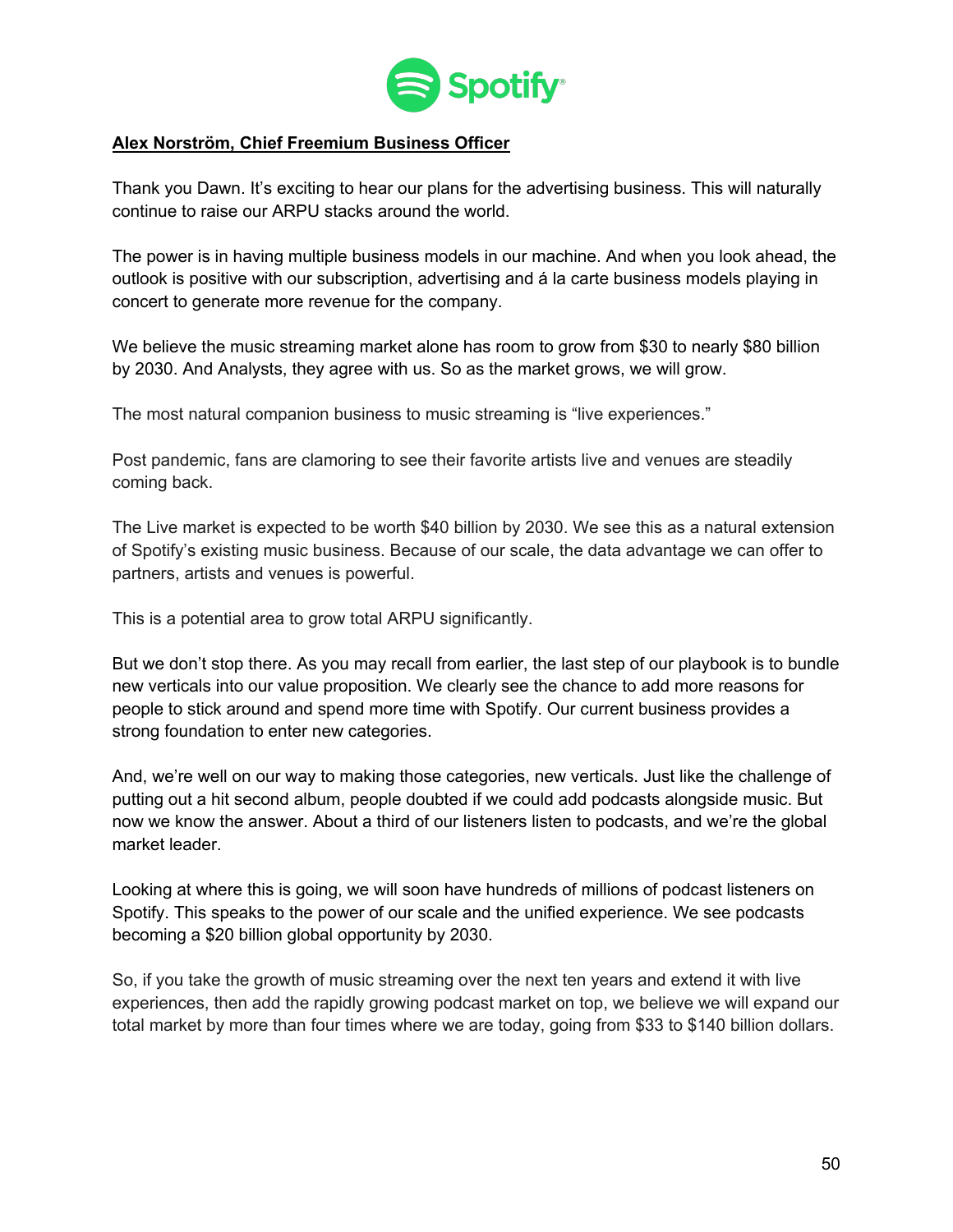

What I'm saying here is that this bundled offering, monetized by our three modalities of revenue will double our total ARPU over time. So not only will the market expand, but the revenue potential of each Spotify user will expand as well.

And that's the size of the opportunity, before we even enter any new verticals.

So let's look beyond this. In the next ten years, there are additional markets and verticals that we believe are natural fits for our platform and audience. There's Audiobooks. There's News, Sports and Education. Those are vast markets that we can imagine Spotify playing in.

There are a couple of common threads to these examples. They are big consumer markets, sometimes much bigger than music. And there's a secular trend in these markets being massively evolved by the Internet and software.

We have an opportunity to consolidate users' habits and purchases to Spotify, and also expand the pie, allowing broader and more convenient access to these new content categories. So take Audiobooks today, which is a niche market.

With our enormous user base, imagine the potential. With our monetization modalities and LTV optimization, we can ensure that users get access to the right content, at the right price at the right moment.

We believe there is a golden opportunity for an audio-first platform like Spotify to add value in these categories. As we consider the combined market size of these additional verticals, we think of our future opportunity as 10X.

So now that you understand the opportunities ahead, let's zoom in on consumer spend, or the general ARPU levels for some of the categories I just mentioned. We can see that they are an order of magnitude higher than Music. They are in the hundreds of euros per year. And these are markets that are big and have high ARPUs. To us this is incredibly exciting.

Within the next ten years, our goal is to enter and lead two additional verticals. With this, we will be building towards the 100 Euros and the 4X ARPU that we talked about.

I've saved some of the best, for the end. It is our super strength, our subscriptions business.

We have more than 182 million subscribers - the scale is astounding, we have a recurring relationship with 2% of the worlds' population. Our Premium subscribers are the most engaged, the highest retaining and the most passionate ambassadors of Spotify.

This is rare. And it gives us confidence in our resilience as a business.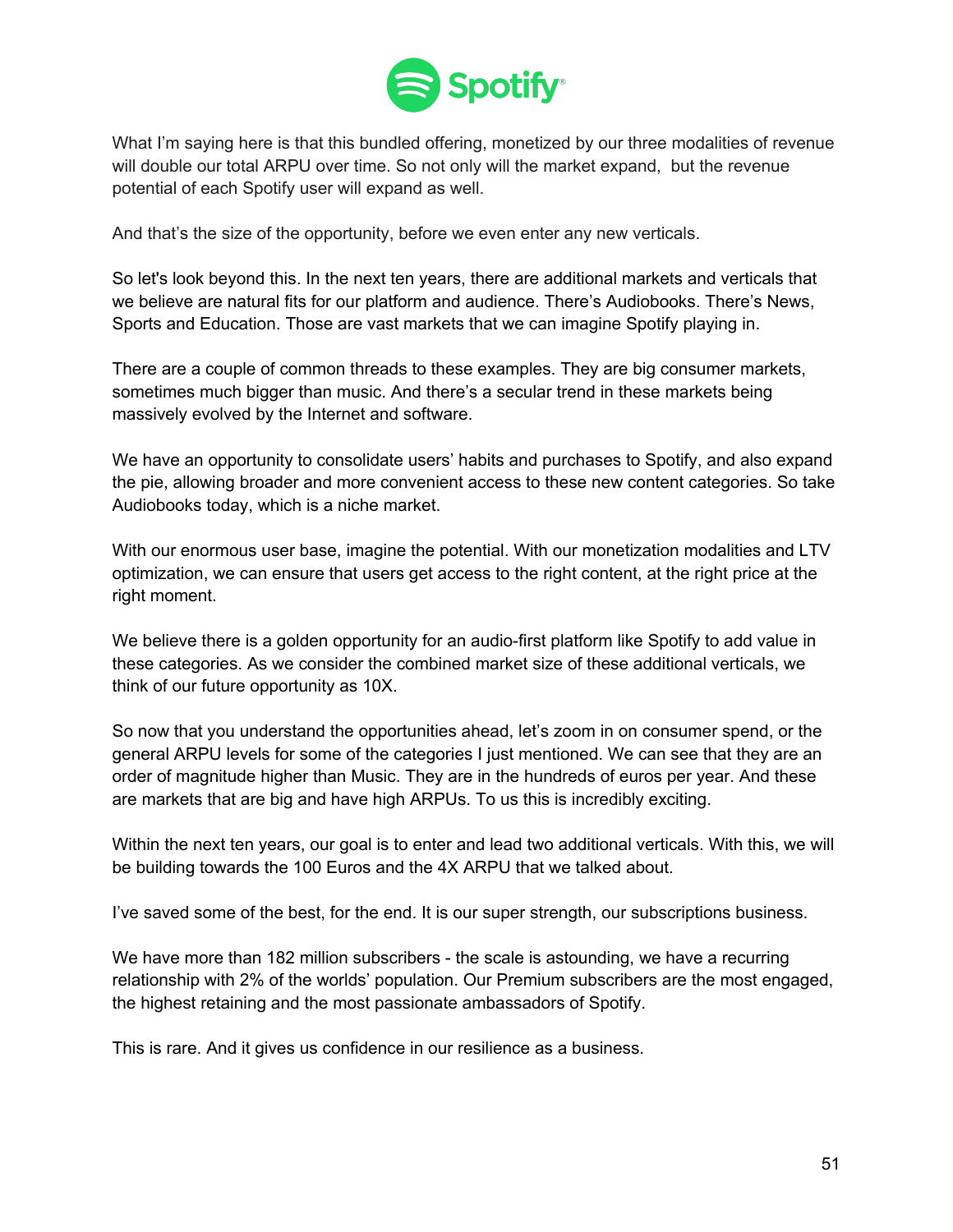

As we continue to evolve our subscriptions portfolio, we expect to see strong growth in our subscriptions business around the world. This is a function of a strong performance in our existing streaming music offering and the emergence of new types of subscriptions offerings.

The key to any successful cross-selling strategy starts with a strong relationship with your customers. It is this unrivaled subscriber base we've built that will help unlock the next set of categories.

But let me sum up our plan for user and revenue growth.

Leading a category like music and winning engagement makes us top-of-mind with users around the world. And as a reminder, we believe we will be over one billion users by 2030, more than double where we are now.

Our current markets of music and podcasts, coupled with our multiple modalities of monetization and our extension into Live, will build revenue growth that will take us to a global ARPU of 2X.

But we're not stopping there. There are new categories with huge potential still out there.

Each of these categories already commands annualized ARPUs in the hundreds of euros. And the combined size of these new categories is in the hundreds of billions of euros.

As we expand into these new verticals, we'll deploy our Spotify Machine and we'll apply the same growth playbook. We believe this can unlock our full ARPU potential, creating the opportunity to reach  $\epsilon$ 100. This would be 4X where we are today. This is our ambition and we will be updating you soon on new initiatives as they are ready for launch.

So to bring it all together, we believe we have an opportunity to double our ARPU with our current trajectory, and quadruple our ARPU inclusive of all of our new initiatives.

This is our future.

Thank you and now I'm going to turn things over to my amazing colleague, our CFO, Paul Vogel.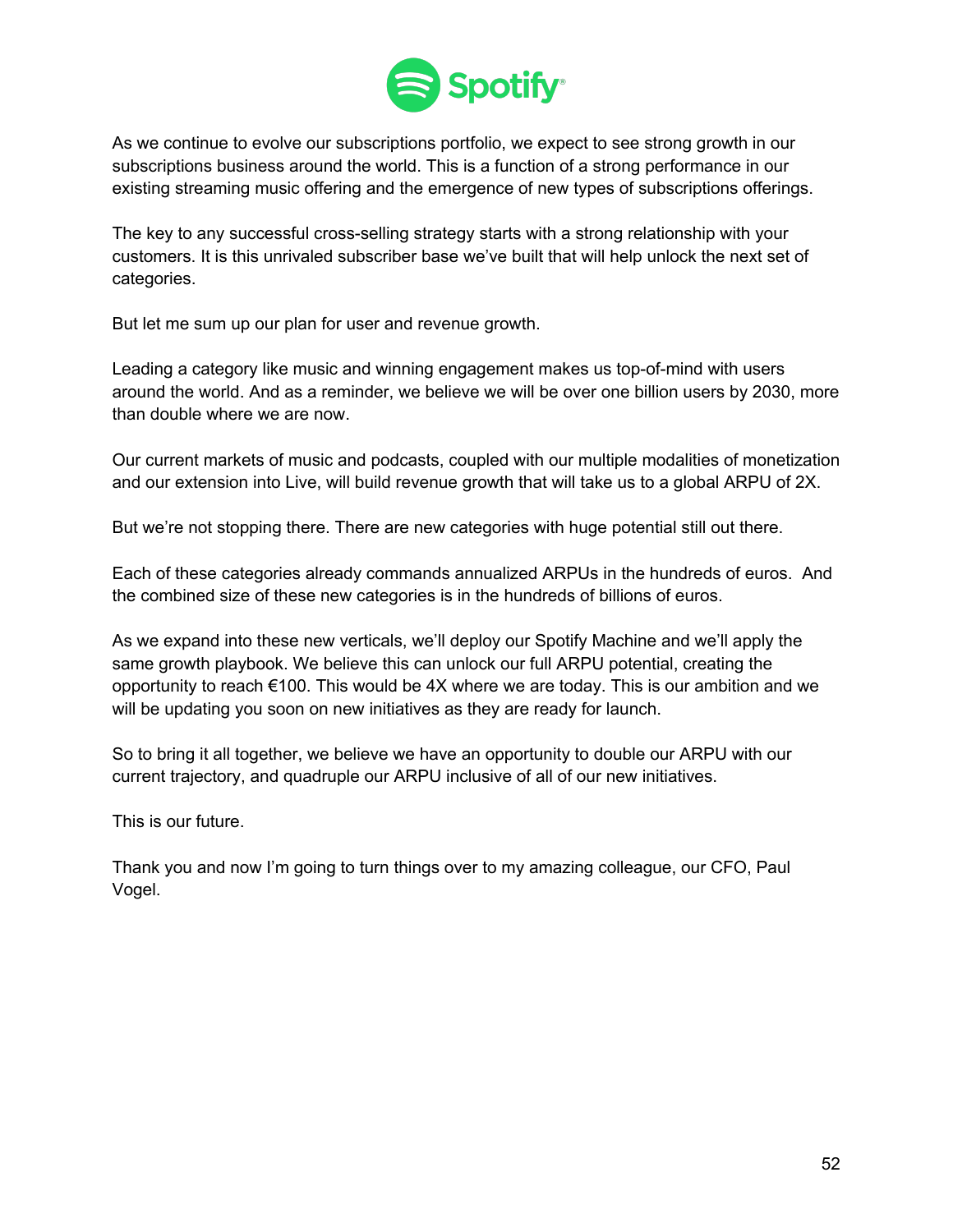

## **Paul Vogel, Chief Financial Officer**

Good afternoon – thanks for joining us today. I'm Paul Vogel, Spotify's Chief Financial Officer.

Today, you've heard about the reasons for our successful growth since our direct listing and hopefully you've also gotten a better feel for the significant opportunities that lie ahead.

I'm going to spend the next 15 minutes on how that growth has impacted our KPIs and financial model, walking through updates to various metrics, and showing how everything you have heard today sets us up for strong and profitable growth.

But first, I want to remind you what we've achieved since our direct listing.

As you've heard, when we went public we were a music streaming company -- and it wasn't immediately clear how the landscape would evolve or which companies would emerge as 'winners.'

Since then, we've expanded beyond music to become the leading player in audio – with over 400 million monthly active users – roughly 2.5 times compared with just 4 years ago.

Our subscribers have grown at a similar rate topping 180 million. That growth has been consistent. Since going public, we have met or exceeded our guidance ranges for both users and subscribers over 90% of the time.

And while our growth has been very strong, some years we lean more on the users side, while other years, we see more strength in subscribers. That is the beauty of our Freemium model. The two parts work hand in hand to deliver long term growth for both.

The consistency of our performance is a testament to the foundation of the strategy we laid out to you 4 years ago—Ubiquity, Personalization, and Freemium. This continues to differentiate our positioning in the market today.

This foundation has also been a key driver of the steady improvements we've seen in retention and churn – two key factors in our user and subscriber growth.

First, looking at premium churn specifically, we've seen the trend line move consistently lower – from 5.5% at the end of 2017 to 3.9% at the end of 2021. And breaking it down further, in our developed markets, we've seen strong reductions in churn– declining to 2.4% with churn as low as 1 to 2% in our most mature markets.

We view this as a positive indicator for the rest of our subscription portfolio.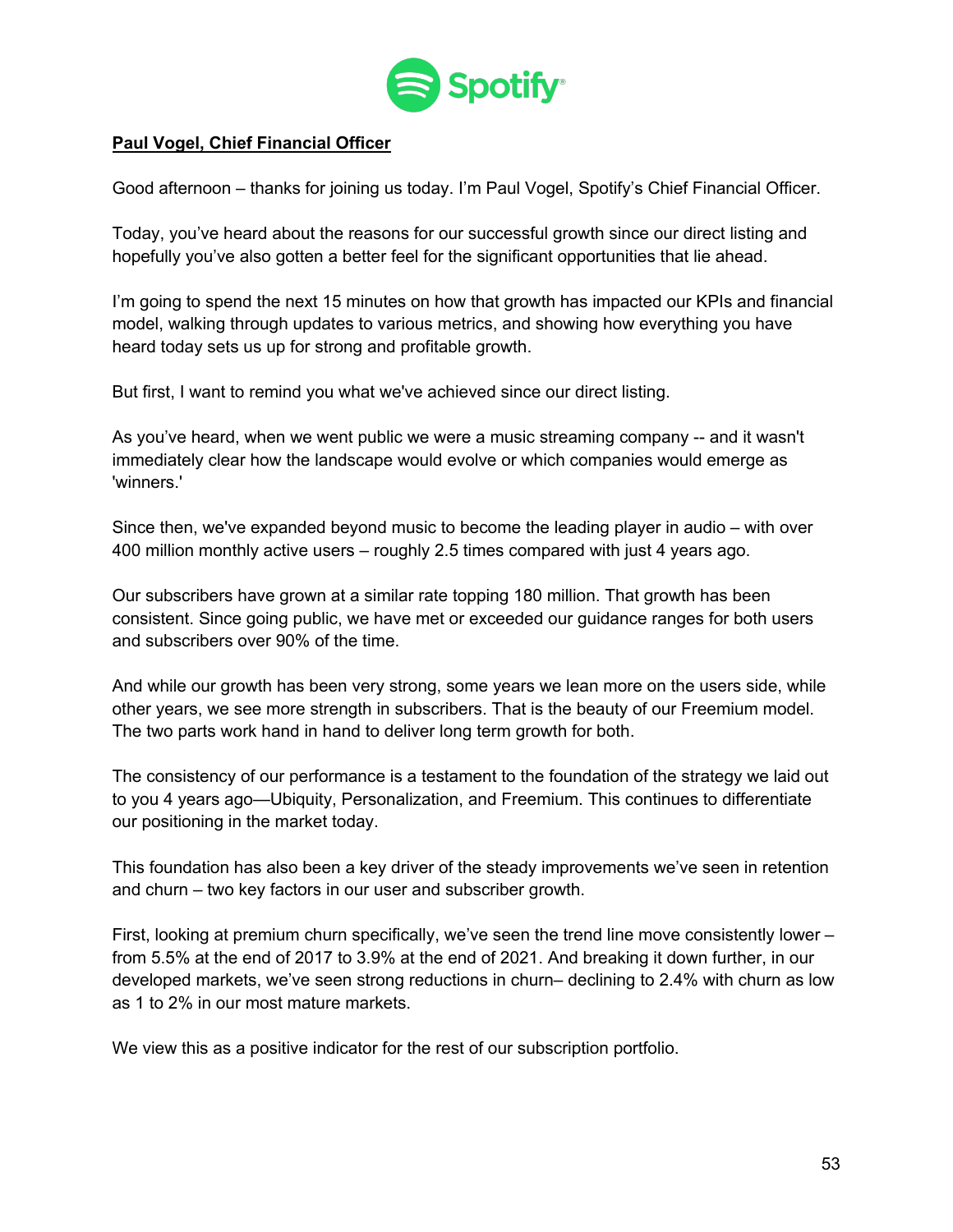

In our developing markets, churn tends to be higher initially, creating headwinds to overall premium churn. But, as these markets mature they have shown strong continual declines.

In fact, after year 3, gross monthly churn has historically reached the same point on the churn curve as developed markets.

And looking at ad supported users, we have seen retention improve over 650 basis points from 2017 to 2021. This is a testament to our on-going investment in the free user experience – helping to drive user engagement, retention, and conversion.

So, next, I'd like to spend a few minutes translating our user and subscriber growth into P&L metrics.

Revenue has grown in line with our user growth, and our gross profit has grown even faster more than tripling over the last four years. And if you exclude the impact of foreign exchange rates, our performance has been even stronger.

On a constant currency basis, Revenue grew at a compound annual growth rate of 26% and Gross Profit at a compound annual growth rate of 35% during the same timeframe.

Now moving further down our P&L. Operating Expenses have grown at a compound annual growth rate of 19% since 2017. And if you exclude the impact of social charges, our rate of expense growth has been decelerating since 2019.

In 2021, you'll see our Revenue growth outstripping Operating Expense growth.

Importantly, although we have incurred losses during this time, we have generated positive Operating Cash Flow in each year, including more than 1 billion in cumulative Free Cash Flow even while investing into new areas like podcasting.

This is a key differentiator of our business and a dynamic you don't see in most direct-toconsumer entertainment companies.

We have a strong balance sheet and strong Free Cash Flow. This has enabled us to finance more than €900 million in M&A, while also returning more than €600 million in capital to date over the past 4 years.

In light of our strong free cash flow growth, we've been re-investing aggressively into our business.

And you may be wondering how we decide where to invest, and how much capital we should commit.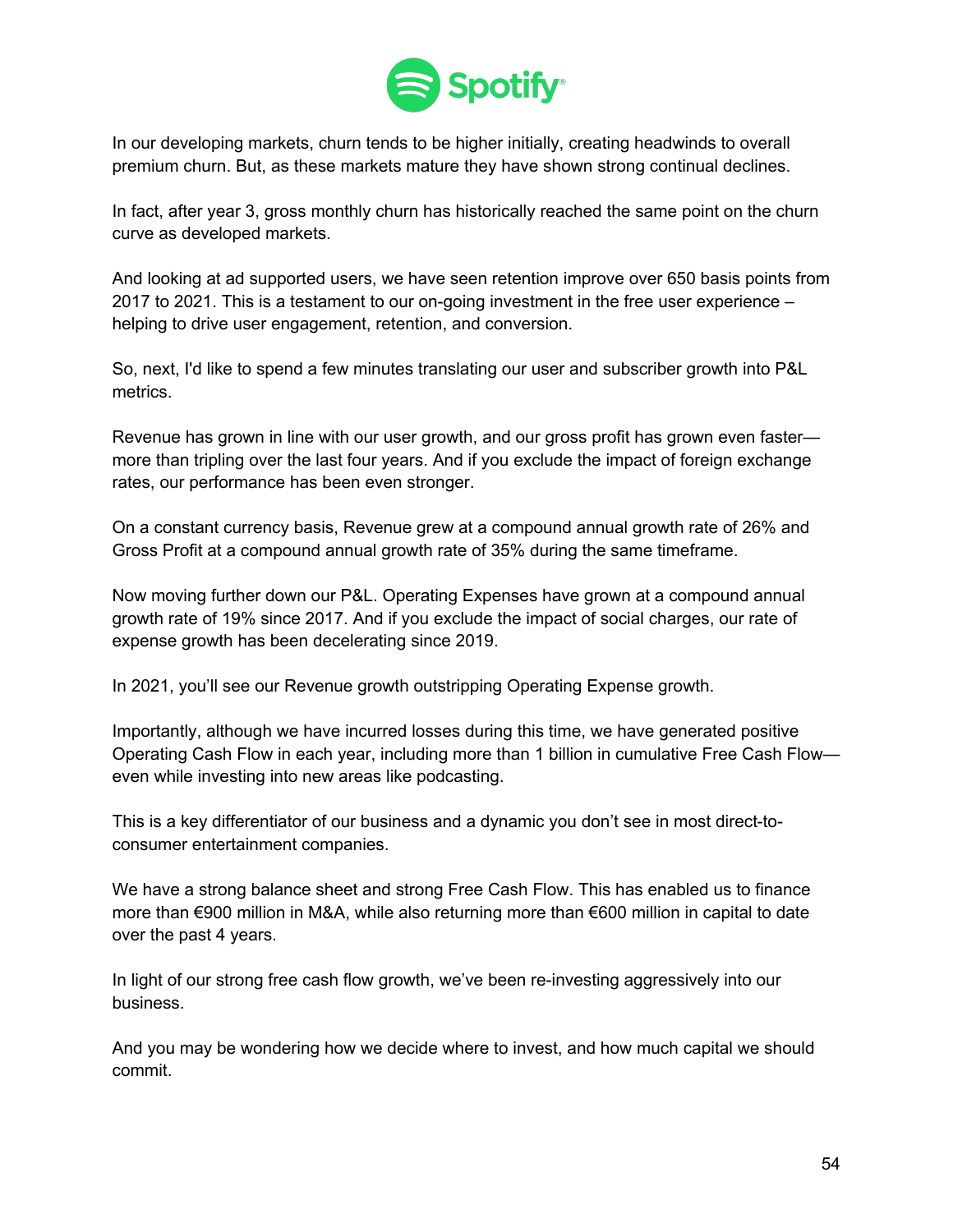

As you heard earlier, we are leaning into LTV as a tool to inform key business decisions – and it's helping us achieve better outcomes, from Marketing to Product to Content, even M&A.

Tony highlighted the positive LTV results we're seeing from podcasting. And they also extend to numerous other investments we've made.

Take Lyrics for example. Currently, there's not a lot of revenue associated with this feature. It's mostly an incremental expense. However, since launching globally in November, it has quickly become one of our most used features.

So, while the addition of Lyrics carries a short-term Gross Margin impact, we've seen an uptick in user retention across a meaningful portion of our user base.

And this points to a positive LTV benefit.

When we decided to grow our advertising business outside the US, we had a clearly defined model for the revenue uplift and the costs associated to achieve our goals. And in the shortterm, this cost hits our operating expenses before we see the revenue uplift.

However, we see this investment, mostly in headcount, as driving LTV improvements. And on a more traditional financial return basis, we expect to generate a strong double digit ROI from this investment over the next 3 years.

Turning to our financial performance, I'd like to spend a few minutes talking about our music business. Our music business has been a real source of strength, driving strong revenue growth and strong gross margin expansion.

And this may not be immediately evident in our consolidated results. But, make no mistake, we have delivered against the expectations and the framework we rolled out at the time of our direct listing.

So, isolating just the performance of our Music operations, you'd see that our Music revenues, which consist of Premium Subscriptions, Ad-Supported Music, our Marketplace suite of artist tools, and strategic licensing grew at a 24% compound annual growth rate and inline with our expectations on an FX neutral basis.

And importantly, our Music Gross Margins have increased over the same time frame – reaching 28.3% in 2021. This is approximately 150 basis points higher than our total 2021 consolidated margin of 26.8%.

And when you back out the negative impact of currency movements since 2017, the music margin looks even more favorable at 28.5%.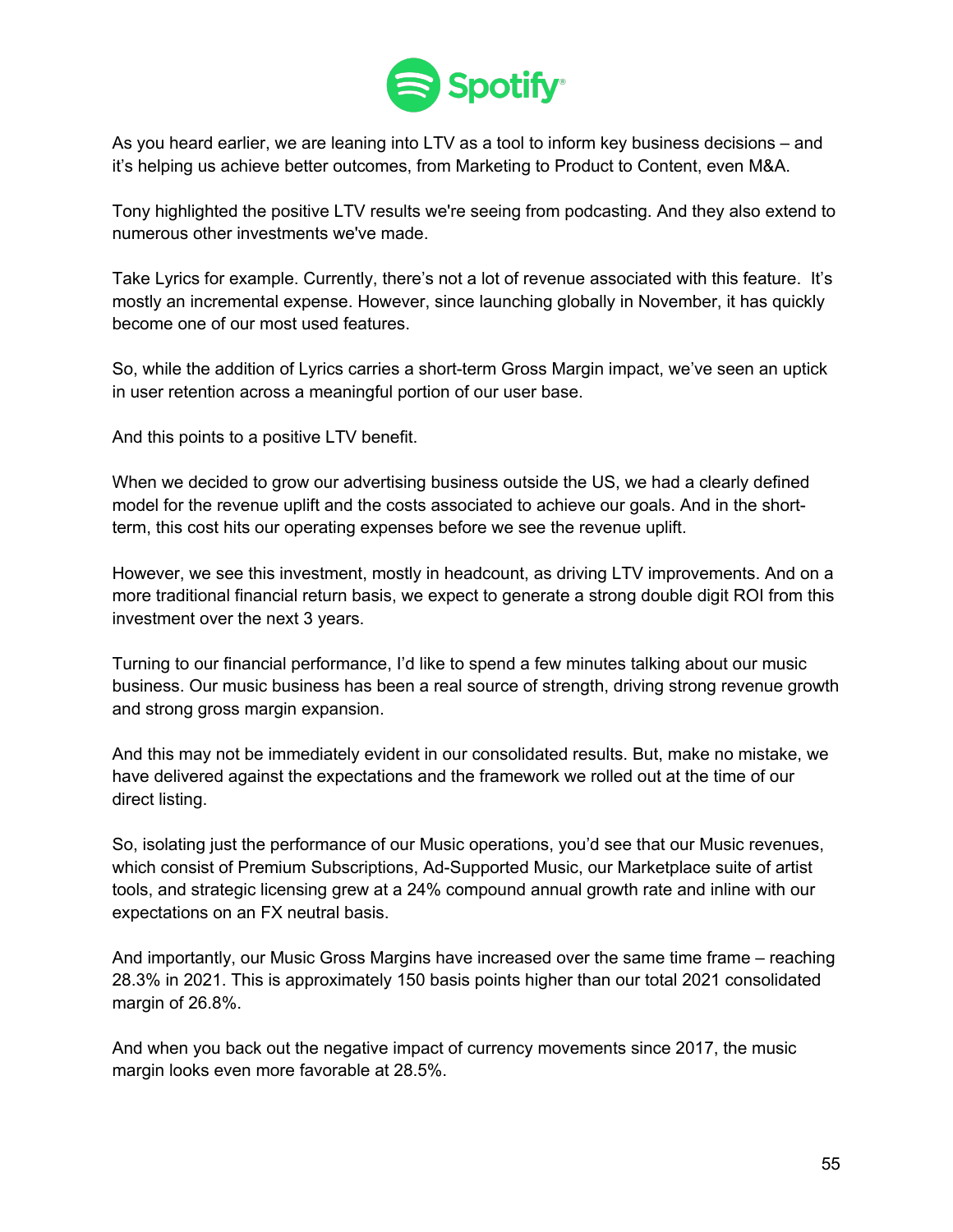

And looking at our progression another way, since 2018, the last year before our major podcast investments, our music margins have expanded, on average, by approximately 75 basis points per year.

At our last investor day, we told you to expect Gross Margins in the 30-35% range over the long-term. This was–and still remains–the goal for our music operations. As you can see from these numbers, we are clearly on our way.

So let me unpack how we've expanded our music gross margins.

At the beginning of 2018, we announced the development of our Marketplace business – all of the tools and services that Charlie described earlier. Our thesis back then, was that by providing increased value to artists, creators and labels – they would see material benefit, and so would Spotify.

And that is exactly what we are seeing today. We've long maintained that our success is not solely tied to renegotiating new headline rates.

It's about our ability to innovate—right along with our partners—to grow a business that benefits both artists and Spotify. And that's what we've done with Marketplace.

In 2018, our Marketplace contribution to gross profit was only €20 million. In 2021, it grew to more than €160 million, 8 times the size in just 4 years. We expect that number to increase another 30% or more in 2022.

We see tremendous upside in Marketplace and anticipate that its financial contribution will continue to grow at a healthy double digit rate in the years ahead.Marketplace is the quintessential example of our approach to capital allocation.

There was a significant upfront cost to build and launch these offerings. But, we saw compelling data, which gave us the confidence to double down, and invest aggressively against our goals.

And it may have taken time to build up momentum, but our patience and conviction has paid off, and we're seeing a material benefit from our investment. So next, I'd like to spend a bit of time unpacking podcasting.

Our investments in Podcasting have fueled both user and revenue growth, but they've also created a temporary drag on gross margin expansion. Taking a step back, one of the dynamics we mentioned early on was that if we were seeing success with our investments in growth initiatives – we would "double down".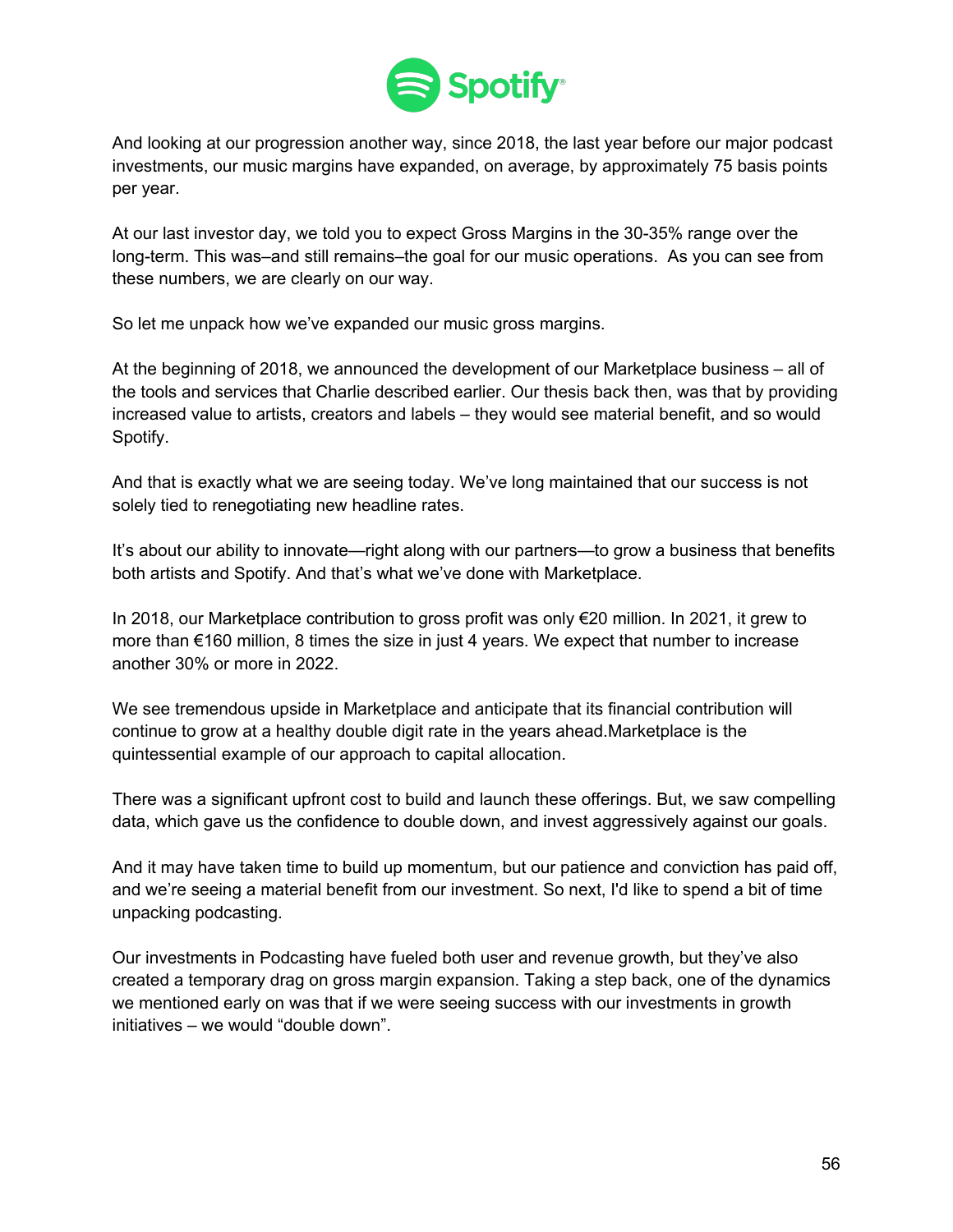

And that is exactly what has occurred in our podcasting business. We continue to invest in this vertical because we believe the long term margin profile will be accretive to our consolidated margins.

Let me show you some of the positive signs we're seeing thus far.

As Dawn and Tony said, we see that users who engage with both music and podcasts have a higher LTV than those who just engage with music.

So, part one, we see the benefits to user retention and churn, and this translates into a clear benefit to LTV. This higher LTV gives us the confidence that the investment strategy is working.

And the second part of the equation is the impact on our financial model.

In 2021, podcasting revenue grew more than 300% year on year to nearly €200 million. However, this growth came with a €103 million negative impact on Gross Profit. And in 2022, that impact will be higher—consistent with the Gross Margin outlook we communicated to you on our Q1'22 earnings call.

But this drag will not last. Based on our current forecast, we believe 2022 will be the peak in terms of the negative impact on Gross Margins, with podcast Gross Margin turning profitable over the next 1-2 years, with a meaningful ramp from that point onward.

Additionally, our podcast investment should become accretive to consolidated Gross Margins i.e. higher than our Music Gross Margins—within a 3-5 year timeframe.

We are building a massive podcast audience, which is the foundation for monetizing our investments.

As of Q1, 30% of our monthly active users engage with podcast content globally, and podcast consumption accounts for more than 7% of all listening hours on our platform.

And we see substantial headroom for both of these metrics to move meaningfully higher.

So, over the next 3-5 years, podcast listening hours are poised to grow materially on our platform. And we're just getting started in terms of monetizing these listening hours.

Only a minority of podcast time spent was monetized by us in 2021 – either through our O&E inventory or monetizable SPAN impressions.

In fact, of the 7% of listening hours coming from podcasts, approximately 14% are currently monetized by us on a global basis.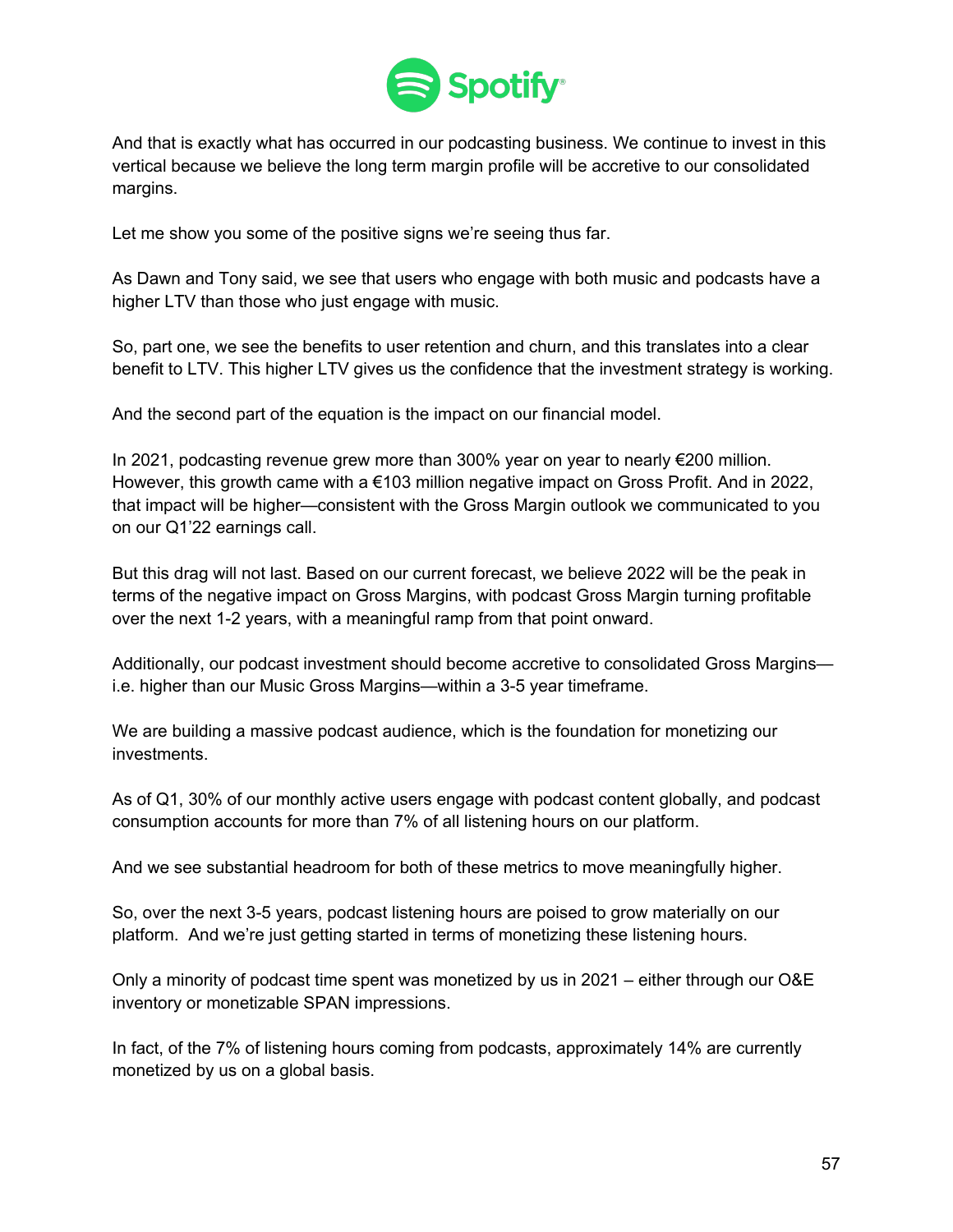

As Dawn laid out earlier, we are hard at work expanding our capabilities here.

Now, moving forward, I will walk through the high level expectations for our financial results in the intermediate and longer-term.

To be clear, for us, the intermediate term reflects the next 3-5 years with longer term implying the next decade.

Our goal continues to be to deliver 20% plus revenue growth over the long term. When looking at how we will achieve this target, there are a number of factors that should contribute to growth.

First, we see continued subscriber growth over the next 3-5 years and that growth will be aided by new product SKUs and ARPU initiatives.

And additionally, we see significant growth ahead for our advertising business, thanks to a combination of our investments in new product offerings, further penetration on and off Spotify – and growth in both developed and developing markets.

All of these factors give us confidence that our advertising business has a strong upside.

And finally, as we've mentioned throughout the day, we see new verticals as further additive to revenue growth.

Now let's look at Gross Margin.

As we showed earlier, our Gross Margin, led by our marketplace tools and services, has grown nicely; hitting 28.3% in 2021.

And moving forward, we see continued expansion of our marketplace offerings. That, along with other favorable margin drivers – such as improving international ads monetization – should lead to further expansion of our music margin, first to 30% and then over time, to 35%.

And with regards to podcasting, we see podcast gross margins expanding over time for two main reasons.

First, we see leverage on the fixed cost content from our O&E business.

And second, we see SPAN continuing to grow, and with it, a strong gross margin based on current take rates of the product.

And podcasting has two benefits.

First, it will see a significant reversal from a margin detractor to a margin enhancer.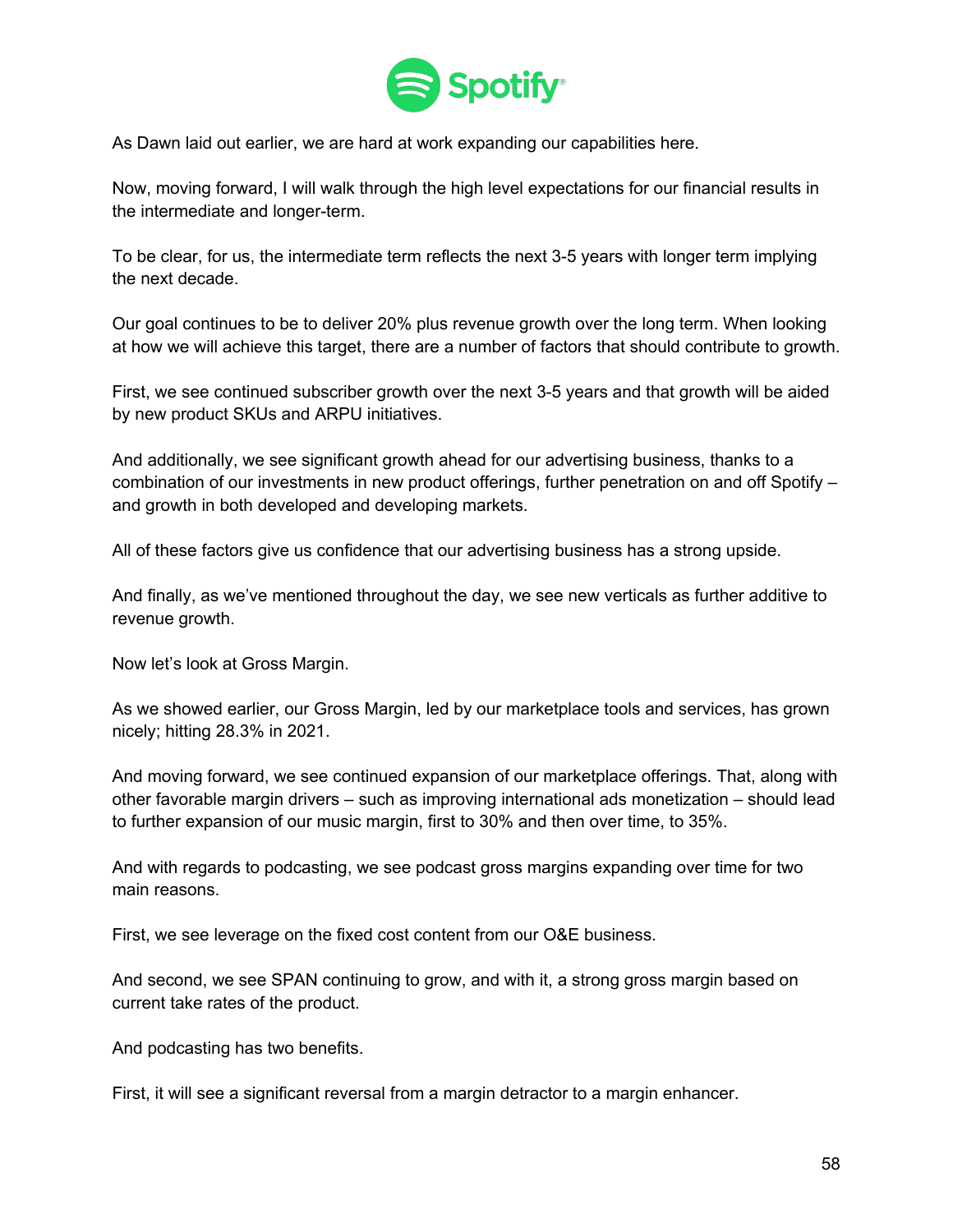

And second, as it grows to become a larger percentage of our business, the mix shift will further benefit our consolidated Gross Margin.

Over the next 3-5 years, we believe podcast margins should top 30% and our long term view is that this business could reach 40-50%.

And, as Alex discussed, we plan to launch 3 new verticals over the next 10 years, with audiobooks being first on the agenda.

We see many of our newer incremental verticals as having even better gross margins than our current portfolio.

So summing up our gross margins, we see music margins at roughly 30% or above in the intermediate term.

We also see a podcast business that will flip from a drag to a benefit, also topping 30% with upside from there.

Based on the current visibility we have on these businesses and other initiatives, we expect our consolidated gross margin to top 30% during this timeframe.

And over the long-term, our roadmap has a number of initiatives that we believe will yield even higher incremental margins.

We are building a strong business with significantly higher gross margins.

And we won't hesitate to invest when we see something big to grow our business.

And this may create lumpiness in our margin progression, and as you have seen it, our growth is not always linear. 2022 is a great example of this.

But hopefully you now see why we are so excited about the long term financial model we are building.

So, what does all this mean for where we're headed with profitability and cash flow?

So let's start with Operating Expenses. As we hit the middle of 2021, we identified a number of initiatives that we wanted to pursue more aggressively.

This was mainly headcount in R&D, as well as a step up in marketing. The increase in headcount began toward the end of last year and continued into the first part of this year.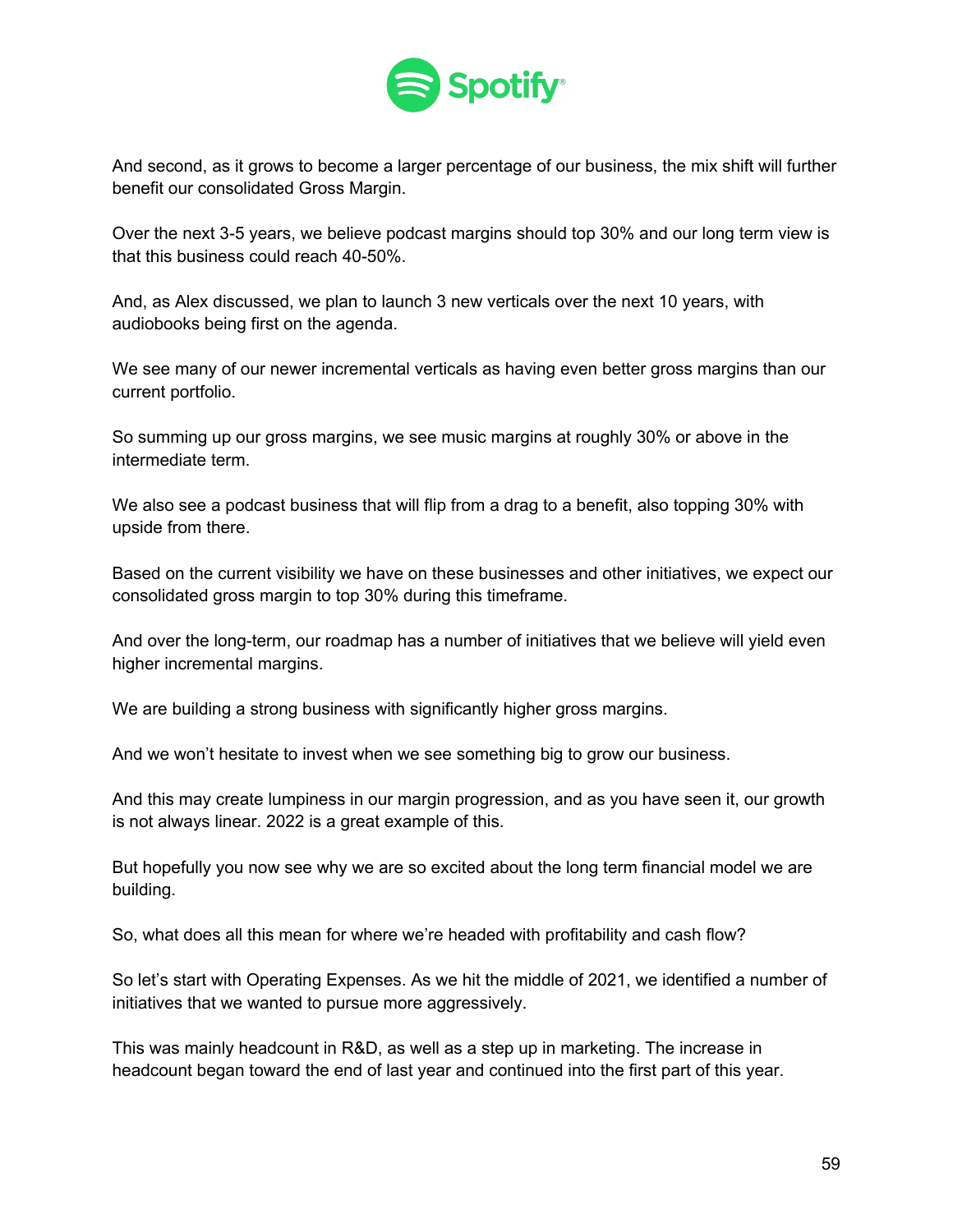

And on the marketing side, we identified a number of markets where we believe we could accelerate our growth to gain meaningful share.

With that being said, we are clearly aware of the increasing uncertainty regarding the global economy. And while we have yet to see any material impact to our business – we are keeping a close eye on the situation and evaluating our headcount growth in the near term.

And when it comes to marketing, the situation will be a bit more fluid. Our longstanding use of LTV/SAC will remain a guiding factor in how, and how much we spend moving forward. Historically, we have maintained an LTV/SAC of between 2.5-3.0x.

And our aggressive approach to 2022 was potentially going to cross the lower bound of that range this year. But, given the current environment, we will be evaluating our level of marketing spend moving forward.

So that's the short term, but before getting into our long term expectations, let me walk you through how we think about operating expense growth.

We will invest as much as possible when we see potential to increase LTV. That could be in new users, retention drivers, ARPU opportunities, or activities that increase our gross margin. Everything you have heard us mention before.

And secondly, we are focused on a consolidated level, on growing gross profit faster than the rate of revenue growth.

And lastly, we're focused on remaining free cash flow positive. This is an important metric because it essentially helps you to think about how we modulate our investments.

With that in mind, looking out over the intermediate to longer-term, our expectations for Opex have moderated slightly since our first investor day.

We now see R&D around 10-13%, staying at our current levels or even potentially increasing, but below our prior long-term guidance.

Sales and Marketing of roughly 6-7%, and G&A at 3% or below.

So, if we achieve our gross margin goals, we would expect an operating margin of roughly 10%, with the potential for operating margin to scale up significantly as Gross Margin improves further.

As I discussed earlier, we have been Free Cash Flow positive for each of the past 4 years and expect that to continue moving forward.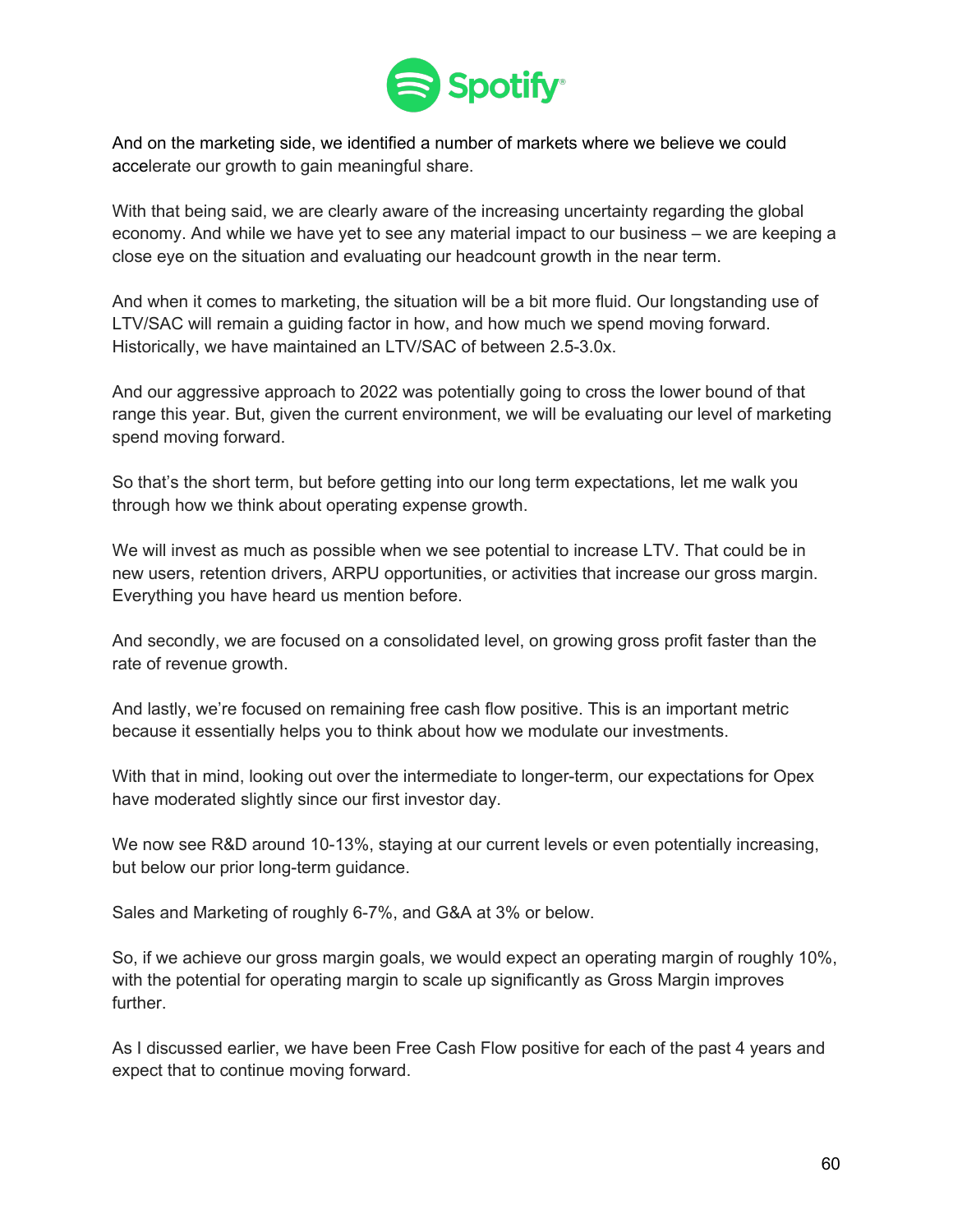

2022 will be one of our smaller Free Cash Flow years given the already mentioned investments. But, we expect it to be positive.

And addressing another question we often get, much of our Free Cash Flow does come from a favorable working capital mix.

We think this is an advantage of the way the music streaming market operates, and we expect that dynamic to remain for the foreseeable future.

But regardless, we expect more of our Free Cash Flow to increasingly come from growth in Operating Income–much like what we saw in 2021. We view our Free Cash Flow trend over the next 5-years as remaining positive and strong – and we expect to generate billions of cash flow over this time frame.

We believe the positive and growing Free Cash Flow in our business is somewhat unique in direct to consumer companies. This is a core advantage of our model moving forward.

So in conclusion, we are excited about the business we are building at Spotify. We have strong momentum with the potential for meaningful user, revenue, and bottom line growth, in both the short and long term.

Coming into this investor day, our goal was to detail how we are able to marry our industry leading product with a strong and growing financial profile.

And hopefully, you leave today more convinced that we have the team and the plan to deliver growth in users, subscribers, revenue, and margin. And doing so with positive and growing free cash flow. We have never been more enthusiastic about the opportunity ahead.

So with that, let me turn it back over to Daniel for some closing remarks.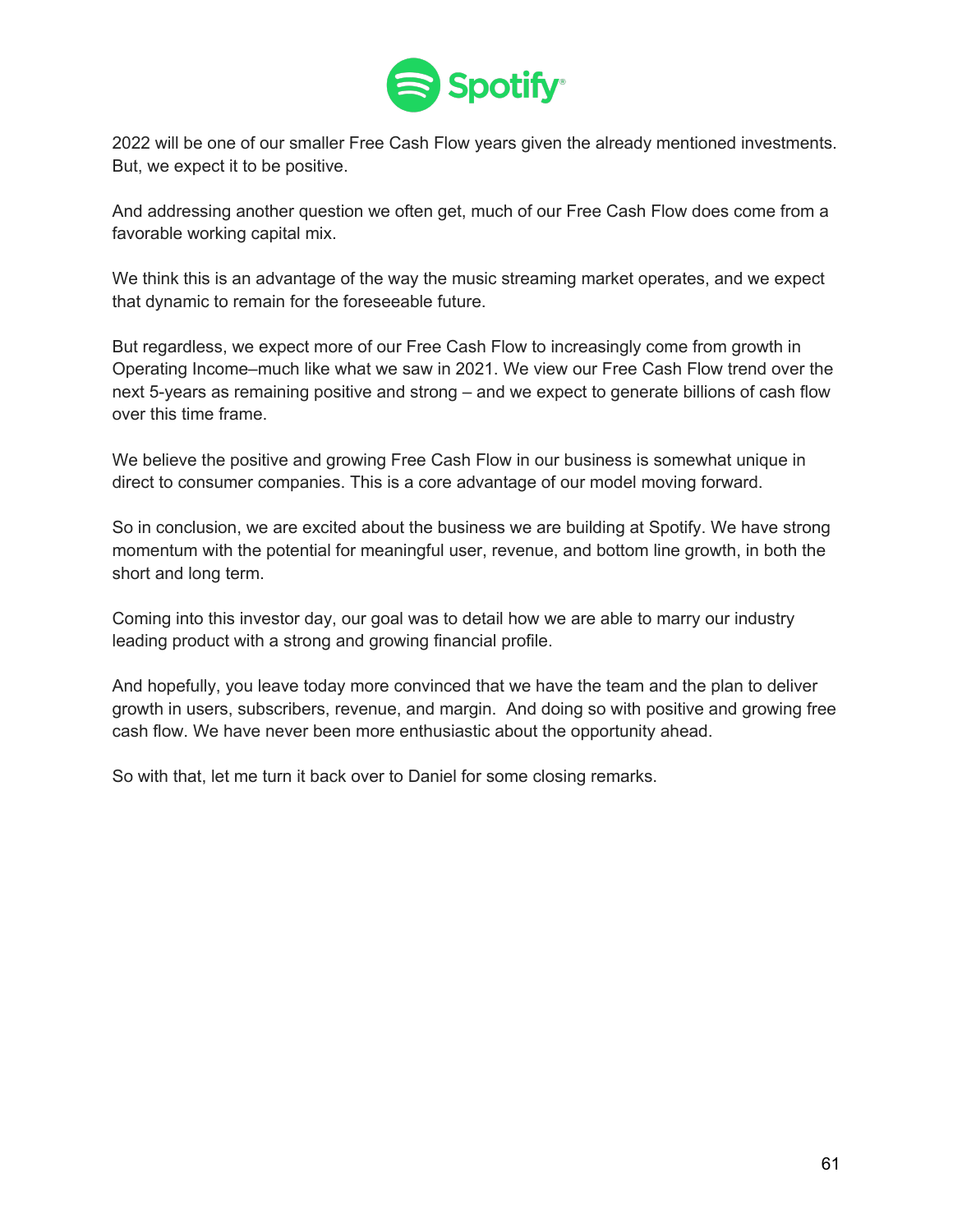

### **Daniel Ek, Founder, CEO & Chairman**

Thanks, Paul.

So we've laid it all out for you. And it probably comes down to just one fundamental question for any investor—why should you bet on Spotify?

Well, we are running faster and we are more focused than anyone else in audio. And as you could hear, audio and long form content is a much bigger business than what many would have thought.

As a consequence, we are building a model that no other platform has dared to attempt. And this strategy to ensure our success, isn't just based on just one thing, but literally hundreds if not thousands of things.

We think by embracing complexity and using machine learning and technology, that we are making a new type of company possible. A bigger and better company.

And we are shooting for the stars. Literally and figuratively. And the opportunity out there is massive. And I continue to believe it's ours to win, and we will do so with the machine we are building.

So from everything I see, I believe that over the next decade, we will be a company that can generate \$100 billion in revenue annually, and that we can achieve a 40% gross margin and a 20% operating margin.

And I know it seems challenging to put all this into a financial model, because frankly this type of company has never existed before, that is exactly my point. The businesses that *never* existed before are always the most valuable to have invested in over the long term.

And this is the Spotify machine: a unique, highly scalable machine that enables a unique platform.

And we are accelerating our move from a one-size-fits all, to a much more dynamic and open platform. A platform that will entertain, and inspire and educate more than one billion users around the world. And as the world's creator platform, we will provide the infrastructure and resources that will enable more than 50 million artists and creators to grow and manage their own businesses, to monetize their work and effectively promote it.

And doing this well will make us more attractive as a home for top and emerging talent. And in turn, these services will also improve the gross margin across our portfolio.